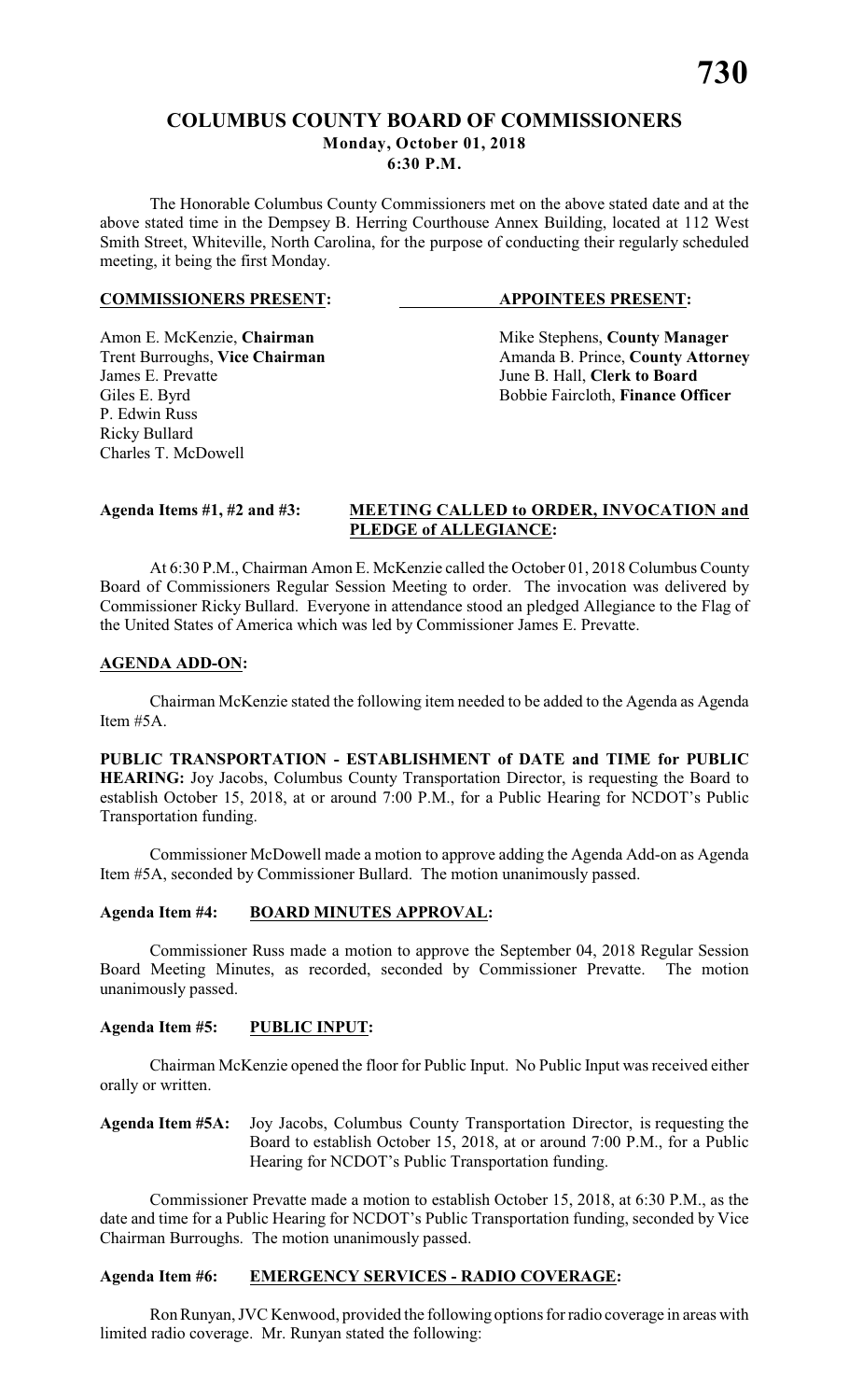- 1. Based on information provided to me from the Emergency Services Department and the MIS Department, we have identified thirty-one (31) additional sites;
- 2. This is the initial review, but you need to drive to the site and view;
- 3. The site assessment will range from \$15,000.00 to \$18,000.00;
- 4. The price quoted does not include fixing anything, it is only to visit the site to assess; **and**
- 5. The price does not include labor or material.

After lengthy discussion was conducted, the following topics of discussion was conducted: 1. The money paid by FEMA for the damage will be deducted;

- 2. Check to see if the sites are covered under the County insurance policy for damage;
- 3. Additional sites to be considered in only the areas of weak to bad coverage;
- 4. The cost of the assessment will be sixteen thousand, five hundred and 00/100 (\$16,500.00) dollars; **and**
- 5. The assessment will take forty-five (45) days to complete.

Commissioner Byrd made a motion to approve the assessment of the existing sites for radio coverage, and additional sites, for the cost of sixteen thousand, five hundred and 00/100 (\$16,500.00) dollars, by Ron Runyan, JVC Kenwood, seconded by Vice Chairman Burroughs. The motion unanimously passed.

# **Agenda Item #7: RESOLUTION - REQUEST for PARTIAL ROAD ABANDONMENT on SR 1753 ALLIGATOR RUN:**

Kenneth Clark, District Engineer, North Carolina Department of Transportation, is requesting Board approval to abandon a portion of SR 1753.

Commissioner Byrd made a motion to table this Agenda Item until a representative could be present to explain, seconded by Commissioner Bullard. The motion unanimously passed.

# **Agenda Item #8: PROCLAMATION - DOMESTIC VIOLENCE AWARENESS MONTH PROCLAMATION:**

Vickie Pait, Executive Director, Families First, Incorporated, requested Board approval and adoption of the following Domestic Violence Awareness Month, October 2018, A Proclamation.

# **DOMESTIC VIOLENCE AWARENESS MONTH, October 2018 A PROCLAMATION**

**WHEREAS,** 1 in every 3 teenagers, 1 in every 4 women, and 1 in every 6 men will experience domestic violence during their lifetime; **and**

**WHEREAS,** approximately 15.5million children are exposed to domestic violence every year; **and**

**WHEREAS,** when a family member is abused, it can have long-term damaging effects on the victim that also leaves a mark on family, friends, and the community at large; **and**

**WHEREAS,** the problem of domestic violence is not confined to any group or groups of people, but crosses all economic, racial, gender, educational, religious, and societal barriers, and is sustained by societal indifference; **and**

**WHEREAS,** the crime of domestic violence violates an individual's privacy, dignity, security, and humanity due to the systematic use of physical, emotional, sexual, psychological, and economic control and/or abuse; **and**

**WHEREAS,** survivors should have help to find the compassion, comfort, and healing they need, and domestic abusers should be punished to the full extent of the law; **and**

**WHEREAS,** survivors of violence should have access to medical and legal services, counseling, transitional housing, and other supportive services so that they can escape the cycle of abuse; **and**

**WHEREAS,** we encourage domestic violence survivors and their families to seek assistance from appropriate victims' services organizations and the Families First, Inc. crisis hotline (910-641-0444), it is important to recognize the compassion and dedication of the individuals who provide services to victims of domestic violence and work to increase public understanding of this significant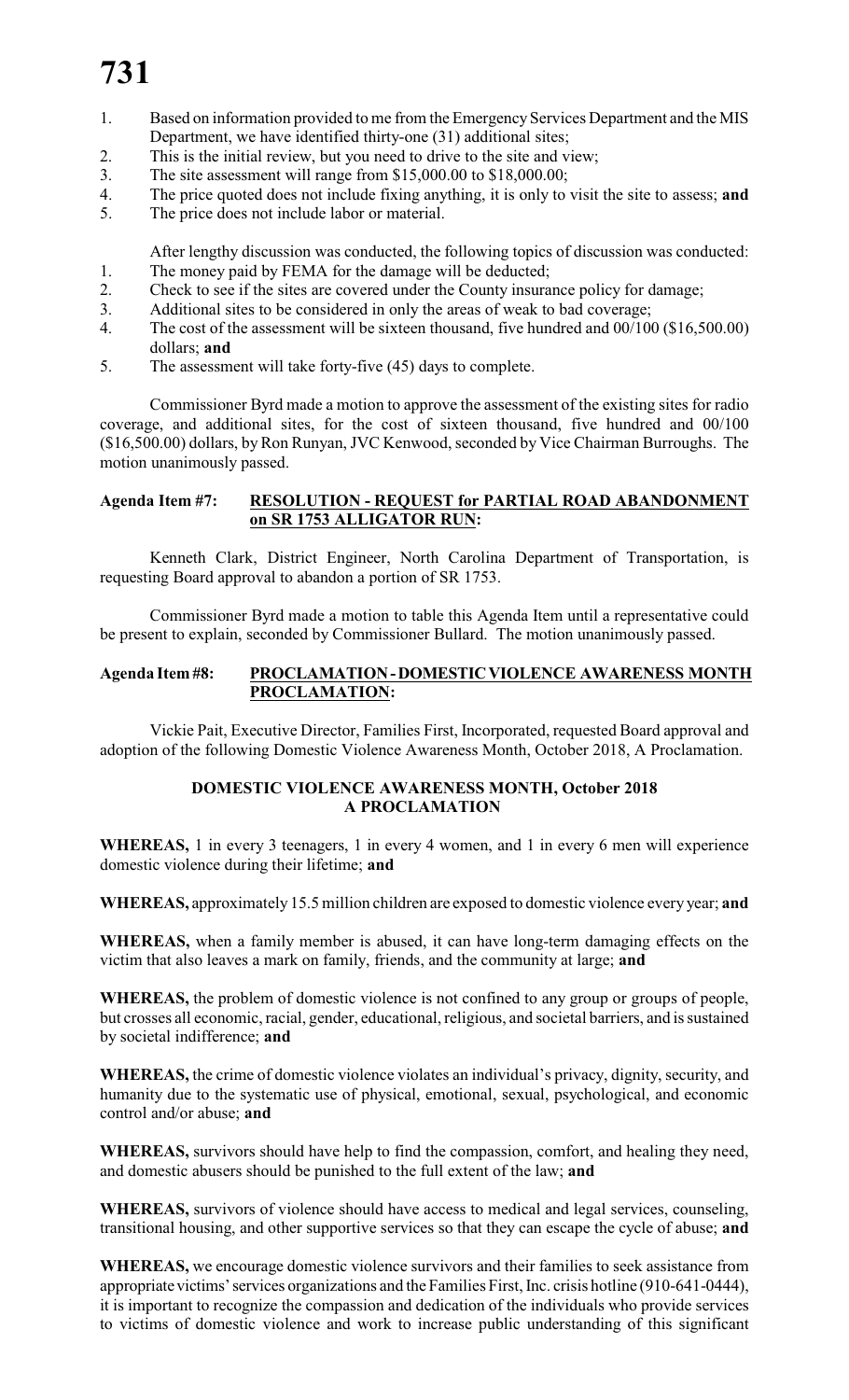problem; **and**

**WHEREAS,** local programs, state coalitions, national organizations, and other agencies nationwide are committed to increasing public awareness of domestic violence and its prevalence, and to eliminating it through prevention and education; **and**

**WHEREAS,** everyone has the right to a safe and healthy relationship and to be free from abuse.

**NOW, THEREFORE,** Columbus CountyBoard of Commissioners does hereby proclaim October 2018, **Domestic Violence Awareness Month** throughout the county of Columbus and urge our community to work toward ending domestic violence by empowering people to develop healthier relationships, assisting victims in accessing the information and supportive services they need, creating better and more resources for people in need, instituting effective intervention and prevention policies and engaging in discussions with family members and peers to promote awareness and prevention of the quiet epidemic of domestic violence.

APPROVED and ADOPTED this the 1<sup>st</sup> day of October, 2018.

### **COLUMBUS COUNTY BOARD OF COMMISSIONERS ATTESTED BY:** /s/ **AMON E. McKENZIE, Chairman** /s/ **JUNE B. HALL, Clerk to Board**

Commissioner Prevatte made a motion to approve and adopt the Domestic Violence Awareness Month, October, 20128, A Proclamation, seconded by Commissioner Byrd. The motion unanimously passed.

# **Agenda Item #9: HEALTH - COMMUNITY HEALTH ASSESSMENT:**

Daniel Buck, Health Educator, and Kimberly Smith, Health Director, presented the survey questions for the Community Health Assessment. Daniel Buck stated the following:

- 1. We are here to let you know the process of a Community Health Assessment Survey that we are in the middle of the process of conducting;
- 2. This is an evidence-based practice that we are required to complete;
- 3. It is used to identify the factors that affect the health of our population;
- 4. It is also used to determine the availability of resources to adequately address these factors;
- 5. Primary and secondary information are combined;
- 6. The last Health Assessment was took in 2015, and they are required every four (4) years;
- 7. This information plays in our accreditation; **and**
- 8. Five (5%) percent of each zip code in Columbus County is included.

# **Agenda Item #10: ECONOMIC DEVELOPMENT - ESTABLISH DATE and TIME for PUBLIC HEARING:**

Gary Lanier, Economic Development Director, request the Board to establish a date and time for a Public Hearing for a proposed Economic Development Incentive Grant for Project GESS.

Commissioner Bullard made a motion to establish November 05, 2018, at 6:30 P.M., as the date and time for a Public Hearing for a proposed Economic Development Incentive Grant for Project GESS, seconded by Commissioner Byrd. The motion unanimously passed.

### **Agenda Item #11: ECONOMIC DEVELOPMENT - FUNDS for REPAIR of GREENHOUSE:**

Gary Lanier, Economic Development Director, is requesting Board approval to expend budgeted Economic Development funds to re-skin greenhouse at New Hope Landfill Site.

After discussion was conducted, it was the general consensus of the Board for Gary Lanier, Economic Development Director, obtain quotes for the re-skin, and bring this information back to the Board. No action was taken.

# **Agenda Item #12: M.I.S. - DEPARTMENTAL UPDATE:**

Alan James, M.I.S. Director, delivered the following departmental update.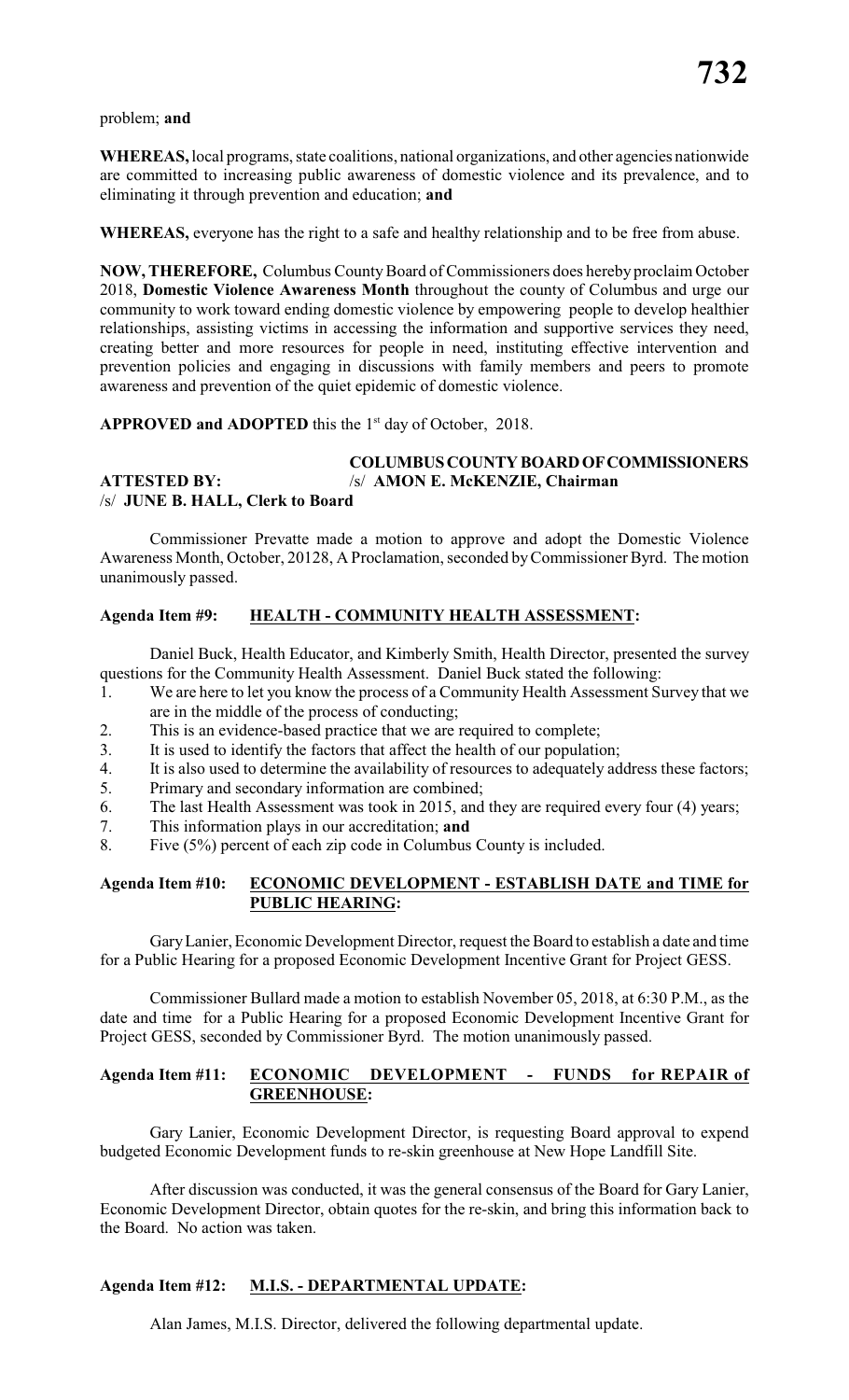-Management Information Systems (MIS) is the staff, technology and tools that assist the County in acquiring, maintaining and distribution information:

- -Servers;
- -Networks and Internet Access;
- -Websites;
- -E-mail Services; **and**
- -Geographic information analysis and map creation.

-Our biggest challenge is system security and mitigation of an ever-evolving number of cyber threats.

-I have no new major projects to report.

-We are staying very busy.

-I would like to thank the MIS staff for their efforts and dedication.

# **Agenda Item #13: MAINTENANCE - DEPARTMENTAL UPDATE:**

Larry Hayes, Maintenance Director, delivered the following departmental update.

- 1. We have received 1,201 Work Orders, and have completed 1,157 Work Orders;
- 2. The old Board of Elections and HUD Building will be re-occupied by the Guardian-ad-Litem Group;
- 3. The scaffolding at the Historic Courthouse for the windows had to be took down due to the storm; **and**
- 4. Restoring the Veterans Memorial Statue had to be re-scheduled due to the hurricane.

# **RECESS REGULAR SESSION and enter into COMBINATION MEETING of COLUMBUS COUNTY WATER and SEWER DISTRICTS I, II, III, IV and V BOARD MEETING:**

At 7:21 P.M., Vice Chairman Burroughs made a motion to recess Regular Session and enter into a **combination meeting** of Columbus County Water and Sewer Districts I, II, III, IV and V Board Meeting, seconded by Commissioner McDowell. The motion unanimously passed.

# **Agenda Item #14: COLUMBUS COUNTY WATER and SEWER DISTRICTS I, II, III, IV and V - APPROVAL of BOARD MEETING MINUTES:**

September 04, 2018 **Combination Meeting** of Columbus County Water and Sewer Districts I, II, III, IV and V Board Meeting **(5 sets)**

This information will be recorded in Minute Book Number 2, for each Water District, respectively.

# **ADJOURN COMBINATION MEETING of COLUMBUS COUNTY WATER and SEWER DISTRICTS I, II, III, IV and V BOARD MEETING:**

At 7:24 P.M., Commissioner Byrd made a motion to adjourn the **combination meeting** of Columbus County Water and Sewer Districts I, II, III, IV and V Board Meeting, seconded by Commissioner McDowell. The motion unanimously passed.

# **Agenda Item #15: CONSENT AGENDA ITEM:**

Commissioner Byrd made a motion to approve the following Tax Releases and Refunds, seconded by Commissioner Russ. The motion unanimously passed.

**Tax Releases and Refunds:** *Perm Tag* Amount: \$57.33 Dew Transport Co **PROPERTY:** 00000 Total: \$67.34 Value: \$728,225.00 Year: 2018 Account: 15-01973 Bill#: 1956 Release value of 2004 Volvo Van. Release Acme Delco(8.54) release Columbus  $Rescue(1.47)$ *Perm Tag* \$51.20 Financial Pacific Leasing LLC **PROPERTY**: 00000 Total: \$57.56 Value: \$6,360.00 Year: 2018 Account: 12-01729 Bill#: 4684 Release value of 1999 Peterbuilt Sold. Release Evergreen Fire(5.09) release Columbus  $Rescue(1.27)$ *Perm Tag* \$0.00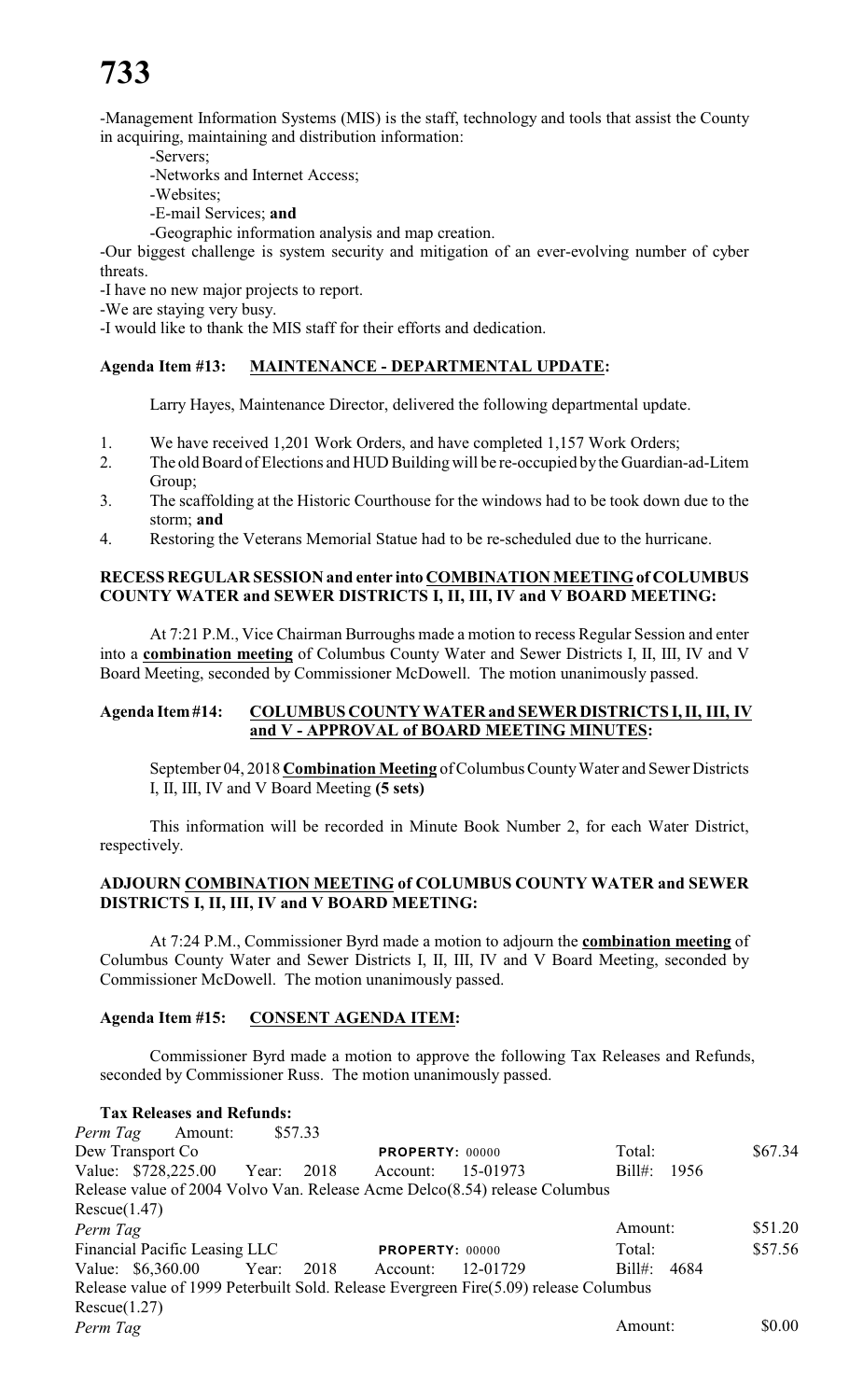| Rogers Mobile Home Transport Inc. PROPERTY: 00000<br>Year:<br>2018 Account:<br>Value: \$0.00                                              | 13-04740                                       | Total:<br>$Bill#$ :<br>28775 | \$2.25     |
|-------------------------------------------------------------------------------------------------------------------------------------------|------------------------------------------------|------------------------------|------------|
| Release value of 1999 GMC. Release Klondyke Fire(1.75) release Columbus Rescue(.50)                                                       |                                                | Amount:                      | \$137.66   |
| Property Value                                                                                                                            |                                                |                              |            |
| Conner, Kay McLean<br>Value: \$17,100.00<br>Year:<br>2018<br>Release portion of value. Swamp. Release Nakina Fire(13.68) release Columbus | <b>PROPERTY: 13788</b><br>07-04610<br>Account: | Total:<br>$Bill#$ :<br>99874 | \$154.76   |
| Rescue(3.42)<br>Property Value                                                                                                            |                                                | Amount:                      | \$2,805.17 |
| Dunson, Johnnie Lee                                                                                                                       | PROPERTY: 00000                                | Total:                       | \$4,022.47 |
| Value: \$0.00<br>Year:<br>2018                                                                                                            | 13-04443<br>Account:                           | 99999<br>Bill#:              |            |
| Release value. Sold at tax sale for legal fees. Release Columbus Rescue(69.30)                                                            |                                                |                              |            |
| Property Value                                                                                                                            |                                                | Amount:                      | \$20.13    |
| Pridgen Woodwork, Inc.                                                                                                                    | PROPERTY: 00000<br>01-03146                    | Total:<br>Bill#: 27013       | \$20.63    |
| Value: \$5,660.00<br>Year:<br>2018<br>Release value of 1988 Kenworth sold to Axel McPherson. Release Whiteville Rescue(.50)               | Account:                                       |                              |            |
|                                                                                                                                           |                                                | Amount:                      | \$549.59   |
| <b>Property Value</b>                                                                                                                     |                                                |                              |            |
| Searson, William C                                                                                                                        | <b>PROPERTY: 13225</b>                         | Total:                       | \$608.77   |
| Value: \$6,530.00<br>Year: 15-18<br>Release property value. Release Williams Fire(44.46) release Columbus Rescue(14.72)                   | Account:<br>07-14260                           | $Bill#$ :<br>99999           |            |
|                                                                                                                                           |                                                | Amount:                      | \$3.22     |
| <b>Property Value</b><br>Skipper, William J. & Naomi sue                                                                                  | <b>PROPERTY: 95471</b>                         | Total:                       | \$3.78     |
| Value: \$7,600.00<br>Year:<br>2018                                                                                                        | Account:<br>15-34340                           | Bill#: 31422                 |            |
| Rlease property value. Release Acme Delco(.48) release Columbus Rescue(.08)                                                               |                                                |                              |            |
| <b>Property Value</b>                                                                                                                     |                                                | Amount:                      | \$25.76    |
| Skipper, William J. & Naomi sue                                                                                                           | PROPERTY: 95470                                | Total:                       | \$30.24    |
| 2018<br>Year:<br>Value: \$5,600.00                                                                                                        | 15-01565<br>Account:                           | Bill#: 31425                 |            |
| Rlease property value. Release Acme Delco(3.84) release Columbus Rescue(.64)                                                              |                                                | Amount:                      | \$13.69    |
| <b>Property Value</b>                                                                                                                     |                                                |                              |            |
| United Pentecostal Holy Churches of<br>Value: \$1,700.00<br>2018<br>Year:                                                                 | PROPERTY: 98408<br>06-03538<br>Account:        | Total:<br>$Bill#$ :<br>37317 | \$14.03    |
| Release property value. SHB exempt. Release Columbus Rescue(.34)                                                                          |                                                |                              |            |
| Property Value                                                                                                                            |                                                | Amount:                      | \$62.15    |
| Ward, Teresa                                                                                                                              | PROPERTY: 00000                                | Total:                       | \$69.09    |
| Value: \$7,720.00<br>Year:<br>2015                                                                                                        | 03-03237<br>Account:                           | $Bill#$ :<br>63854           |            |
| Release value of boat. Dbl Act#01-01204. Release Brunswick Fire(5.40) release<br>Whiteville Rescue(1.54)                                  |                                                |                              |            |
| <b>Property Value</b>                                                                                                                     |                                                | Amount:                      | \$236.67   |
| Wheeler, Ralph Louis                                                                                                                      | PROPERTY: 98882                                | Total:                       | \$242.55   |
| Value: \$30,400.00<br>2018<br>Year:<br>Release value. Prop#98882,98883,98884,98885                                                        | 02-04650<br>Account:                           | Bill#:<br>99999              |            |
| Refunds                                                                                                                                   |                                                | Amount:                      | \$0.00     |
| Aycock, Susan Elizabeth                                                                                                                   | PROPERTY: 80988                                | Total:                       | \$200.00   |
| Value: \$0.00<br>2018<br>Year:<br>Refund user fee. Dbilled.                                                                               | 14-01139<br>Account:                           | Bill#:<br>80988              |            |
| Refunds                                                                                                                                   |                                                | Amount:                      | \$0.00     |
| McKoy, Hilton Lee                                                                                                                         | PROPERTY: 26797                                | Total:                       | \$200.00   |
| Value: \$0.00<br>2018<br>Year:<br>Refund user fee. No can.                                                                                | 14-09760<br>Account:                           | Bill#: 20535                 |            |
| Refunds                                                                                                                                   |                                                | Amount:                      | \$182.49   |
| Ward, Roger Dale                                                                                                                          | PROPERTY: 00000                                | Total:                       | \$209.69   |
| Value: \$22,669.00<br>2018<br>Year:                                                                                                       | 06-41288<br>Account:                           | Bill#:<br>99999              |            |
| Refund value of 2 boats. Sold. Refund Yam City(22.67) refund Columbus Rescue(4.53)                                                        |                                                | Amount:                      | \$0.00     |
| User Fee                                                                                                                                  |                                                |                              |            |
| Alford, Kelly James & Barbara B<br>Value: \$0.00<br>2018<br>Year:                                                                         | <b>PROPERTY: 27360</b><br>15-00200<br>Account: | Total:<br>$Bill#$ :<br>91118 | \$200.00   |
| Release user fee. Vacant                                                                                                                  |                                                |                              |            |
| User Fee                                                                                                                                  |                                                | Amount:                      | \$0.00     |
| Allen, Carrie Strickland                                                                                                                  | PROPERTY: 130                                  | Total:                       | \$200.00   |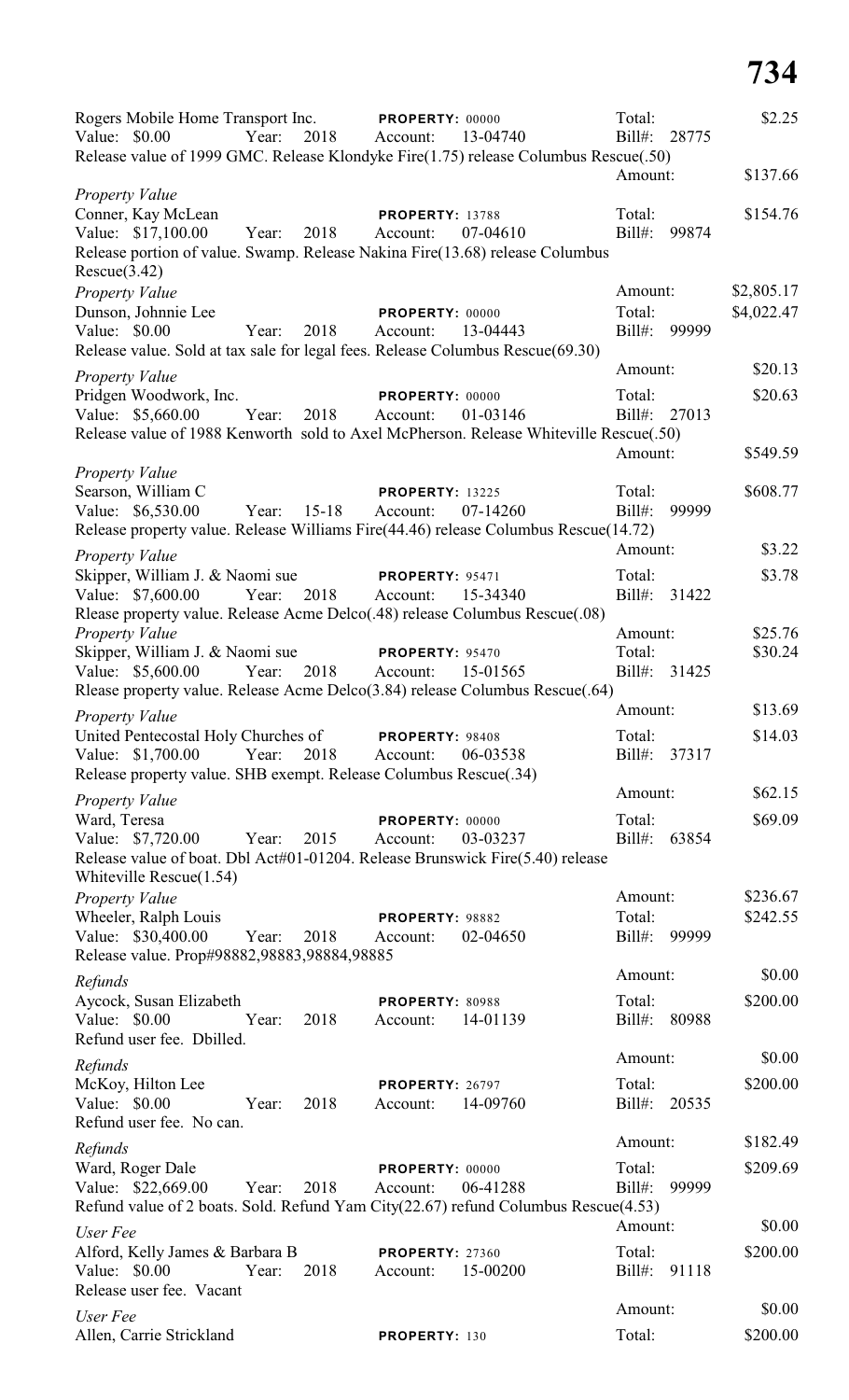| Value: \$0.00 | Release user fee. Vacant.                                                     | Year: | 2018 | Account:                                         | 01-00410 | Bill#:                 | 91156 |          |
|---------------|-------------------------------------------------------------------------------|-------|------|--------------------------------------------------|----------|------------------------|-------|----------|
| User Fee      |                                                                               |       |      |                                                  |          | Amount:                |       | \$0.00   |
|               | Baltazar, Eliseo Lagunas                                                      |       |      | PROPERTY: 94409                                  |          | Total:                 |       | \$200.00 |
| Value: \$0.00 | Release user fee.                                                             | Year: | 2018 | Account:                                         | 14-04803 | Bill#: 92205           |       |          |
| User Fee      |                                                                               |       |      |                                                  |          | Amount:                |       | \$0.00   |
| Value: \$0.00 | Barnes, Donna H.<br>Release user fees. Vacant.                                | Year: | 2018 | <b>PROPERTY: 85566/67</b><br>Account:            | 09-01306 | Total:<br>Bill#:       | 99999 | \$400.00 |
| User Fee      |                                                                               |       |      |                                                  |          | Amount:                |       | \$0.00   |
| Value: \$0.00 | Barnes, Donna Hewett<br>Release user fees. Vacant.                            | Year: | 2018 | PROPERTY: 00000<br>Account:                      | 06-00829 | Total:<br>Bill#: 92355 |       | \$200.00 |
| User Fee      |                                                                               |       |      |                                                  |          | Amount:                |       | \$0.00   |
|               | Barnes, James (Dec) & Donna                                                   |       |      | PROPERTY: 00000                                  |          | Total:                 |       | \$200.00 |
| Value: \$0.00 | Release user fees. Vacant.                                                    | Year: | 2018 | Account:                                         | 09-00361 | Bill#: 92400           |       |          |
| User Fee      |                                                                               |       |      |                                                  |          | Amount:                |       | \$0.00   |
| Value: \$0.00 | BenjaminJosephine B (Heirs)<br>Relase user fee. Vacant.                       | Year: | 2018 | <b>PROPERTY: 23527</b><br>Account:               | 13-02040 | Total:<br>Bill#:       | 93532 | \$200.00 |
| User Fee      |                                                                               |       |      |                                                  |          | Amount:                |       | \$0.00   |
|               | Benton, Bernard                                                               |       |      | PROPERTY: 00000                                  |          | Total:                 |       | \$200.00 |
| Value: \$0.00 | Release user fee. Dbilled                                                     | Year: | 2018 | Account:                                         | 11-02601 | Bill#: 93618           |       |          |
| User Fee      |                                                                               |       |      |                                                  |          | Amount:                |       | \$0.00   |
| Value: \$0.00 | Benton, Bernard L<br>Release user fee. Vacant Prop#63767/64582                | Year: | 2018 | PROPERTY: 63767<br>Account:                      | 11-00531 | Total:<br>$Bill#$ :    | 99999 | \$400.00 |
| User Fee      |                                                                               |       |      |                                                  |          | Amount:                |       | \$0.00   |
|               | Benton, Bernard Lorenzo                                                       |       |      | <b>PROPERTY: 20127</b>                           |          | Total:                 |       | \$200.00 |
|               | Value: \$0.00 Year:<br>Release user fee. Dbilled.                             |       |      | 2018 Account: 11-05302                           |          | Bill#: 93621           |       |          |
| User Fee      |                                                                               |       |      |                                                  |          | Amount:                |       | \$0.00   |
|               | Bishop, Larry & donna<br>Value: \$0.00 Year:<br>Release user fee. Vacant.     |       | 2018 | <b>PROPERTY: 75220</b><br>Account: 15-02285      |          | Total:<br>Bill#: 94065 |       | \$200.00 |
| User Fee      |                                                                               |       |      |                                                  |          | Amount:                |       | \$0.00   |
|               | Blackwell, Edith B                                                            |       |      | <b>PROPERTY: 29869</b>                           |          | Total:                 |       | \$200.00 |
| Value: \$0.00 | Year:<br>Release user fee. Dbilled.                                           |       | 2018 | Account: 16-03724                                |          | Bill#: 94241           |       |          |
| User Fee      |                                                                               |       |      |                                                  |          | Amount:                |       | \$0.00   |
|               | Blackwell, Fannie P<br>Value: \$0.00 Year:<br>Release user fee. Dbilled.      |       | 2018 | <b>PROPERTY: 29883</b><br>Account: 16-01030      |          | Total:<br>Bill#: 94251 |       | \$200.00 |
| User Fee      |                                                                               |       |      |                                                  |          | Amount:                |       | \$0.00   |
|               | Blackwell, Grady Wayne & Edith                                                |       |      | <b>PROPERTY: 23560</b>                           |          | Total:                 |       | \$200.00 |
|               | Value: \$0.00 Year: 2018 Account: 13-02625<br>Release user fee. Vacant        |       |      |                                                  |          | Bill#: 94254           |       |          |
| User Fee      |                                                                               |       |      |                                                  |          | Amount:                |       | \$0.00   |
|               | Blackwell, Janice Louise<br>Value: \$0.00 Year:<br>Release user fee. Dbilled. |       | 2018 | <b>PROPERTY: 29861</b><br>Account: 16-00840      |          | Total:<br>Bill#: 94268 |       | \$200.00 |
| User Fee      |                                                                               |       |      |                                                  |          | Amount:                |       | \$0.00   |
| Value: \$0.00 | Blanton, Irene Smith (Heirs)<br>Release 2 cans. Overbilled.                   | Year: |      | <b>PROPERTY: 27533</b><br>2018 Account: 15-02660 |          | Total:<br>Bill#: 94523 |       | \$400.00 |
| User Fee      |                                                                               |       |      |                                                  |          | Amount:                |       | \$0.00   |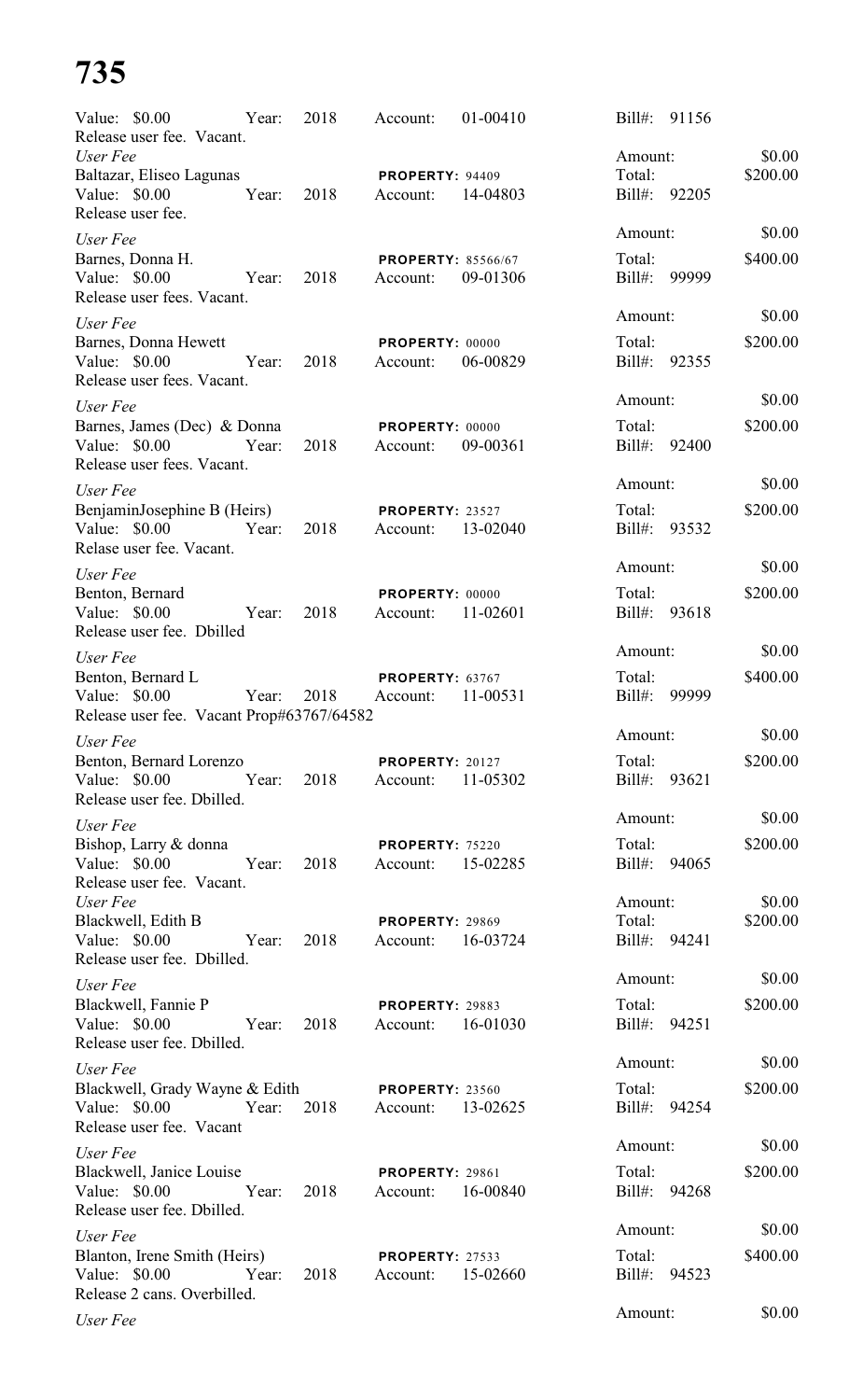| Bowens Kathleen D<br>Value: \$0.00<br>Release user fee.                                      | Year: | 2018 | PROPERTY: 00000<br>Account:        | 15-03736 | Total:<br>$Bill#$ :            | 94977 | \$200.00           |
|----------------------------------------------------------------------------------------------|-------|------|------------------------------------|----------|--------------------------------|-------|--------------------|
| User Fee                                                                                     |       |      |                                    |          | Amount:                        |       | \$0.00             |
| Bright, James Allen & Mildred R<br>Value: $$0.00$<br>Release user fee. Vacant                | Year: | 2018 | <b>PROPERTY: 20211</b><br>Account: | 11-03820 | Total:<br>Bill#:               | 95283 | \$200.00           |
| User Fee                                                                                     |       |      |                                    |          | Amount:                        |       | \$0.00             |
| Bright, Joe Jr Heirs<br>Value: $$0.00$<br>Release user fee. Vacant land.                     | Year: | 2018 | PROPERTY: 547<br>Account:          | 01-08520 | Total:<br>Bill#:               | 95296 | \$200.00           |
| User Fee                                                                                     |       |      |                                    |          | Amount:                        |       | \$0.00             |
| Brisson, Howard & Judy<br>Value: \$0.00<br>Release user fee. Vacant.                         | Year: | 2018 | <b>PROPERTY: 90129</b><br>Account: | 05-05536 | Total:<br>Bill#: 95328         |       | \$200.00           |
| User Fee<br>Brown, Beverly G<br>Value: \$0.00<br>Release user fee. Vacant.                   | Year: | 2018 | PROPERTY: 9616<br>Account:         | 05-00820 | Amount:<br>Total:<br>Bill#:    | 95590 | \$0.00<br>\$200.00 |
| User Fee                                                                                     |       |      |                                    |          | Amount:                        |       | \$0.00             |
| Brown, Beverly G<br>Value: \$0.00<br>Release user fee. Vacant.                               | Year: | 2018 | <b>PROPERTY: 96993</b><br>Account: | 05-00838 | Total:<br>Bill#: 95592         |       | \$200.00           |
| User Fee                                                                                     |       |      |                                    |          | Amount:                        |       | \$0.00             |
| Brown, Beverly G<br>Value: \$0.00<br>Release user fee. Vacant.                               | Year: | 2018 | PROPERTY: 00000<br>Account:        | 05-01124 | Total:<br>Bill#:               | 95591 | \$200.00           |
| User Fee                                                                                     |       |      |                                    |          | Amount:                        |       | \$0.00             |
| Brown, Earl<br>Value: \$0.00<br>Release user fee. Vacant                                     | Year: | 2018 | PROPERTY: 00000<br>Account:        | 12-00637 | Total:<br>Bill#:               | 95713 | \$200.00           |
| User Fee                                                                                     |       |      |                                    |          | Amount:                        |       | \$0.00             |
| Brown, Ina J. & Van D<br>Value: \$0.00<br>Release user fee. Vacant.                          | Year: | 2018 | <b>PROPERTY: 76837</b><br>Account: | 01-03424 | Total:<br>Bill#:               | 95798 | \$200.00           |
| User Fee                                                                                     |       |      |                                    |          | Amount:                        |       | \$0.00             |
| Brown, McMurray & Elene Brown<br>Value: $$0.00$<br>Release user fee. Already billed to home. | Year: | 2018 | <b>PROPERTY: 95834</b><br>Account: | 15-02153 | Total:<br>Bill#:               | 95971 | \$200.00           |
| User Fee                                                                                     |       |      |                                    |          | Amount:                        |       | \$0.00             |
| Brown, Patricia A<br>Value: \$0.00<br>Release user fee. Vacant                               | Year: | 2018 | PROPERTY: 00000<br>Account:        | 12-03918 | Total:<br>Bill#:               | 96001 | \$200.00           |
| User Fee                                                                                     |       |      |                                    |          | Amount:                        |       | \$0.00             |
| Brown, Sidney M.<br>Value: \$0.00<br>Release user fee. Vacant.                               | Year: | 2018 | PROPERTY: 88372<br>Account:        | 05-01020 | Total:<br>Bill#:               | 96061 | \$200.00           |
| User Fee                                                                                     |       |      |                                    |          | Amount:                        |       | \$0.00             |
| Buffkin, Furnie Dale & Robbin Lynn<br>Value: \$0.00<br>Release user fee. Dbilled.            | Year: | 2018 | <b>PROPERTY: 75169</b><br>Account: | 09-04816 | Total:<br>Bill#: 96442         |       | \$200.00           |
| User Fee<br>Buie, Annie High<br>Value: \$0.00                                                | Year: | 2018 | PROPERTY: 84817<br>Account:        | 15-03522 | Amount:<br>Total:<br>$Bill#$ : | 96526 | \$0.00<br>\$200.00 |
| Release user fee. Vacant.                                                                    |       |      |                                    |          |                                |       |                    |
| User Fee<br>Bullard, Larry Morris<br>Value: \$0.00<br>Release user fee. Vacant.              | Year: | 2018 | <b>PROPERTY: 17426</b><br>Account: | 10-00632 | Amount:<br>Total:<br>Bill#:    | 96631 | \$0.00<br>\$113.00 |
| User Fee                                                                                     |       |      |                                    |          | Amount:                        |       | \$0.00             |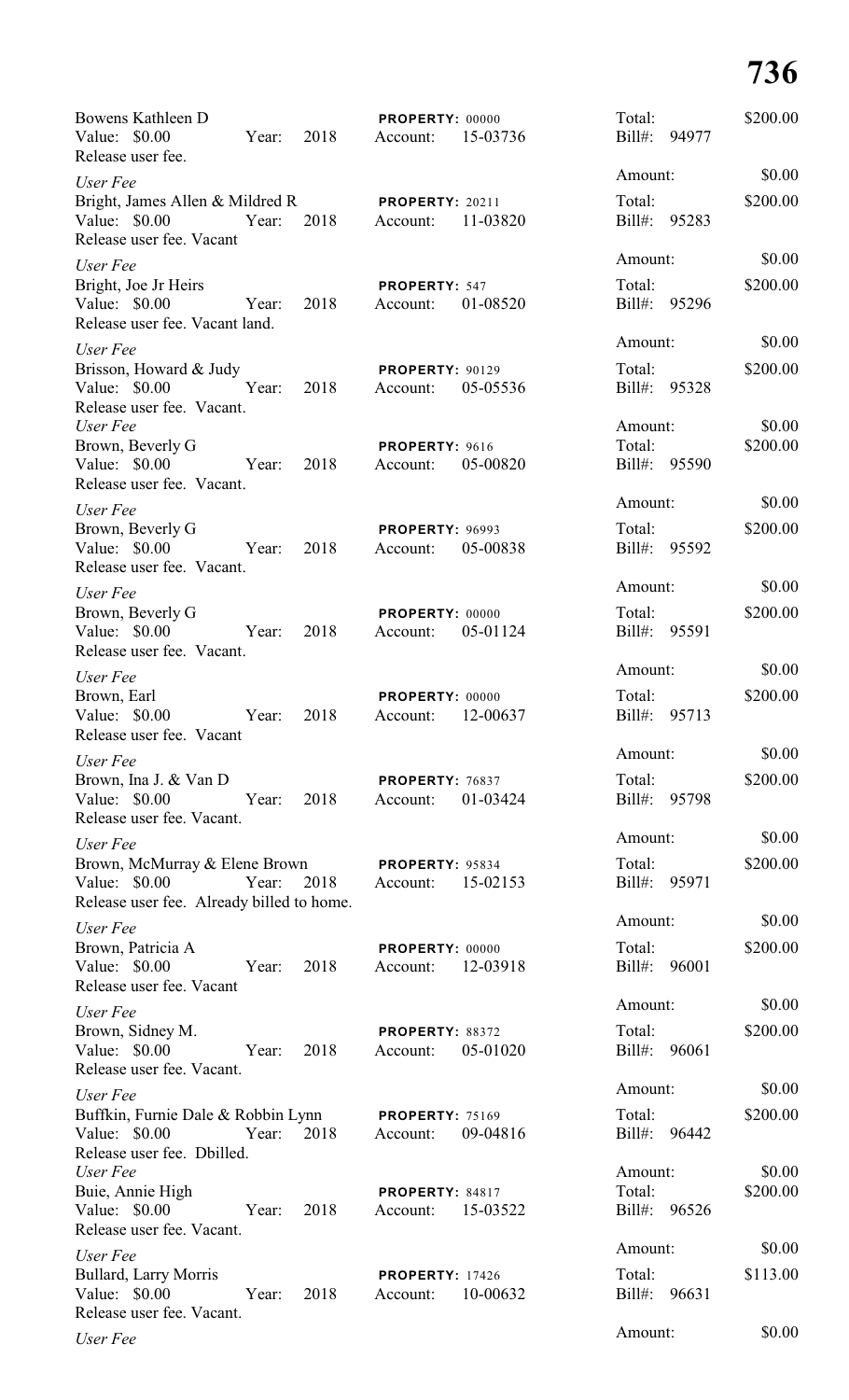| Bullock, Brenda Faye<br>Value: \$0.00<br>Release user fee. Vacant                                          | Year: | 2018 | <b>PROPERTY: 23725</b><br>Account: | 13-04346 | Total:<br>$Bill#$ :               | 96686 | \$200.00           |
|------------------------------------------------------------------------------------------------------------|-------|------|------------------------------------|----------|-----------------------------------|-------|--------------------|
| User Fee                                                                                                   |       |      |                                    |          | Amount:                           |       | \$0.00             |
| Bundy, Donald<br>Value: \$0.00<br>Release user fee. Vacant.                                                | Year: | 2018 | <b>PROPERTY: 77335</b><br>Account: | 03-02087 | Total:<br>$Bill#$ :               | 99999 | \$400.00           |
| User Fee<br>Burt, Renitta ETAL<br>Value: $$0.00$<br>Release user fee. Vacant.                              | Year: | 2018 | <b>PROPERTY: 20830</b><br>Account: | 12-04777 | Amount:<br>Total:<br>Bill#: 97009 |       | \$0.00<br>\$200.00 |
| User Fee<br>Butler, Crystal Coleman<br>Value: \$0.00<br>Release user fee. Dbilled.                         | Year: | 2018 | PROPERTY: 30009<br>Account:        | 16-03354 | Amount:<br>Total:<br>Bill#: 97046 |       | \$0.00<br>\$200.00 |
| User Fee<br>Canady, Carolyn M.<br>Value: \$0.00<br>Release user fee. Vacant.                               | Year: | 2018 | PROPERTY: 87748<br>Account:        | 03-01756 | Amount:<br>Total:<br>Bill#: 97773 |       | \$0.00<br>\$200.00 |
| User Fee<br>Cardenas Odon Herrera<br>Value: \$0.00<br>Release user fee. Dbilled.                           | Year: | 2018 | <b>PROPERTY: 93809</b><br>Account: | 01-07431 | Amount:<br>Total:<br>Bill#: 97946 |       | \$0.00<br>\$200.00 |
| User Fee<br>Carr, Sidney & Wife<br>Value: \$0.00<br>Release user fee. Vacant                               | Year: | 2018 | PROPERTY: 23784<br>Account:        | 13-06882 | Amount:<br>Total:<br>$Bill#$ :    | 98074 | \$0.00<br>\$200.00 |
| User Fee<br>Carroll, Thomas E & Sheri Lynn<br>Value: \$0.00<br>Release user fee. Uses a commercial hauler. | Year: | 2018 | <b>PROPERTY: 88860</b><br>Account: | 15-00144 | Amount:<br>Total:<br>$Bill#$ :    | 98143 | \$0.00<br>\$600.00 |
| User Fee                                                                                                   |       |      |                                    |          | Amount:                           |       | \$0.00             |
| Carroll,. Paul Ray & Judy Lane<br>Value: \$0.00 Year:<br>Release user fee. Dbilled.                        |       | 2018 | PROPERTY: 6552<br>Account:         | 03-04164 | Total:<br>Bill#: 98116            |       | \$200.00           |
| User Fee<br>Clarida, J C Heirs & Allene<br>Value: $$0.00$<br>Release user fee. Vacant                      | Year: | 2018 | <b>PROPERTY: 12782</b><br>Account: | 07-01940 | Amount:<br>Total:<br>Bill#: 99035 |       | \$0.00<br>\$200.00 |
| User Fee<br>Clark, Christopher S<br>Value: \$0.00 Year:<br>Release user fee. Dbilled                       |       | 2018 | PROPERTY: 90104<br>Account:        | 03-03418 | Amount:<br>Total:<br>Bill#: 99062 |       | \$0.00<br>\$200.00 |
| User Fee<br>Clark, Gary Dale<br>Value: \$0.00 Year:<br>Release user fee. Vacant.                           |       | 2018 | PROPERTY: 6575<br>Account:         | 03-02960 | Amount:<br>Total:<br>Bill#: 99072 |       | \$0.00<br>\$200.00 |
| User Fee<br>Clark, Veda K.<br>Value: $$0.00$<br>Release user fee. Vacant.                                  | Year: | 2018 | <b>PROPERTY: 19534</b><br>Account: | 11-06041 | Amount:<br>Total:<br>Bill#: 99119 |       | \$0.00<br>\$200.00 |
| User Fee<br>Clemmons, Joseph W<br>Value: \$0.00<br>Release user fee. Vacant                                | Year: | 2018 | PROPERTY: 20095<br>Account:        | 11-01828 | Amount:<br>Total:<br>Bill#: 99170 |       | \$0.00<br>\$200.00 |
| User Fee<br><b>Climes Margaret</b><br>Value: \$0.00<br>Release user fee. Listed on Act#01-06495            | Year: | 2018 | <b>PROPERTY: 89526</b><br>Account: | 01-00686 | Amount:<br>Total:<br>Bill#: 99288 |       | \$0.00<br>\$200.00 |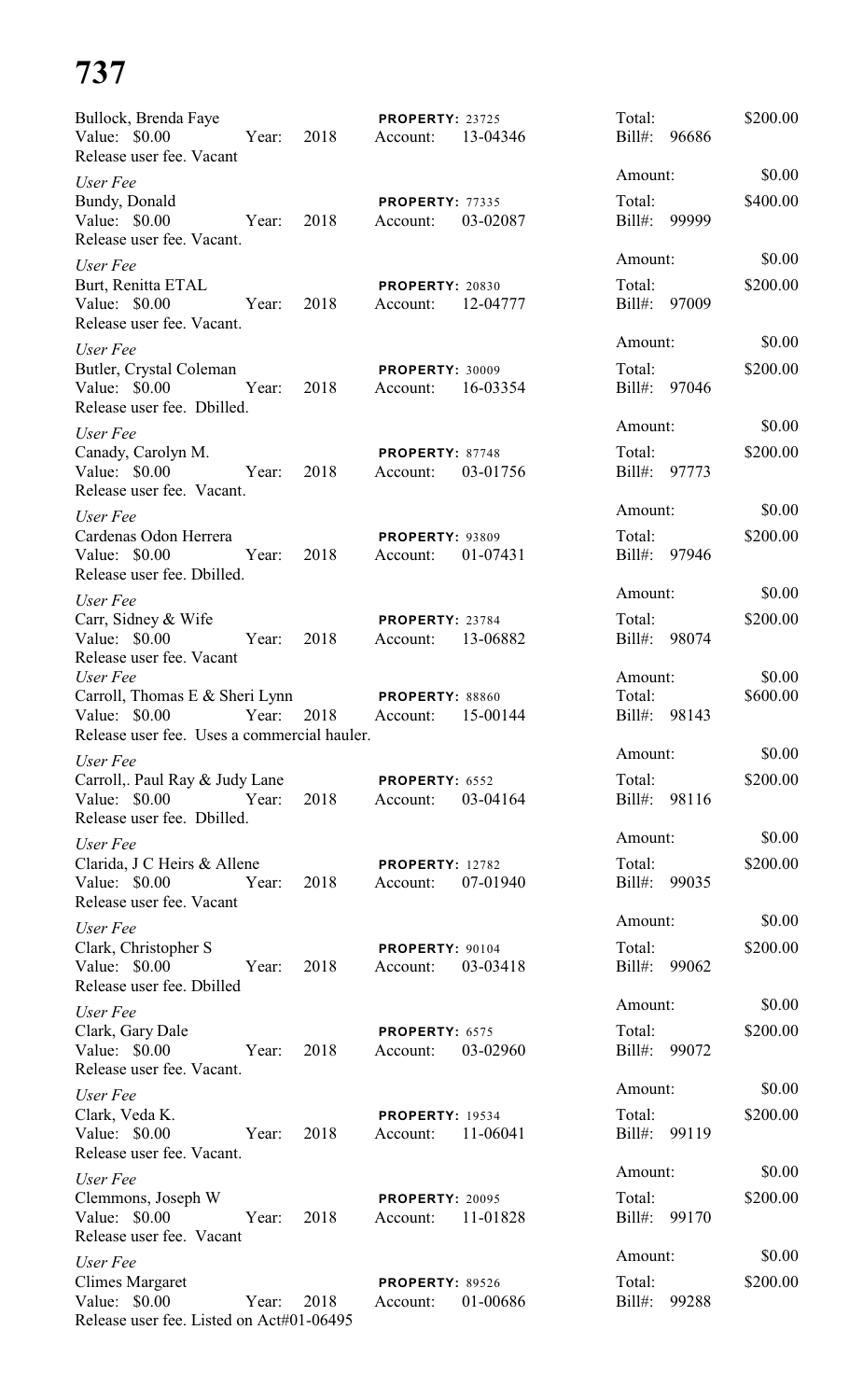| User Fee                                                                                        |       |                     |                                             |          | Amount:                | \$0.00   |
|-------------------------------------------------------------------------------------------------|-------|---------------------|---------------------------------------------|----------|------------------------|----------|
| Cofield, Lesa C<br>Value: \$0.00<br>Release user fee. Uses a commercial hauler.                 | Year: | 2018                | <b>PROPERTY: 79155</b><br>Account:          | 15-10499 | Total:<br>Bill#: 99387 | \$200.00 |
| User Fee                                                                                        |       |                     |                                             |          | Amount:                | \$0.00   |
| Conoly, David E<br>Value: \$0.00                                                                |       | Year: 2018 Account: | <b>PROPERTY: 93858</b>                      | 11-00844 | Total:<br>Bill#: 99931 | \$113.00 |
| Release user fee. Uses a commercial hauler.                                                     |       |                     |                                             |          | Amount:                | \$0.00   |
| User Fee<br>Conoly, Mary F                                                                      |       |                     | <b>PROPERTY: 93859</b>                      |          | Total:                 | \$113.00 |
| Value: \$0.00<br>Release user fee. Uses a commercial hauler.                                    |       | Year: 2018          | Account:                                    | 11-00912 | Bill#: 99932           |          |
| User Fee                                                                                        |       |                     |                                             |          | Amount:                | \$0.00   |
| Cribb, Bobby K & Betty Jo<br>Value: \$0.00<br>Release user fee. Dbilled.                        |       | Year: 2018 Account: | <b>PROPERTY: 15605</b>                      | 09-05670 | Total:<br>Bill#: $662$ | \$200.00 |
| User Fee                                                                                        |       |                     |                                             |          | Amount:                | \$0.00   |
| Cribb, Charles V<br>Value: \$0.00<br>Release user fee. Vacant                                   |       | Year: 2018          | PROPERTY: 90798<br>Account:                 | 09-3935  | Total:<br>Bill#: 677   | \$200.00 |
| User Fee                                                                                        |       |                     |                                             |          | Amount:                | \$0.00   |
| Cribb, Mona Lisa Hayes<br>Value: \$0.00 Year:<br>Release user fee. SWMH Listed on Act#13-00428. |       | 2018 Account:       | <b>PROPERTY: 94472</b>                      | 13-05207 | Total:<br>Bill#: 757   | \$200.00 |
| User Fee                                                                                        |       |                     |                                             |          | Amount:                | \$0.00   |
| Cribb, Shelton & Shirley N<br><b>PROPERTY:</b> 15643<br>Value: \$0.00                           |       | Year: 2018 Account: |                                             | 09-06240 | Total:<br>Bill#: 791   | \$400.00 |
| Release user fee. Already billed to home.                                                       |       |                     |                                             |          | Amount:                | \$0.00   |
| User Fee<br>Crutchfield Emmett Robert Jr.<br>Value: \$0.00<br>Release user fee. Vacant.         | Year: | 2018                | PROPERTY: 23943<br>Account:                 | 13-09667 | Total:<br>Bill#: 902   | \$113.00 |
| User Fee                                                                                        |       |                     |                                             |          | Amount:                | \$0.00   |
| Davis, Janice M<br>Value: \$0.00 Year:<br>Release user fee. Vacant                              |       | 2018                | <b>PROPERTY: 92580</b><br>Account: 03-02351 |          | Total:<br>Bill#: 1451  | \$200.00 |
| User Fee                                                                                        |       |                     |                                             |          | Amount:                | \$0.00   |
| Davis, Winona Cox<br>Value: \$0.00 Year:<br>Release user fee. Vacant.                           |       | 2018                | <b>PROPERTY: 13787</b><br>Account: 07-00854 |          | Total:<br>Bill#: 1668  | \$200.00 |
| User Fee                                                                                        |       |                     |                                             |          | Amount:                | \$0.00   |
| Dogwood Estates, Inc.<br>Value: \$0.00 Year:<br>Release user fee. Vacant.                       |       | 2018                | <b>PROPERTY: 17128</b><br>Account: 09-04145 |          | Total:<br>Bill#: 2188  | \$200.00 |
| User Fee                                                                                        |       |                     |                                             |          | Amount:                | \$0.00   |
| Dove, Robert C & Nancy<br>Value: \$0.00 Year:<br>Release user fee. Dbilled.                     |       | 2018                | PROPERTY: 87731<br>Account: 13-05148        |          | Total:<br>Bill#: 2328  | \$200.00 |
| User Fee                                                                                        |       |                     |                                             |          | Amount:                | \$0.00   |
| Dove, Robert C & Nancy<br>Value: \$0.00 Year:<br>Release user fee. Dbilled.                     |       | 2018                | PROPERTY: 26098<br>Account:                 | 13-10581 | Total:<br>Bill#: 2331  | \$113.00 |
| User Fee                                                                                        |       |                     |                                             |          | Amount:                | \$0.00   |
| Dudley, Elisha P. (Heirs)<br>Value: \$0.00 Year:<br>Release user fee. Vacant.                   |       | 2018                | <b>PROPERTY: 19011</b><br>Account:          | 11-08140 | Total:<br>Bill#: 2464  | \$200.00 |
| User Fee                                                                                        |       |                     |                                             |          | Amount:                | \$0.00   |
| Easter Marsha Carroll<br>Value: \$0.00                                                          | Year: | 2018                | PROPERTY: 00000<br>Account:                 | 15-12745 | Total:<br>Bill#: 55919 | \$200.00 |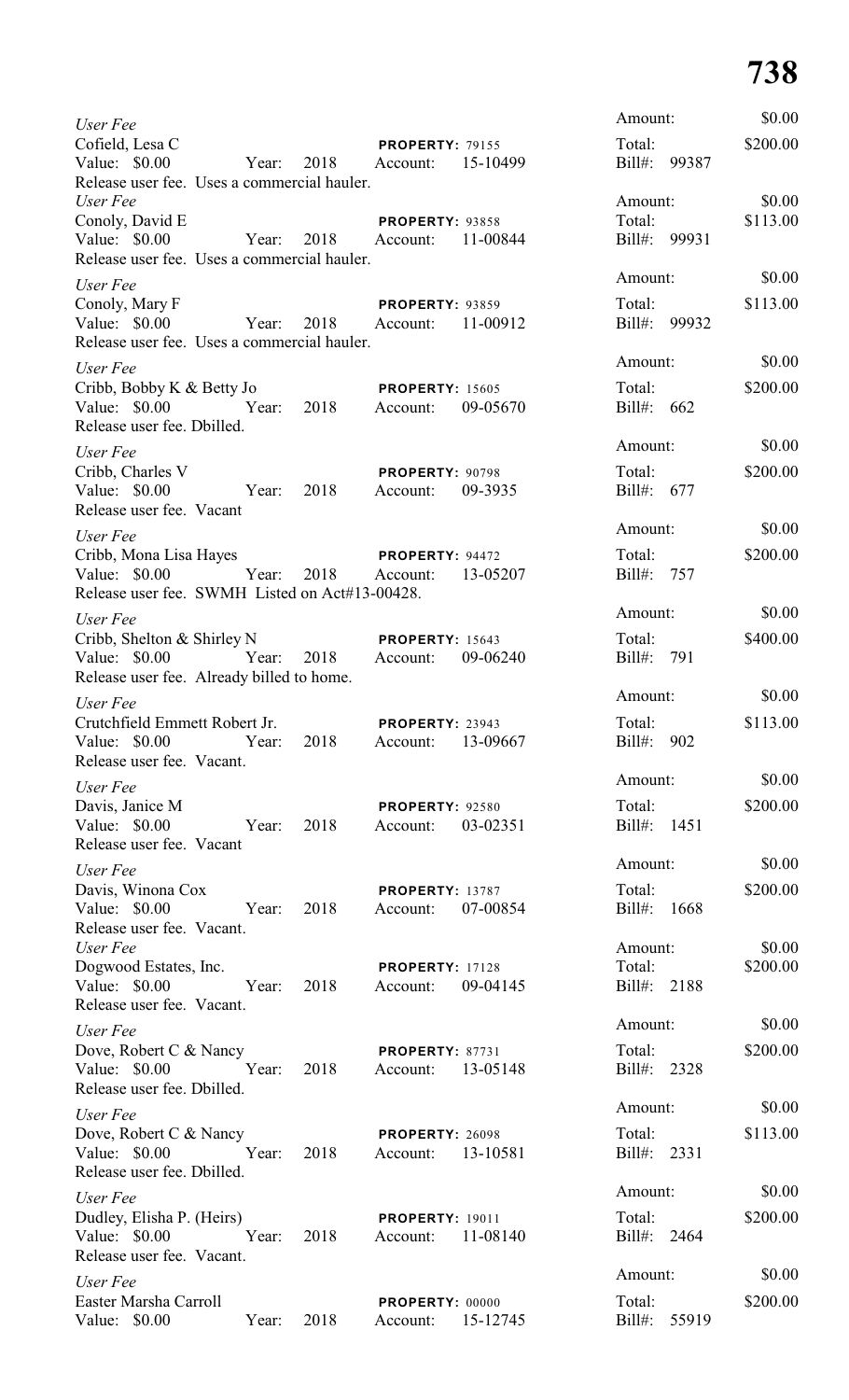| elease user fee. House demolished.                                                                                        |                                                |                                  |                    |
|---------------------------------------------------------------------------------------------------------------------------|------------------------------------------------|----------------------------------|--------------------|
| User Fee<br>Edmund, Joe Weldon III & Willis<br>Value: \$0.00<br>Year: 2018 Account:<br>Release user fee. Vacant           | <b>PROPERTY: 88142</b><br>13-00807             | Amount:<br>Total:<br>Bill#: 3080 | \$0.00<br>\$200.00 |
| User Fee<br>Edmund, Joe Weldon III & Willis<br>Year: 2018 Account:<br>Value: \$0.00<br>Release user fee. Vacant           | <b>PROPERTY: 24052</b><br>13-02751             | Amount:<br>Total:<br>Bill#: 3083 | \$0.00<br>\$200.00 |
| User Fee<br>Edwards, James A<br>Value: \$0.00<br>Year: 2018<br>Release user fee. Uses a commercial hauler.                | <b>PROPERTY: 93856</b><br>11-03321<br>Account: | Amount:<br>Total:<br>Bill#: 3199 | \$0.00<br>\$113.00 |
| User Fee<br>Efird, Jason Tony & Mildred<br>Value: \$0.00 Year: 2018<br>Release user fee. Vacant.                          | <b>PROPERTY: 26456</b><br>Account: 14-02315    | Amount:<br>Total:<br>Bill#: 3327 | \$0.00<br>\$200.00 |
| User Fee<br>Ehlers, William F & Elizabeth<br>Value: \$0.00 Year:<br>2018<br>Release user fee. Vacant                      | <b>PROPERTY: 19440</b><br>11-08371<br>Account: | Amount:<br>Total:<br>Bill#: 3337 | \$0.00<br>\$200.00 |
| User Fee<br>Elkins, Johnny R & Glenda G<br>Value: \$0.00 Year:<br>2018<br>Release user fee. Vacant.                       | <b>PROPERTY: 78594</b><br>05-02035<br>Account: | Amount:<br>Total:<br>Bill#: 3402 | \$0.00<br>\$200.00 |
| User Fee<br>Elkins, Johnny R & Glenda G<br>Value: \$0.00<br>2018<br>Year:<br>Release user fee. Vacant.                    | PROPERTY: 9689<br>05-01807<br>Account:         | Amount:<br>Total:<br>Bill#: 3401 | \$0.00<br>\$200.00 |
| User Fee<br>Enzor, Brooks & Shannon<br>Value: $$0.00$<br>Year:<br>2018<br>Release user fee. Uses a commercial hauler.     | <b>PROPERTY: 93855</b><br>11-05509<br>Account: | Amount:<br>Total:<br>Bill#: 3687 | \$0.00<br>\$113.00 |
| User Fee<br>Evans, donaver M. (II) & Jimmy Inman<br>Value: \$0.00<br>2018<br>Year:<br>Release user fee. Vacant.           | PROPERTY: 8001<br>03-00939<br>Account:         | Amount:<br>Total:<br>Bill#: 3977 | \$0.00<br>\$200.00 |
| User Fee<br>Evans, Timothy & Supreeya Evans<br>2018<br>Value: $$0.00$<br>Year:<br>Release user fee. Vacant.               | <b>PROPERTY: 15436</b><br>09-00432<br>Account: | Amount:<br>Total:<br>Bill#: 4048 | \$0.00<br>\$200.00 |
| User Fee<br>Fisher, Ronald Byron<br>Year:<br>Value: $$0.00$<br>2018<br>Release user fees. Listed multiple times in error. | PROPERTY: 1614<br>01-02628<br>Account:         | Amount:<br>Total:<br>Bill#: 4898 | \$0.00<br>\$600.00 |
| User Fee<br>Floyd, Bobby & Marjorie<br>Value: \$0.00<br>2018<br>Year:<br>Release user fee. Vacant.                        | <b>PROPERTY: 21082</b><br>12-08180<br>Account: | Amount:<br>Total:<br>Bill#: 5022 | \$0.00<br>\$200.00 |
| User Fee<br>Floyd, James Mark<br>Value: \$0.00<br>Year:<br>2018<br>Release user fee. Vacant.                              | PROPERTY: 22476<br>12-08303<br>Account:        | Amount:<br>Total:<br>Bill#: 5060 | \$0.00<br>\$200.00 |
| User Fee<br>Fowler, Harold Keith<br>Value: \$0.00<br>Year:<br>2018<br>Release user fee. Dbilled.                          | <b>PROPERTY: 76693</b><br>09-08783<br>Account: | Amount:<br>Total:<br>Bill#: 5539 | \$0.00<br>\$200.00 |
| User Fee<br>Fowler, Ray                                                                                                   | <b>PROPERTY: 17380</b>                         | Amount:<br>Total:                | \$0.00<br>\$200.00 |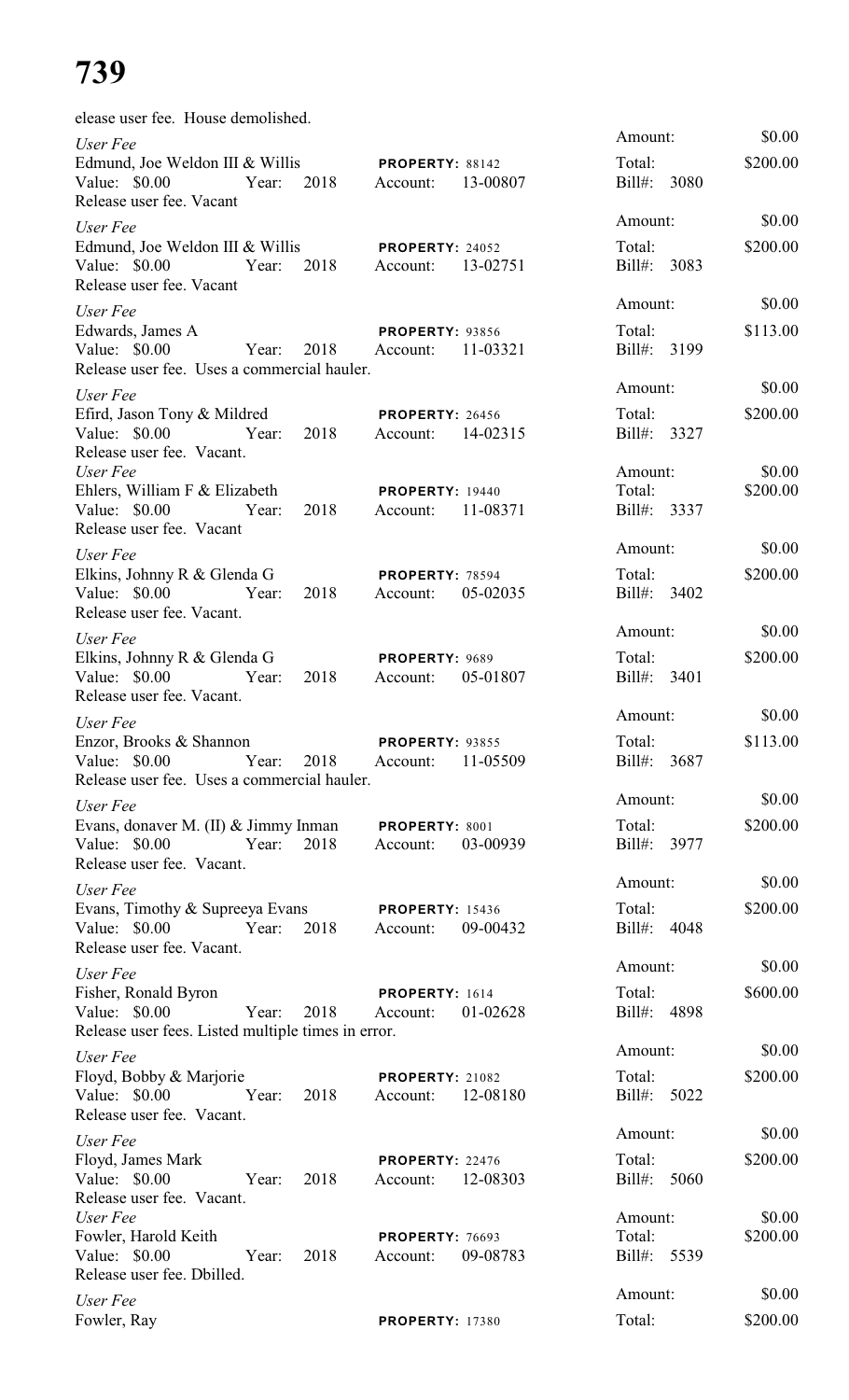| Value: \$0.00<br>Release user fee. Vacant lot.                             | Year: | 2018       | Account:                           | 10-05320 | $\text{Bill}$ :           | 5690  |          |
|----------------------------------------------------------------------------|-------|------------|------------------------------------|----------|---------------------------|-------|----------|
| User Fee                                                                   |       |            |                                    |          | Amount:                   |       | \$0.00   |
| Fowler, Shirley ETAL<br>Value: \$0.00<br>Release user fee. Vacant          | Year: | 2018       | <b>PROPERTY: 75223</b><br>Account: | 11-01258 | Total:<br>Bill#: 5742     |       | \$200.00 |
| User Fee                                                                   |       |            |                                    |          | Amount:                   |       | \$0.00   |
| Fowler, Willa Dean<br>Value: $$0.00$<br>Release user fee. Dbilled.         | Year: | 2018       | <b>PROPERTY: 15776</b><br>Account: | 09-08880 | Total:<br>Bill#: 5771     |       | \$200.00 |
| User Fee                                                                   |       |            |                                    |          | Amount:                   |       | \$0.00   |
| Fowler, William Ray<br>Value: \$0.00<br>Release user fee. Vacant lot.      | Year: | 2018       | <b>PROPERTY: 17666</b><br>Account: | 10-03551 | Total:<br>Bill#: 5778     |       | \$200.00 |
| User Fee                                                                   |       |            |                                    |          | Amount:                   |       | \$0.00   |
| Freeman, Melar K.<br>Value: \$0.00<br>elease user fee. Dbilled.            | Year: | 2018       | <b>PROPERTY: 61984</b><br>Account: | 11-09841 | Total:<br>Bill#: 6121     |       | \$200.00 |
| User Fee                                                                   |       |            |                                    |          | Amount:                   |       | \$0.00   |
| Fuller, Betty Day Gore<br>Value: $$0.00$<br>Release user fee. Vacant.      | Year: | 2018       | <b>PROPERTY: 13037</b><br>Account: | 07-04534 | Total:<br>Bill#: 6306     |       | \$200.00 |
| User Fee                                                                   |       |            |                                    |          | Amount:                   |       | \$0.00   |
| Fuller, Betty Gore<br>Value: \$0.00<br>Release user fee. DWMH Vacant.      |       | Year: 2018 | PROPERTY: 87726<br>Account:        | 07-04944 | Total:<br>Bill#: 6307     |       | \$200.00 |
| User Fee                                                                   |       |            |                                    |          | Amount:                   |       | \$0.00   |
| Gaskin, Polly R<br>Value: $$0.00$<br>Release user fee. Vacant.             | Year: | 2018       | <b>PROPERTY: 15819</b><br>Account: | 09-09700 | Total:<br>Bill#: 6691     |       | \$200.00 |
| User Fee                                                                   |       |            |                                    |          | Amount:                   |       | \$0.00   |
| Gore, Gary Keith<br>Value: \$0.00<br>Release user fee.                     | Year: | 2018       | <b>PROPERTY: 90573</b><br>Account: | 15-01834 | Total:<br>Bill#:          | 7901  | \$200.00 |
| User Fee                                                                   |       |            |                                    |          | Amount:                   |       | \$0.00   |
| Gore, Howard C & Vivian F<br>Value: \$0.00<br>Release user fee. Dbilled.   | Year: | 2018       | <b>PROPERTY: 13055</b><br>Account: | 07-05131 | Total:<br>Bill#:          | 7928  | \$200.00 |
| User Fee                                                                   |       |            |                                    |          | Amount:                   |       | \$0.00   |
| Gore, Jimmy Brooks & Marilyn<br>Value: \$0.00<br>Release user fee. Vacant. | Year: | 2018       | <b>PROPERTY: 13741</b><br>Account: | 07-06460 | Total:<br>$\text{Bill}$ : | 8012  | \$200.00 |
| User Fee                                                                   |       |            |                                    |          | Amount:                   |       | \$0.00   |
| Gore, Kenneth J & Eldree<br>Value: \$0.00<br>Release user fee.             | Year: | 2018       | <b>PROPERTY: 13122</b><br>Account: | 07-06640 | Total:<br>Bill#:          | 8083  | \$200.00 |
| User Fee                                                                   |       |            |                                    |          | Amount:                   |       | \$0.00   |
| Gore, Richard J.<br>Value: \$0.00<br>Release user fee. Dbilled.            | Year: | 2018       | PROPERTY: 7028<br>Account:         | 03-09480 | Total:<br>Bill#:          | 8220  | \$200.00 |
| User Fee                                                                   |       |            |                                    |          | Amount:                   |       | \$0.00   |
| Graham, Jean<br>Value: \$0.00<br>Release user fee. Dbilled.                | Year: | 2018       | PROPERTY: 86113<br>Account:        | 05-01721 | Total:<br>Bill#:          | 8655  | \$200.00 |
| User Fee                                                                   |       |            |                                    |          | Amount:                   |       | \$0.00   |
| Graham, Mabelene<br>Value: $$0.00$<br>Release user fees. Vacant.           | Year: | $16-18$    | PROPERTY: 63147<br>Account:        | 06-15825 | Total:<br>Bill#:          | 99999 | \$611.00 |
| User Fee                                                                   |       |            |                                    |          | Amount:                   |       | \$0.00   |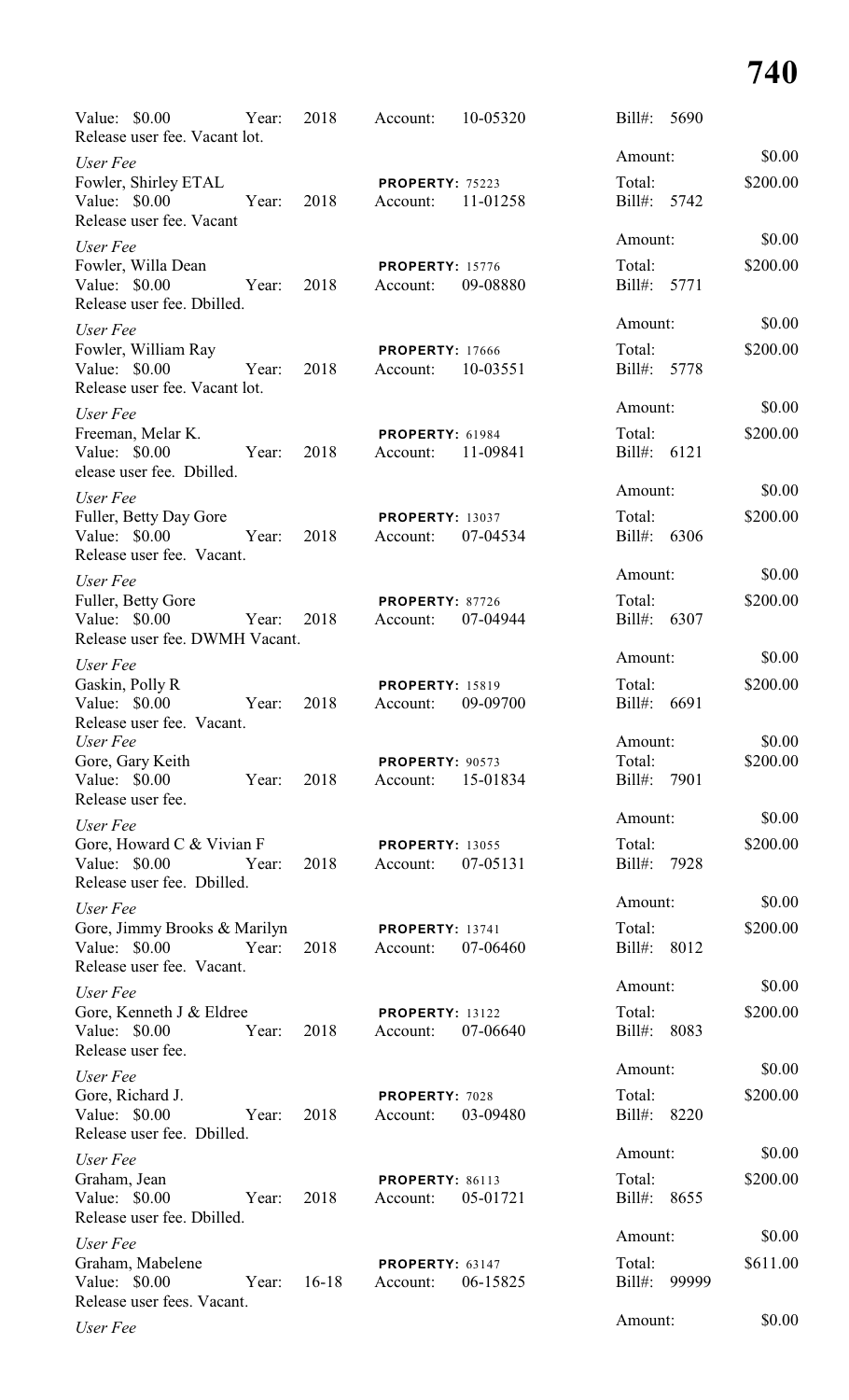| Gregory, Virginia<br>Value: $$0.00$<br>Year:<br>Release user fee. Dbilled.                                     | 2018 | PROPERTY: 89831<br>Account:        | 11-01041 | Total:<br>$Bill#$ :<br>9372             | \$200.00           |
|----------------------------------------------------------------------------------------------------------------|------|------------------------------------|----------|-----------------------------------------|--------------------|
| User Fee                                                                                                       |      |                                    |          | Amount:                                 | \$0.00             |
| Grissett Swamp Mine Inc.<br>Value: $$0.00$<br>Year:<br>Release user fee. Vacant.                               | 2018 | <b>PROPERTY: 13040</b><br>Account: | 07-03621 | Total:<br>Bill#: 9509                   | \$200.00           |
| User Fee<br>Gunter, John David<br>Value: $$0.00$<br>Year:<br>Release user fee. Dbilled.                        | 2018 | <b>PROPERTY: 91932</b><br>Account: | 07-00046 | Amount:<br>Total:<br>Bill#: 9549        | \$0.00<br>\$200.00 |
| User Fee<br>Guyton, David B<br>Value: \$0.00<br>Year:<br>Release user fees. Dbilled.                           | 2018 | <b>PROPERTY: 93296</b><br>Account: | 12-04222 | Amount:<br>Total:<br>Bill#: 9594        | \$0.00<br>\$200.00 |
| User Fee<br>Guyton, David B<br>Value: \$0.00<br>Year:<br>Release user fee. Dbilled.                            | 2018 | <b>PROPERTY: 93296</b><br>Account: | 12-04222 | Amount:<br>Total:<br>$Bill#$ :<br>9594  | \$0.00<br>\$200.00 |
| User Fee<br>Hardie, William Hobson<br>Value: \$0.00<br>Year:<br>Release user fee. Vacant                       | 2018 | PROPERTY: 94618<br>Account:        | 09-00648 | Amount:<br>Total:<br>$Bill#$ :<br>10267 | \$0.00<br>\$200.00 |
| User Fee<br>Hardwick, Ronnie<br>Value: $$0.00$<br>Year:<br>Release user fee.                                   | 2018 | PROPERTY: 00000<br>Account:        | 09-00926 | Amount:<br>Total:<br>$Bill#$ :<br>10397 | \$0.00<br>\$200.00 |
| User Fee<br>Hardwick, Ronnie<br>Value: \$0.00<br>Year:<br>Release user fee.                                    | 2018 | PROPERTY: 82825<br>Account:        | 03-10087 | Amount:<br>Total:<br>$Bill#$ :<br>10394 | \$0.00<br>\$200.00 |
| User Fee<br>Harper, Francis Ruth Ross<br>Value: \$0.00 Year:<br>Release user fee. Vacant.                      | 2018 | PROPERTY: 7711<br>Account:         | 03-04735 | Amount:<br>Total:<br>Bill#: 10470       | \$0.00<br>\$200.00 |
| User Fee<br>Hartsell, Teresa R<br>Value: \$0.00 Year:<br>Release user fee. Vacant.                             | 2018 | PROPERTY: 7650<br>Account:         | 03-01046 | Amount:<br>Total:<br>Bill#: 10763       | \$0.00<br>\$200.00 |
| User Fee<br>Hayes, Jacqueline Gore<br>Value: $$0.00$<br>Year:<br>Release user fee. Dbilled.                    | 2018 | <b>PROPERTY: 15906</b><br>Account: | 09-03902 | Amount:<br>Total:<br>Bill#: 10937       | \$0.00<br>\$200.00 |
| User Fee<br>Hewett, Thurman<br>Value: \$0.00<br>Year:<br>Release user fee. Vacant.                             | 2018 | PROPERTY: 00000<br>Account:        | 03-05816 | Amount:<br>Total:<br>Bill#: 11660       | \$0.00<br>\$200.00 |
| User Fee<br>Hicks, Angela<br>Value: \$0.00<br>Year:<br>Release user fee. Dbilled.                              | 2018 | PROPERTY: 83275<br>Account:        | 12-00113 | Amount:<br>Total:<br>$Bill#$ :<br>11718 | \$0.00<br>\$200.00 |
| User Fee<br>High, Kenneth B $&$ Shelley<br>Value: \$0.00<br>Year:<br>Release user fee. Dbl listed Act#12-00934 | 2018 | <b>PROPERTY: 93168</b><br>Account: | 12-02826 | Amount:<br>Total:<br>Bill#:<br>11787    | \$0.00<br>\$200.00 |
| User Fee<br>Hinson, Carl Shelton<br>Value: $$0.00$<br>Year:<br>Release user fee. Trash can never delivered.    | 2018 | <b>PROPERTY: 24556</b><br>Account: | 13-19100 | Amount:<br>Total:<br>$Bill#$ :<br>12221 | \$0.00<br>\$200.00 |
| User Fee                                                                                                       |      |                                    |          | Amount:                                 | \$0.00             |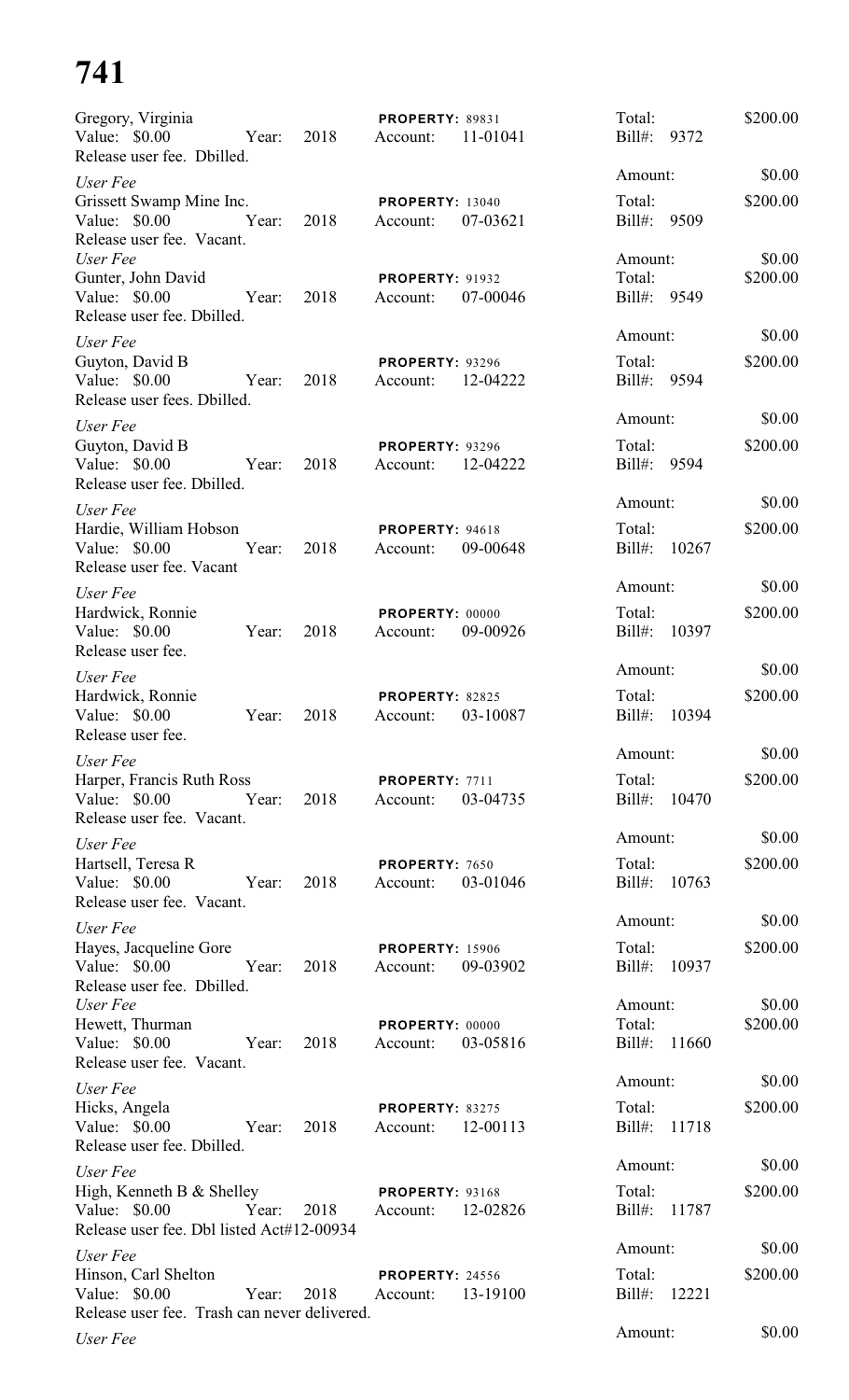| Hinson, Lillie Mae<br>Value: $$0.00$<br>Release user fee. Vacant.                            | Year: | 2018 | <b>PROPERTY: 18353</b><br>Account: | 10-08741 | Total:<br>Bill#:                  | 12377 | \$200.00           |
|----------------------------------------------------------------------------------------------|-------|------|------------------------------------|----------|-----------------------------------|-------|--------------------|
| User Fee                                                                                     |       |      |                                    |          | Amount:                           |       | \$0.00             |
| Hinson, Ronnie<br>Value: $$0.00$<br>Release portion of user fee.                             | Year: | 2018 | PROPERTY: 00000<br>Account:        | 09-05165 | Total:<br>Bill#:                  | 12206 | \$133.32           |
| User Fee                                                                                     |       |      |                                    |          | Amount:                           |       | \$0.00             |
| Horne, Karen M.<br>Value: \$0.00<br>Release user fee. Vacant.                                | Year: | 2018 | PROPERTY: 3230<br>Account:         | 02-01636 | Total:<br>Bill#:                  | 12967 | \$200.00           |
| User Fee                                                                                     |       |      |                                    |          | Amount:                           |       | \$0.00             |
| Horne, Ralph E & Saundra Powell<br>Value: $$0.00$<br>Release user fee. Vacant                | Year: | 2018 | PROPERTY: 90942<br>Account:        | 01-01085 | Total:<br>$Bill#$ :               | 12981 | \$200.00           |
| User Fee                                                                                     |       |      |                                    |          | Amount:                           |       | \$0.00             |
| Hufman, Bill<br>Value: $$0.00$<br>Release user fee. Uses a commercial hauler.                | Year: | 2018 | <b>PROPERTY: 93861</b><br>Account: | 11-01107 | Total:<br>$Bill#$ :               | 13174 | \$113.00           |
| User Fee                                                                                     |       |      |                                    |          | Amount:                           |       | \$0.00             |
| Hufman, James<br>Value: $$0.00$<br>Release user fee. Uses a commercial hauler.               | Year: | 2018 | PROPERTY: 93862<br>Account:        | 11-02312 | Total:<br>Bill#:                  | 13180 | \$113.00           |
| User Fee                                                                                     |       |      |                                    |          | Amount:                           |       | \$0.00             |
| Hughes, Samuel Gene<br>Value: \$0.00<br>Release user fee. Vacant.                            | Year: | 2018 | <b>PROPERTY: 92921</b><br>Account: | 09-15222 | Total:<br>$Bill#$ :               | 13298 | \$200.00           |
| User Fee                                                                                     |       |      |                                    |          | Amount:                           |       | \$0.00             |
| Hughes, Samuel Gene<br>Value: \$0.00<br>Release user fees. Vacant homes Property#24626/25960 | Year: | 2018 | PROPERTY: 00000<br>Account:        | 13-20640 | Total:<br>Bill#:                  | 99999 | \$400.00           |
| User Fee                                                                                     |       |      |                                    |          | Amount:                           |       | \$0.00             |
| Inman, Ashley Denise<br>Value: $$0.00$<br>Release user fees. Dbilled.                        | Year: | 2018 | PROPERTY: 60643<br>Account:        | 01-01264 | Total:<br>Bill#: 13507            |       | \$200.00           |
| User Fee                                                                                     |       |      |                                    |          | Amount:                           |       | \$0.00             |
| Inman, Lucille S<br>Value: \$0.00<br>Release user fee. Vacant.                               | Year: | 2018 | <b>PROPERTY: 11198</b><br>Account: | 06-01317 | Total:<br>Bill#: 13599            |       | \$200.00           |
| User Fee                                                                                     |       |      |                                    |          | Amount:                           |       | \$0.00             |
| Ivey, Dana W<br>Value: $$0.00$<br>Release user fee. SWMH billed for trash.                   | Year: | 2018 | PROPERTY: 23228<br>Account:        | 12-03106 | Total:<br>Bill#: 13725            |       | \$200.00           |
| User Fee                                                                                     |       |      |                                    |          | Amount:                           |       | \$0.00             |
| Jacobs, Kelmer & Gina<br>Value: \$0.00<br>Release user fee. Vacant                           | Year: | 2018 | PROPERTY: 8982<br>Account:         | 04-04132 | Total:<br>Bill#: 14192            |       | \$200.00           |
| User Fee                                                                                     |       |      |                                    |          | Amount:                           |       | \$0.00             |
| Jaimez, Adilene Tapia<br>Value: \$0.00<br>Release user fee. Vacant                           | Year: | 2018 | PROPERTY: 93401<br>Account:        | 15-00679 | Total:<br>Bill#: 14395            |       | \$200.00           |
| User Fee                                                                                     |       |      |                                    |          | Amount:                           |       | \$0.00             |
| Jernigan, Karen<br>Value: $$0.00$<br>Release user fee. Dbilled                               | Year: | 2018 | PROPERTY: 24664<br>Account:        | 13-21480 | Total:<br>Bill#: 14718            |       | \$200.00           |
| User Fee<br>Johnson, Donald B & Hilda G<br>Value: \$0.00<br>Release user fee. Vacant.        | Year: | 2018 | <b>PROPERTY: 13462</b><br>Account: | 07-05149 | Amount:<br>Total:<br>Bill#: 14878 |       | \$0.00<br>\$200.00 |
| User Fee                                                                                     |       |      |                                    |          | Amount:                           |       | \$0.00             |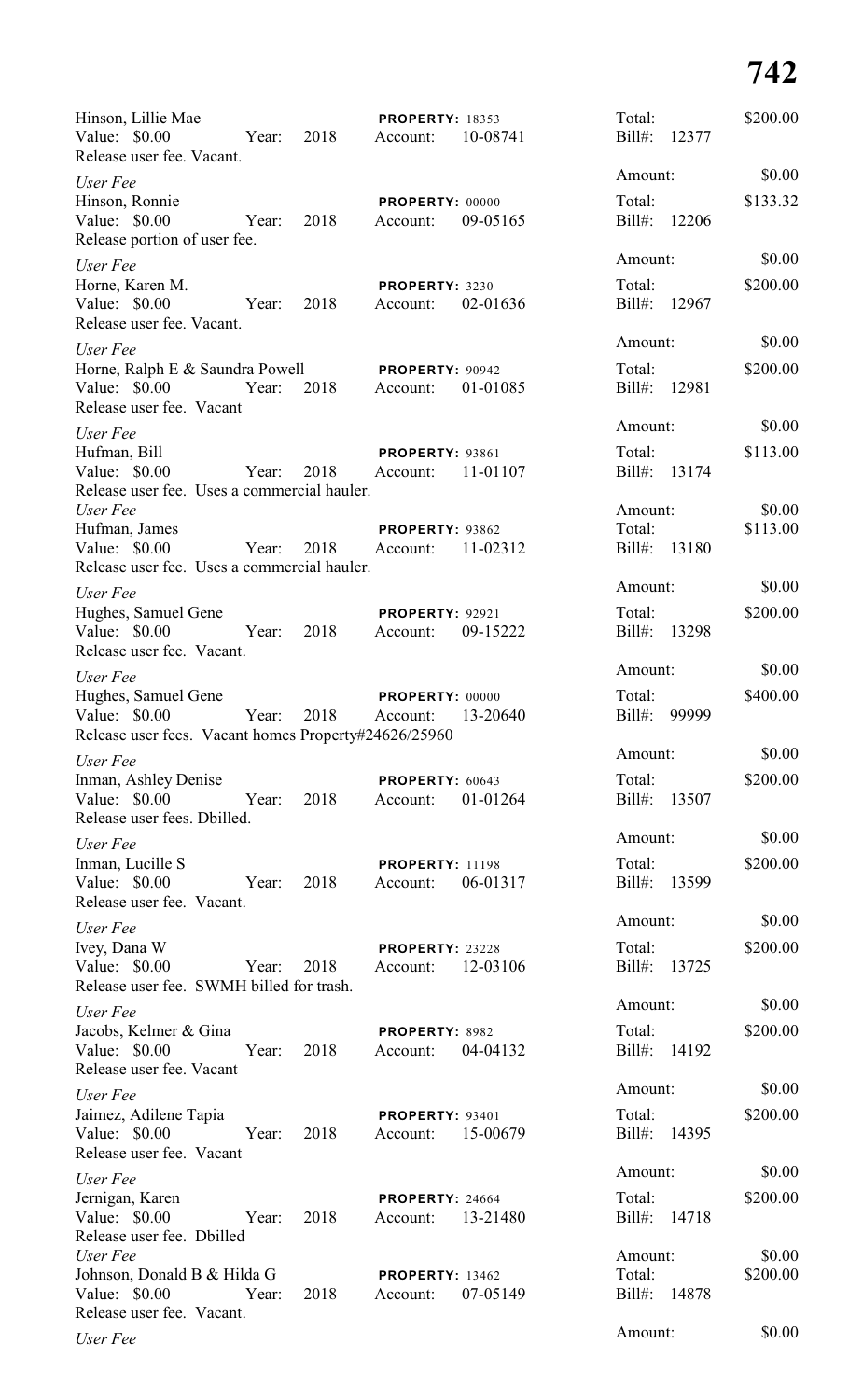| Jones, Annie Rd<br>Value: $$0.00$                                                         |            | Year: 2018    | PROPERTY: 2868<br>Account:         | 01-00931 | Total:<br>Bill#: 15228 |       | \$200.00 |
|-------------------------------------------------------------------------------------------|------------|---------------|------------------------------------|----------|------------------------|-------|----------|
| Release user fee. Vacant                                                                  |            |               |                                    |          |                        |       |          |
| User Fee                                                                                  |            |               |                                    |          | Amount:                |       | \$0.00   |
| Kelly, Sharon<br>Value: $$0.00$<br>Release user fee. Dbilled.                             | Year: 2018 |               | <b>PROPERTY: 28709</b><br>Account: | 15-22160 | Total:<br>Bill#: 15984 |       | \$200.00 |
| User Fee                                                                                  |            |               |                                    |          | Amount:                |       | \$0.00   |
| Kern, Michael A & Cynthia<br>Value: \$0.00<br>Release user fee. Uses a commercial hauler. | Year:      | 2018 Account: | <b>PROPERTY: 93869</b>             | 11-01233 | Total:<br>Bill#: 16040 |       | \$113.00 |
|                                                                                           |            |               |                                    |          | Amount:                |       | \$0.00   |
| User Fee<br>Key, Gloria J.<br>Value: $$0.00$                                              | Year: 2018 |               | PROPERTY: 80011<br>Account:        | 16-09720 | Total:<br>Bill#: 99999 |       | \$400.00 |
| Release user fees. Vacant. Property#80011/#75901                                          |            |               |                                    |          | Amount:                |       | \$0.00   |
| User Fee<br>King, Phillis                                                                 |            |               | PROPERTY: 23698                    |          | Total:                 |       | \$200.00 |
| Value: \$0.00<br>Release user fee. Billed to SWMH                                         | Year:      | 2018          | Account:                           | 13-01756 | Bill#: 16214           |       |          |
| User Fee                                                                                  |            |               |                                    |          | Amount:                |       | \$0.00   |
| Lanier, Thurman & Bonnie<br>Value: \$0.00<br>Release user fee. Dbilled.                   | Year:      | 2018          | <b>PROPERTY: 16234</b><br>Account: | 09-16580 | Total:<br>Bill#: 16763 |       | \$242.01 |
| User Fee                                                                                  |            |               |                                    |          | Amount:                |       | \$0.00   |
| Last Chance RV Park<br>Value: \$0.00<br>Release user fee. Vacant                          | Year:      | 2018          | <b>PROPERTY: 92520</b><br>Account: | 11-03654 | Total:<br>Bill#: 16832 |       | \$200.00 |
| User Fee                                                                                  |            |               |                                    |          | Amount:                |       | \$0.00   |
| Lavin, Alfred Stanley<br>Value: \$0.00<br>Release user fee. Vacant                        | Year:      | 2018          | PROPERTY: 28779<br>Account:        | 15-23260 | Total:<br>$Bill#$ :    | 16851 | \$200.00 |
| User Fee                                                                                  |            |               |                                    |          | Amount:                |       | \$0.00   |
| Lee, Harry D & Donna F<br>Value: \$0.00<br>Release user fees. Billed on SWMH.             | Year:      | 2018          | <b>PROPERTY: 94167</b><br>Account: | 03-00716 | Total:<br>Bill#: 17022 |       | \$600.00 |
| User Fee                                                                                  |            |               |                                    |          | Amount:                |       | \$0.00   |
| Lee, Harry D & Donna F<br>Value: \$0.00<br>Release user fees. Billed on SWMH.             | Year:      | 2018          | PROPERTY: 00000<br>Account:        | 03-03710 | Total:<br>Bill#: 17021 |       | \$200.00 |
| User Fee                                                                                  |            |               |                                    |          | Amount:                |       | \$0.00   |
| Leggett, Donald Leroy & Helen<br>Value: $$0.00$<br>Release user fee. Dbilled.             | Year:      | 2018          | <b>PROPERTY: 21506</b><br>Account: | 12-14680 | Total:<br>Bill#: 17149 |       | \$200.00 |
| User Fee                                                                                  |            |               |                                    |          | Amount:                |       | \$0.00   |
| Lemus, Luis Miguel Hernandez<br>Value: $$0.00$<br>Release user fee. Dbilled Act#3-01051   | Year:      | 2018          | PROPERTY: 80611<br>Account:        | 03-04642 | Total:<br>$Bill#$ :    | 17208 | \$200.00 |
| User Fee                                                                                  |            |               |                                    |          | Amount:                |       | \$0.00   |
| Little, Dorothy<br>Value: \$0.00<br>Release user fee. Vacant.                             | Year:      | 2018          | PROPERTY: 28825<br>Account:        | 15-24080 | Total:<br>$Bill#$ :    | 17853 | \$200.00 |
| User Fee                                                                                  |            |               |                                    |          | Amount:                |       | \$0.00   |
| McCumbee, Bobby Gene<br>Value: \$0.00<br>Release user fee. Vacant.                        | Year:      | 2018          | <b>PROPERTY: 84513</b><br>Account: | 09-01816 | Total:<br>$Bill#$ :    | 20002 | \$200.00 |
| User Fee                                                                                  |            |               |                                    |          | Amount:                |       | \$0.00   |
| McDuffie, Luther(Heirs)<br>Value: \$0.00<br>Release user fee. Billed to home.             | Year:      | 2018          | PROPERTY: 00000<br>Account:        | 13-25660 | Total:<br>$Bill#$ :    | 55921 | \$200.00 |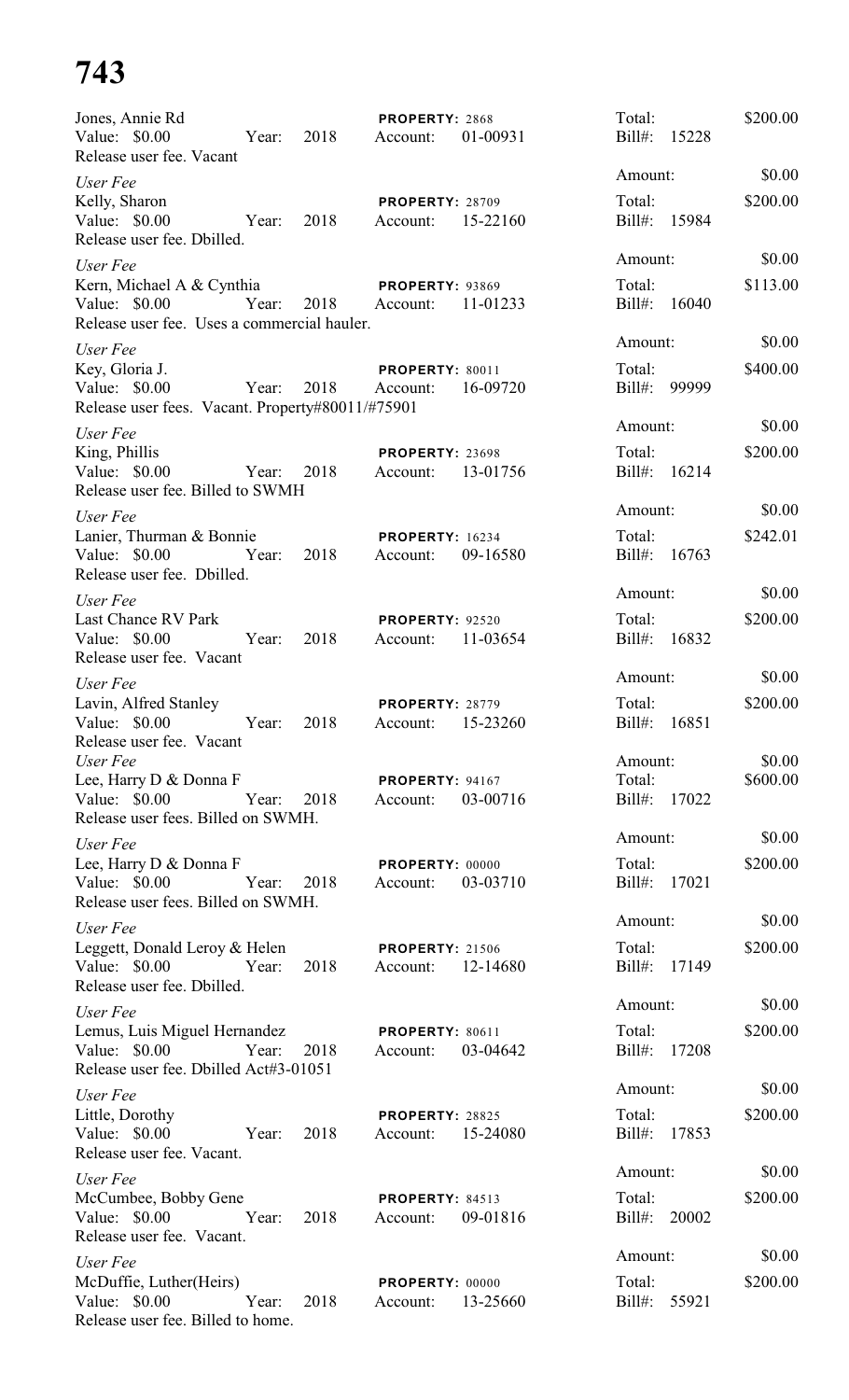| User Fee                                                                                              |       |         |                                    |          | Amount:                           |       | \$0.00             |
|-------------------------------------------------------------------------------------------------------|-------|---------|------------------------------------|----------|-----------------------------------|-------|--------------------|
| McKeithan, Gwendolyn C<br>Value: \$0.00 Year:<br>Release user fee. Homes are vacant. Prop#24927/24942 |       | 2018    | PROPERTY: 24927<br>Account:        | 13-02808 | Total:<br>Bill#: 99999            |       | \$313.00           |
| User Fee                                                                                              |       |         |                                    |          | Amount:                           |       | \$0.00             |
| MCKoy, Mable M<br>Value: \$0.00 Year:<br>Release user fee. Vacant                                     |       | 2018    | <b>PROPERTY: 26656</b><br>Account: | 14-09907 | Total:<br>Bill#: 20550            |       | \$200.00           |
| User Fee<br>McPherson, Glenn<br>Value: \$0.00<br>Release user fee. Uses a commercial hauler.          | Year: | 2018    | PROPERTY: 93860<br>Account:        | 11-02614 | Amount:<br>Total:<br>Bill#: 20971 |       | \$0.00<br>\$113.00 |
| User Fee                                                                                              |       |         |                                    |          | Amount:                           |       | \$0.00             |
| MCPherson, Mike<br>Value: \$0.00<br>Year:<br>Release user fee. Uses a commercial hauler               |       | 2018    | PROPERTY: 93867<br>Account:        | 11-02709 | Total:<br>Bill#: 21111            |       | \$113.00           |
| User Fee                                                                                              |       |         |                                    |          | Amount:                           |       | \$0.00             |
| McPherson, Robert & Juanita IRREV Trus PROPERTY: 3512<br>Value: \$0.00<br>Release user fee. Dbilled.  | Year: | 2018    | Account: 01-02340                  |          | Total:<br>Bill#: 28509            |       | \$200.00           |
| User Fee                                                                                              |       |         |                                    |          | Amount:                           |       | \$0.00             |
| Mitchell, Cleo<br>Value: \$0.00<br>Release user fee. Vacant                                           | Year: | 2018    | <b>PROPERTY: 14714</b><br>Account: | 08-12659 | Total:<br>Bill#: 22123            |       | \$200.00           |
| User Fee                                                                                              |       |         |                                    |          | Amount:                           |       | \$0.00             |
| Moore, Brittany Byrd<br>Value: \$0.00 Year:<br>Release user fee. Dbilled.                             |       | 2018    | <b>PROPERTY: 15728</b><br>Account: | 09-04253 | Total:<br>Bill#: 22445            |       | \$200.00           |
| User Fee                                                                                              |       |         |                                    |          | Amount:                           |       | \$0.00             |
| Moore, Linwood<br>Value: \$0.00<br>Release user fee. Dbilled.                                         | Year: | 2018    | PROPERTY: 26873<br>Account:        | 14-02853 | Total:<br>Bill#: 22602            |       | \$200.00           |
| User Fee                                                                                              |       |         |                                    |          | Amount:                           |       | \$0.00             |
| Moore, Sandra C.<br>Value: \$0.00<br>Release user fee. Vacant.                                        | Year: | 2018    | <b>PROPERTY: 78849</b><br>Account: | 08-13487 | Total:<br>Bill#: 22694            |       | \$200.00           |
| User Fee                                                                                              |       |         |                                    |          | Amount:                           |       | \$0.00             |
| Morrow, Lorie & Jared<br>Value: \$0.00<br>Release user fee. Vacant.                                   | Year: | 2018    | PROPERTY: 93148<br>Account:        | 06-05841 | Total:<br>Bill#: 22801            |       | \$200.00           |
| User Fee                                                                                              |       |         |                                    |          | Amount:                           |       | \$0.00             |
| Moss, James O (Jr) & Charles<br>Value: \$0.00<br>Release user fees.                                   | Year: | $16-17$ | PROPERTY: 00000<br>Account:        | 11-00636 | Total:<br>Bill#: 99999            |       | \$411.00           |
| User Fee<br>Moss, James $O(Jr)$<br>Value: \$0.00 Year:<br>Release user fee. Vacant.                   |       | 2018    | <b>PROPERTY: 26891</b><br>Account: | 14-00113 | Amount:<br>Total:<br>Bill#: 22844 |       | \$0.00<br>\$600.00 |
| User Fee                                                                                              |       |         |                                    |          | Amount:                           |       | \$0.00             |
| Moss, James $O(Jr)$<br>Value: \$0.00<br>Year:<br>Release user fee. Vacant.                            |       | 2018    | PROPERTY: 00000<br>Account:        | 11-00636 | Total:<br>Bill#: 22848            |       | \$200.00           |
| User Fee                                                                                              |       |         |                                    |          | Amount:                           |       | \$0.00             |
| Moss, James $O(Jr)$<br>Value: \$0.00<br>Year:<br>Release user fee. Vacant.                            |       | 2018    | PROPERTY: 75781<br>Account:        | 11-18143 | Total:<br>Bill#: 22843            |       | \$200.00           |
| User Fee                                                                                              |       |         |                                    |          | Amount:                           |       | \$0.00             |
| Mott, Lillian A<br>Value: \$0.00                                                                      | Year: | 2018    | PROPERTY: 9234<br>Account:         | 04-02911 | Total:<br>Bill#:                  | 22866 | \$200.00           |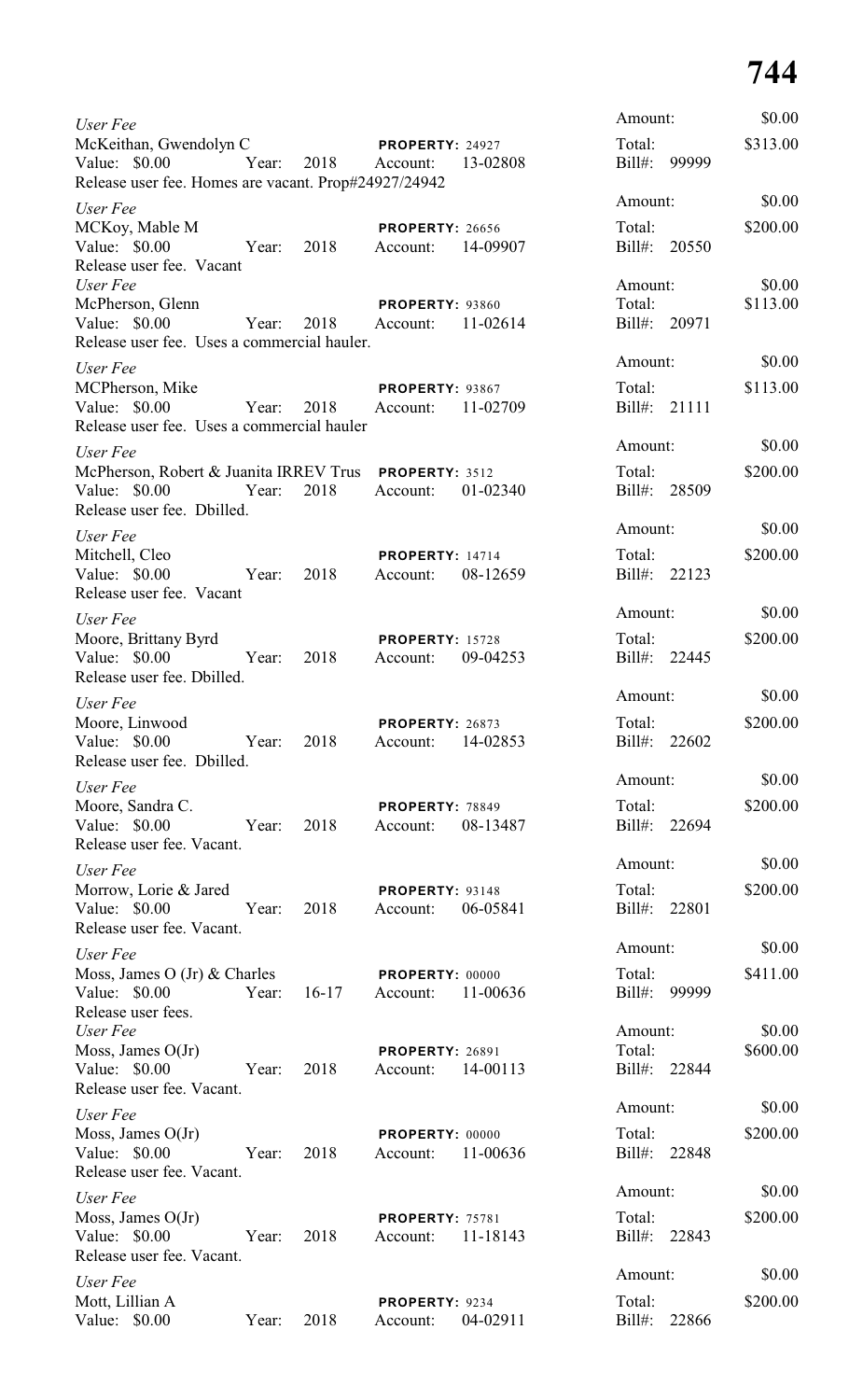| Release user fee. Dbilled.                                                              |       |      |                                    |          |                        |       |                    |
|-----------------------------------------------------------------------------------------|-------|------|------------------------------------|----------|------------------------|-------|--------------------|
| User Fee                                                                                |       |      |                                    |          | Amount:                |       | \$0.00             |
| N C Forest Services<br>Value: $$0.00$<br>Release user fee. Dbilled.                     | Year: | 2018 | PROPERTY: 00000<br>Account:        | 18-01013 | Total:<br>Bill#: 42736 |       | \$200.00           |
|                                                                                         |       |      |                                    |          | Amount:                |       | \$0.00             |
| User Fee<br>Nobles, Alpheus L.                                                          |       |      | <b>PROPERTY: 25126</b>             |          | Total:                 |       | \$200.00           |
| Value: $$0.00$<br>Release user fee. Dbilled.                                            | Year: | 2018 | Account:                           | 02-07923 | $Bill#$ :              | 23773 |                    |
| User Fee                                                                                |       |      |                                    |          | Amount:                |       | \$0.00             |
| Nobles, Clyde JR & Mattie<br>Value: \$0.00<br>Release user fee. Vacant.                 | Year: | 2018 | <b>PROPERTY: 18074</b><br>Account: | 10-04721 | Total:<br>$Bill#$ :    | 23806 | \$113.00           |
| User Fee                                                                                |       |      |                                    |          | Amount:                |       | \$0.00             |
| Norris, Harold Lee<br>Value: \$0.00<br>Release user fee. Vacant.                        | Year: | 2018 | <b>PROPERTY: 11615</b><br>Account: | 06-27760 | Total:<br>Bill#: 24116 |       | \$200.00           |
| User Fee                                                                                |       |      |                                    |          | Amount:                |       | \$0.00             |
| Norris, W J                                                                             |       |      | <b>PROPERTY: 16610</b>             |          | Total:                 |       | \$200.00           |
| Value: \$0.00<br>Release user fee. Vacant                                               | Year: | 2018 | Account:                           | 09-05717 | Bill#: 24304           |       |                    |
| User Fee                                                                                |       |      |                                    |          | Amount:                |       | \$0.00             |
| Nunez, Eleazar<br>Value: $$0.00$                                                        | Year: | 2018 | <b>PROPERTY: 13176</b><br>Account: | 07-05707 | Total:<br>Bill#: 24398 |       | \$400.00           |
| Release user fees. Vacant.                                                              |       |      |                                    |          |                        |       |                    |
| User Fee                                                                                |       |      |                                    |          | Amount:                |       | \$0.00             |
| Page, Paul                                                                              |       |      | PROPERTY: 00000                    |          | Total:                 |       | \$7,600.00         |
| Value: \$0.00                                                                           | Year: | 2018 | Account:                           | 13-31733 | Bill#: 24768           |       |                    |
| Release user fee. Uses a commercial hauler.                                             |       |      |                                    |          | Amount:                |       | \$0.00             |
| User Fee<br>Page, Paul                                                                  |       |      | PROPERTY: 3874                     |          | Total:                 |       | \$200.00           |
| Value: $$0.00$<br>Release user fee. Vacant                                              | Year: | 2018 | Account:                           | 01-67725 | Bill#: 24758           |       |                    |
| User Fee                                                                                |       |      |                                    |          | Amount:                |       | \$0.00             |
| Page, Paul                                                                              |       |      | <b>PROPERTY: 75536</b>             |          | Total:                 |       | \$200.00           |
| Value: \$0.00<br>Release user fee. Vacant                                               | Year: | 2018 | Account:                           | 13-31723 | Bill#: 24764           |       |                    |
| User Fee                                                                                |       |      |                                    |          | Amount:                |       | \$0.00             |
| Page, Paul                                                                              |       |      | <b>PROPERTY: 25249</b>             |          | Total:                 |       | \$1,000.00         |
| Value: \$0.00<br>Release user fee. Uses a commercial hauler. Property#25249,25248,75141 | Year: | 2018 | Account:                           | 13-31720 | Bill#: 99999           |       |                    |
| User Fee                                                                                |       |      |                                    |          | Amount:                |       | \$0.00             |
| Page, Paul                                                                              |       |      | PROPERTY: 00000                    |          | Total:                 |       | \$200.00           |
| Value: $$0.00$<br>Release user fee. Vacant                                              | Year: | 2018 | Account:                           | 13-01755 | Bill#: 24756           |       |                    |
| User Fee                                                                                |       |      |                                    |          | Amount:                |       | \$0.00             |
| Page, Paul                                                                              |       |      | PROPERTY: 00000                    |          | Total:                 |       | \$200.00           |
| Value: \$0.00<br>Release user fee. Vacant                                               | Year: | 2018 | Account:                           | 13-02664 | Bill#: 24759           |       |                    |
| User Fee                                                                                |       |      |                                    |          | Amount:                |       | \$0.00             |
| Page, Rickie<br>Value: $$0.00$<br>Release user fee. Vacant.                             | Year: | 2018 | PROPERTY: 00000<br>Account:        | 02-04935 | Total:<br>Bill#: 24776 |       | \$200.00           |
| User Fee                                                                                |       |      |                                    |          | Amount:                |       | \$0.00             |
| Parker, Phillip Allen & Myrtle                                                          |       |      | PROPERTY: 22038                    |          | Total:                 |       | \$200.00           |
| Value: \$0.00                                                                           | Year: | 2018 | Account:                           | 12-21280 | $Bill#$ :              | 25009 |                    |
| Release user fee. Dbilled.                                                              |       |      |                                    |          |                        |       |                    |
| User Fee<br>Peterson, D J & Joyce                                                       |       |      | PROPERTY: 78201                    |          | Amount:<br>Total:      |       | \$0.00<br>\$200.00 |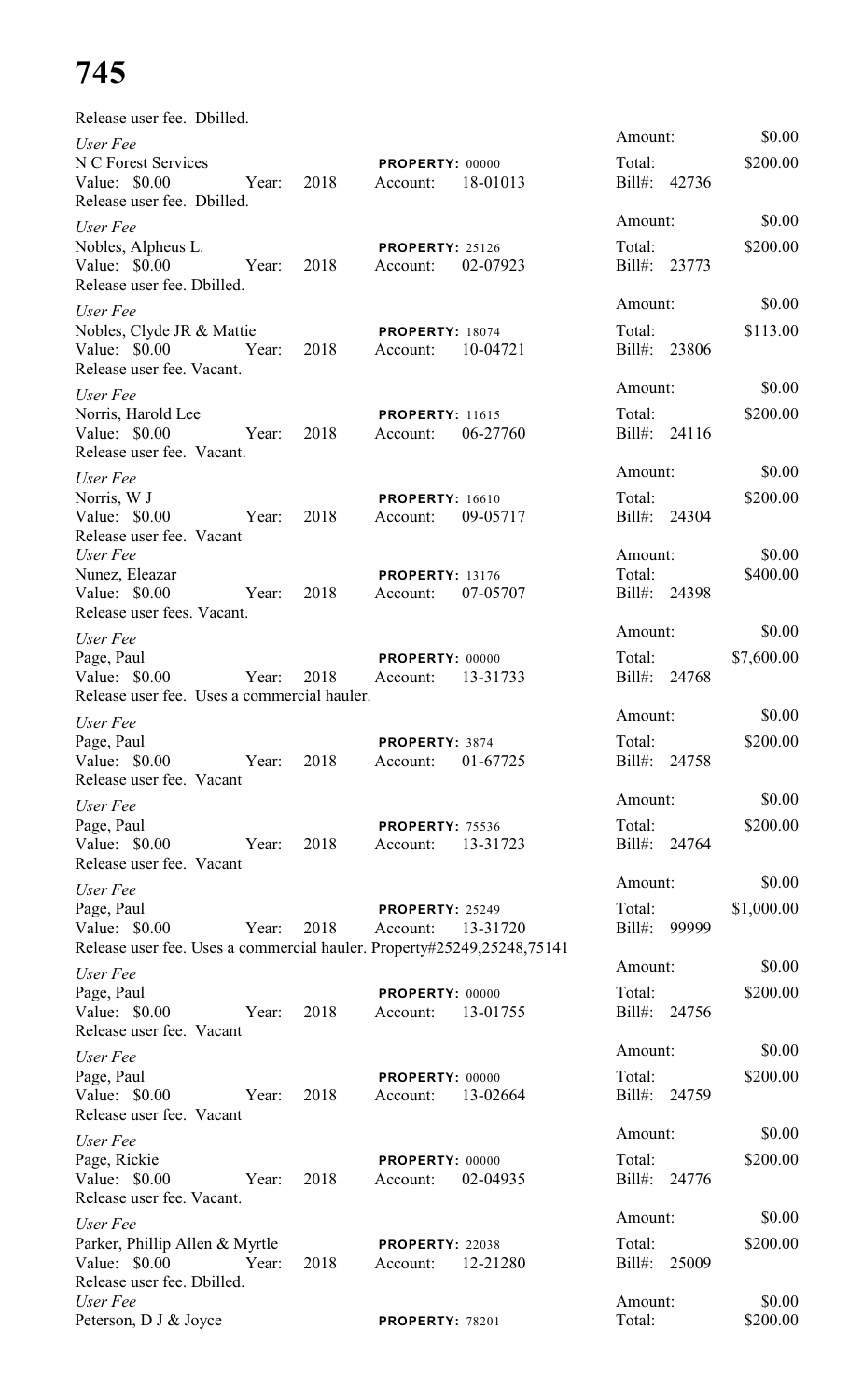| Value: \$0.00 Year:<br>Release user fee. Home is demolished.                                  |       | 2018                | Account:                                         | 15-05122 |         | Bill#: 25461 |            |
|-----------------------------------------------------------------------------------------------|-------|---------------------|--------------------------------------------------|----------|---------|--------------|------------|
| User Fee                                                                                      |       |                     |                                                  |          | Amount: |              | \$0.00     |
| Phipps, William W (ETAL)<br>Value: \$0.00 Year: 2018 Account:<br>Release 2 user fees. Vacant. |       |                     | <b>PROPERTY: 11759</b>                           | 06-29103 | Total:  | Bill#: 99999 | \$400.00   |
| User Fee                                                                                      |       |                     |                                                  |          | Amount: |              | \$0.00     |
| Pierce, Andrew (Heirs)<br>Value: \$0.00<br>Release user fee. Vacant.                          | Year: |                     | <b>PROPERTY: 19805</b><br>2018 Account:          | 11-19340 | Total:  | Bill#: 25689 | \$200.00   |
| User Fee                                                                                      |       |                     |                                                  |          | Amount: |              | \$0.00     |
| Poole, Vestal B<br>Value: $$0.00$<br>Release user fee. Vacant.                                |       | Year: 2018 Account: | <b>PROPERTY: 92480</b>                           | 12-02612 | Total:  | Bill#: 26021 | \$200.00   |
| User Fee                                                                                      |       |                     |                                                  |          | Amount: |              | \$0.00     |
| Powers, Margaret Ann (Heirs)<br>Value: \$0.00<br>Release user fee. Vacant.                    |       | Year: 2018 Account: | <b>PROPERTY: 25323</b>                           | 13-33347 | Total:  | Bill#: 26583 | \$200.00   |
| User Fee                                                                                      |       |                     |                                                  |          | Amount: |              | \$0.00     |
| Price, Thomas & Ruthie<br>Value: \$0.00<br>Release user fee. Vacant.                          | Year: |                     | <b>PROPERTY: 91595</b><br>2018 Account: 11-21600 |          | Total:  | Bill#: 26837 | \$200.00   |
| User Fee                                                                                      |       |                     |                                                  |          | Amount: |              | \$0.00     |
| Price, Thomas & Ruthie<br>Value: \$0.00<br>Release user fee. Vacant.                          |       |                     | PROPERTY: 79142<br>Year: 2018 Account: 14-01918  |          | Total:  | Bill#: 26835 | \$200.00   |
| User Fee                                                                                      |       |                     |                                                  |          | Amount: |              | \$0.00     |
| Prince, Bonnie Kay & Ronnie<br>Value: \$0.00<br>Release user fee. Uses a commercial hauler    | Year: |                     | <b>PROPERTY: 84810</b><br>2018 Account:          | 09-05757 | Total:  | Bill#: 27064 | \$5,000.00 |
| User Fee                                                                                      |       |                     |                                                  |          | Amount: |              | \$0.00     |
| Prince, Edward D & Linda<br>Value: \$0.00 Year:                                               |       | 2018                | <b>PROPERTY: 16670</b><br>Account:               | 09-24300 | Total:  | Bill#: 27098 | \$200.00   |
| Release user fees. Vacant.<br>User Fee                                                        |       |                     |                                                  |          | Amount: |              | \$0.00     |
| Richardson, Sheila Williams                                                                   |       |                     | <b>PROPERTY: 87198</b>                           |          | Total:  |              | \$400.00   |
| Value: \$0.00<br>Release user fee. Vacant.                                                    | Year: | 2018                | Account: 13-03728                                |          |         | Bill#: 28333 |            |
| User Fee                                                                                      |       |                     |                                                  |          | Amount: |              | \$0.00     |
| Sanderson, Janice P.<br>Value: \$0.00<br>Release user fee. Vacant.                            | Year: | 2018                | <b>PROPERTY: 22396</b><br>Account: 12-03653      |          | Total:  | Bill#: 29434 | \$200.00   |
| User Fee                                                                                      |       |                     |                                                  |          | Amount: |              | \$0.00     |
| Sandlin, Catherine B<br>Value: \$0.00<br>Release user fee. Dbilled.                           | Year: | 2018                | <b>PROPERTY: 29509</b><br>Account: 15-02547      |          | Total:  | Bill#: 29441 | \$200.00   |
| User Fee                                                                                      |       |                     |                                                  |          | Amount: |              | \$0.00     |
| Searson, William C<br>Value: $$0.00$<br>Release user fees.                                    | Year: | $15-18$             | <b>PROPERTY: 13225</b><br>Account: 07-14260      |          | Total:  | Bill#: 99999 | \$758.01   |
| User Fee                                                                                      |       |                     |                                                  |          | Amount: |              | \$0.00     |
| Sellers, E J & Patricia<br>Value: \$0.00<br>Release user fee. Vacant.                         | Year: | 2018                | PROPERTY: 5983<br>Account: 01-80400              |          | Total:  | Bill#: 30007 | \$200.00   |
| User Fee                                                                                      |       |                     |                                                  |          | Amount: |              | \$0.00     |
| Sellers, E J & Patricia<br>Value: \$0.00<br>Release user fee. Vacant.                         | Year: | 2018                | PROPERTY: 4608<br>Account:                       | 01-80400 | Total:  | Bill#: 30009 | \$200.00   |
| User Fee                                                                                      |       |                     |                                                  |          | Amount: |              | \$0.00     |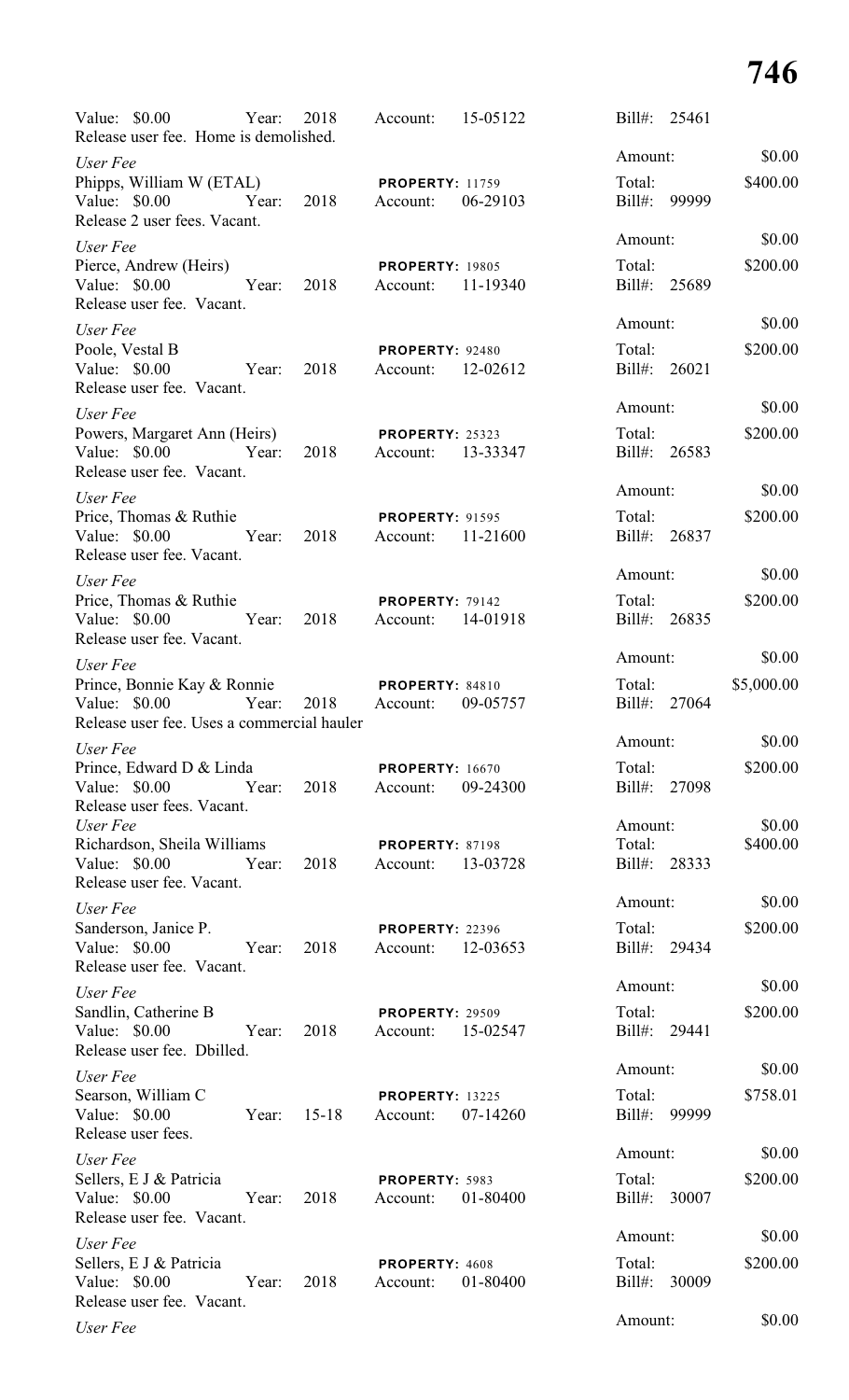| Sellers, E J & Patricia                                                                       |            | PROPERTY: 4609                                 | Total:                    | \$400.00 |
|-----------------------------------------------------------------------------------------------|------------|------------------------------------------------|---------------------------|----------|
| Value: $$0.00$<br>Release user fee. Vacant.                                                   | Year: 2018 | Account:<br>01-80400                           | Bill#: 30005              |          |
| User Fee                                                                                      |            |                                                | Amount:                   | \$0.00   |
| Sellers, E J & Patricia<br>Value: \$0.00<br>Year:<br>Release user fee. Vacant.                | 2018       | <b>PROPERTY: 00000</b><br>01-00599<br>Account: | Total:<br>Bill#: 30012    | \$200.00 |
| User Fee                                                                                      |            |                                                | Amount:                   | \$0.00   |
| Sellers, Landis Eugene<br>Value: \$0.00<br>Year:<br>Release user fee. Dbilled.                | 2018       | PROPERTY: 61673<br>Account: 13-35850           | Total:<br>Bill#: 30075    | \$200.00 |
| User Fee                                                                                      |            |                                                | Amount:                   | \$0.00   |
| Skipper, Kenneth & Sue<br>Value: \$0.00<br>Year:<br>Release user fee. Vacant.                 | 2018       | PROPERTY: 77194<br>01-83980<br>Account:        | Total:<br>Bill#: 31389    | \$200.00 |
| User Fee                                                                                      |            |                                                | Amount:                   | \$0.00   |
| Smith, Charles B & Barbara S<br>Value: \$0.00<br>Year:<br>Release user fee. Vacant.           | 2018       | PROPERTY: 8717<br>04-04634<br>Account:         | Total:<br>Bill#: 31665    | \$113.00 |
| User Fee                                                                                      |            |                                                | Amount:                   | \$0.00   |
| Smith, Charles Bryant & Barbara S<br>Value: \$0.00<br>Year:<br>Release user fee. Dbilled      | 2018       | PROPERTY: 9382<br>04-02902<br>Account:         | Total:<br>Bill#: 31668    | \$113.00 |
| User Fee                                                                                      |            |                                                | Amount:                   | \$0.00   |
| Smith, Charles Bryant & Barbara S<br>Value: \$0.00<br>Year:                                   | 2018       | PROPERTY: 9097<br>04-00651<br>Account:         | Total:<br>Bill#: 31664    | \$113.00 |
| Release user fee. Vacant<br>User Fee                                                          |            |                                                | Amount:                   | \$0.00   |
| Smith, Charles Bryant & Barbara S<br>Value: \$0.00<br>Year:<br>Release user fee. Vacant       | 2018       | PROPERTY: 8658<br>04-14540<br>Account:         | Total:<br>Bill#:<br>31669 | \$113.00 |
| User Fee                                                                                      |            |                                                | Amount:                   | \$0.00   |
| Smith, Christopher Carl<br>Value: \$0.00<br>Year:<br>Release user fee. Dbilled.               | 2018       | <b>PROPERTY: 82601</b><br>09-05738<br>Account: | Total:<br>Bill#: 31685    | \$200.00 |
| User Fee                                                                                      |            |                                                | Amount:                   | \$0.00   |
| Smith, Lauretta C & Thomas<br>Value: \$0.00 Year:<br>Release user fees. Vacant.               | 2018       | <b>PROPERTY: 11947</b><br>06-01564<br>Account: | Total:<br>Bill#: 32117    | \$200.00 |
| User Fee                                                                                      |            |                                                | Amount:                   | \$0.00   |
| Smith, Leo Heirs & Sarah Lee<br>Value: \$0.00 Year:<br>Release user fee. Vacant               | 2018       | PROPERTY: 4940<br>01-85880<br>Account:         | Total:<br>Bill#: 32123    | \$113.00 |
| User Fee                                                                                      |            |                                                | Amount:                   | \$0.00   |
| Smith, Rodney<br>Value: \$0.00 Year:<br>Release user fee. Vacant                              | 2018       | PROPERTY: 00000<br>06-04854<br>Account:        | Total:<br>Bill#: 32298    | \$200.00 |
| User Fee                                                                                      |            |                                                | Amount:                   | \$0.00   |
| Smith, Toni L. & Thomasina<br>Value: \$0.00 Year: 2018<br>Release user fee. Vacant.           |            | <b>PROPERTY: 84949</b><br>12-02233<br>Account: | Total:<br>Bill#: 32387    | \$200.00 |
| User Fee                                                                                      |            |                                                | Amount:                   | \$0.00   |
| Smith, Waitus Pearl<br>Value: \$0.00<br><b>Example 18</b> Year:<br>Release user fee. Dbilled. | 2018       | <b>PROPERTY: 81354</b><br>06-33889<br>Account: | Total:<br>Bill#: 32408    | \$200.00 |
| User Fee                                                                                      |            |                                                | Amount:                   | \$0.00   |
| Smith, Windell Clyde<br>Value: \$0.00<br>Year:<br>Release user fee. Vacant.                   | 2018       | PROPERTY: 93453<br>03-23060<br>Account:        | Total:<br>Bill#: 32442    | \$200.00 |
| User Fee                                                                                      |            |                                                | Amount:                   | \$0.00   |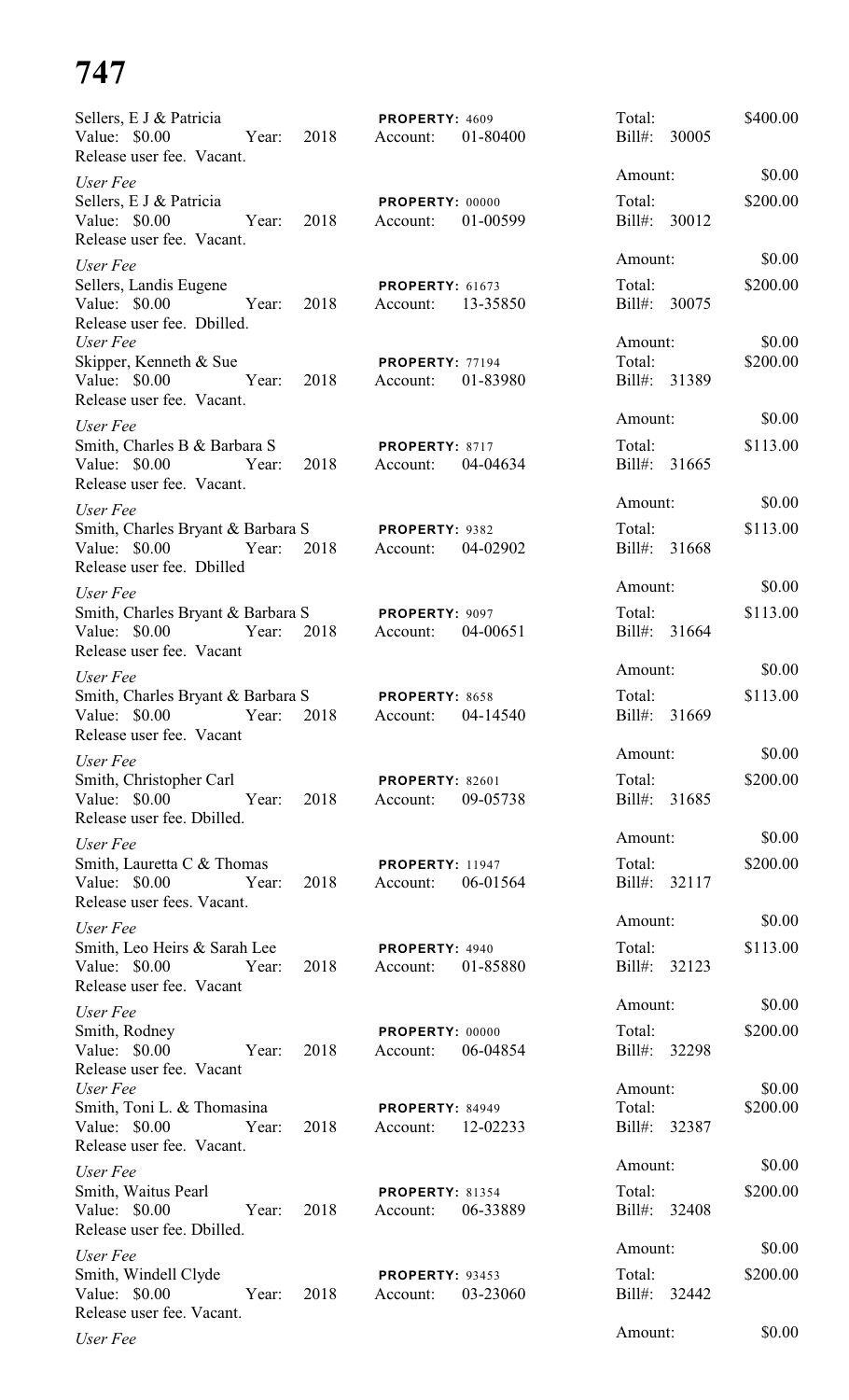| Soles, Larry & Jacqueline<br>Value: \$0.00<br>Year:<br>Release user fee. Dbilled.                 | <b>PROPERTY: 83166</b><br>2018<br>Account:          | 06-34411 | Total:<br>Bill#:<br>32619 | \$200.00 |
|---------------------------------------------------------------------------------------------------|-----------------------------------------------------|----------|---------------------------|----------|
| User Fee                                                                                          |                                                     |          | Amount:                   | \$0.00   |
| Soles, Lorena Jordan<br>Value: \$0.00<br>Year:<br>Release user fee. Dbilled.                      | PROPERTY: 24172<br>2018<br>Account:                 | 13-00346 | Total:<br>Bill#: 32632    | \$200.00 |
| User Fee                                                                                          |                                                     |          | Amount:                   | \$0.00   |
| Soles, Michael Glenn (ETAL)<br>Value: \$0.00<br>Year:<br>Release user fee. Vacant.                | <b>PROPERTY: 20496</b><br>2018<br>Account:          | 11-05342 | Total:<br>Bill#: 32655    | \$200.00 |
| User Fee                                                                                          |                                                     |          | Amount:                   | \$0.00   |
| Soles, Michael Glenn (ETAL)<br>Value: \$0.00<br>Year:<br>Release user fee. Already billed to SWMH | <b>PROPERTY: 93206</b><br>2018<br>Account:          | 11-00919 | Total:<br>Bill#: 32653    | \$200.00 |
| User Fee                                                                                          |                                                     |          | Amount:                   | \$0.00   |
| Soles, Nelson & Sandra<br>Year:<br>Value: $$0.00$<br>Release user fee. Vacant.                    | <b>PROPERTY: 10060</b><br>2018<br>Account:          | 06-03518 | Total:<br>Bill#: 32682    | \$200.00 |
| User Fee                                                                                          |                                                     |          | Amount:                   | \$0.00   |
| Spann, Jessica Lenore<br>Value: \$0.00<br>Year:<br>Release user fee. Vacant.                      | <b>PROPERTY: 26657</b><br>2018<br>Account: 14-01937 |          | Total:<br>Bill#: 32966    | \$200.00 |
| User Fee                                                                                          |                                                     |          | Amount:                   | \$0.00   |
| Spivey, Danny Houston<br>Value: \$0.00<br>Year:<br>Release user fee. Dbilled.                     | <b>PROPERTY: 84539</b><br>2018<br>Account:          | 06-05526 | Total:<br>Bill#: 33325    | \$200.00 |
| User Fee                                                                                          |                                                     |          | Amount:                   | \$0.00   |
| Spivey, Donna Lewis<br>Value: \$0.00<br>Year:<br>Release user fee. Vacant.                        | PROPERTY: 24786<br>2018<br>Account:                 | 13-01626 | Total:<br>Bill#:<br>33334 | \$200.00 |
| User Fee                                                                                          |                                                     |          | Amount:                   | \$0.00   |
| Spivey, Garrett Jason<br>Value: \$0.00<br>Year:<br>Release user fee. Vacant                       | PROPERTY: 00000<br>2018<br>Account:                 | 12-03703 | Total:<br>Bill#:<br>99999 | \$400.00 |
| User Fee                                                                                          |                                                     |          | Amount:                   | \$0.00   |
| Springleaf Financial Services, Inc.<br>Value: \$0.00<br>Year:<br>Release user fee. Vacant.        | <b>PROPERTY: 85665</b><br>2018<br>Account:          | 12-04802 | Total:<br>Bill#:<br>33526 | \$200.00 |
| User Fee                                                                                          |                                                     |          | Amount:                   | \$0.00   |
| Stafford, Daisy (Heirs)<br>Value: \$0.00<br>Year:<br>Release user fee. Vacant.                    | PROPERTY: 5051<br>2018<br>Account:                  | 01-88180 | Total:<br>Bill#:<br>33590 | \$200.00 |
| User Fee                                                                                          |                                                     |          | Amount:                   | \$0.00   |
| Stanley, Reginal Dale<br>Value: \$0.00<br>Year:<br>Release user fee. Vacant.                      | PROPERTY: 00000<br>2018<br>Account:                 | 12-26322 | Total:<br>Bill#:<br>33833 | \$200.00 |
| User Fee                                                                                          |                                                     |          | Amount:                   | \$0.00   |
| Stephens, Helen Faye<br>Value: $$0.00$<br>Year:<br>Release user fee. Vacant.                      | PROPERTY: 87926<br>2018<br>Account:                 | 11-23602 | Total:<br>Bill#: 34073    | \$200.00 |
| User Fee                                                                                          |                                                     |          | Amount:                   | \$0.00   |
| Strickland, Harry Richard Jr<br>Value: \$0.00<br>Year:<br>Release user fee. Dbilled.              | <b>PROPERTY: 30651</b><br>2018<br>Account:          | 16-14480 | Total:<br>Bill#: 34797    | \$200.00 |
| User Fee                                                                                          |                                                     |          | Amount:                   | \$0.00   |
| Tedder, Ronnie & Vickie<br>Value: \$0.00<br>Year:<br>Release user fee. Dbilled.                   | <b>PROPERTY: 27833</b><br>2018<br>Account:          | 15-04521 | Total:<br>Bill#: 35776    | \$200.00 |
| User Fee                                                                                          |                                                     |          | Amount:                   | \$0.00   |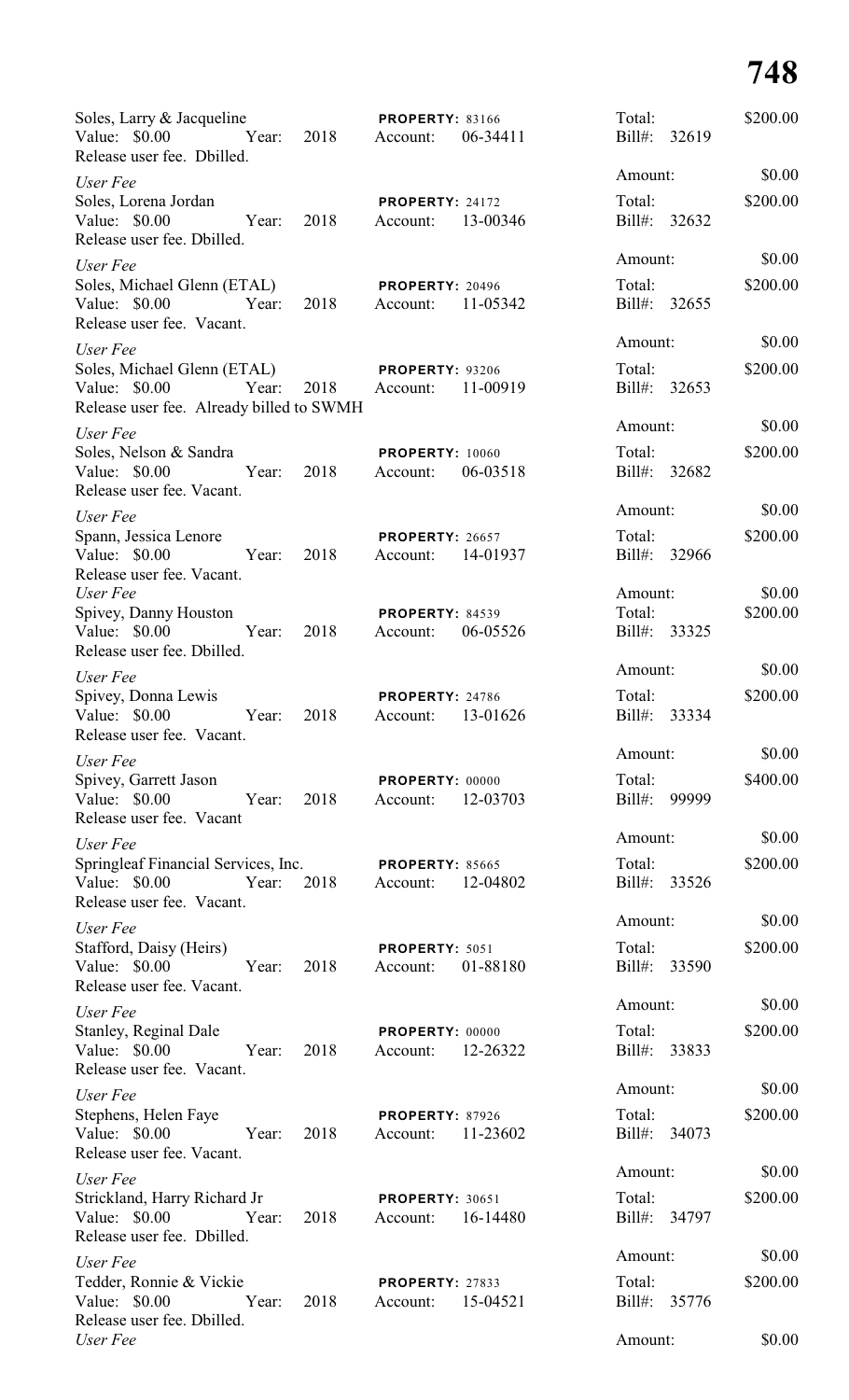| Thompson, Lawrence H & Katie PROPERTY: 2421                                                           |               |                                             |          | Total:                 |       | \$200.00 |
|-------------------------------------------------------------------------------------------------------|---------------|---------------------------------------------|----------|------------------------|-------|----------|
| Value: \$0.00<br>Release user fee. Vacant lot                                                         | Year: 2018    | Account:                                    | 01-01828 | Bill#: 36168           |       |          |
| User Fee                                                                                              |               |                                             |          | Amount:                |       | \$0.00   |
| Tison, Diane Horne ETAL<br>Value: \$0.00 Year: 2018<br>Release user fee. Vacant.                      |               | <b>PROPERTY: 21325</b><br>Account:          | 12-27569 | Total:<br>Bill#: 36444 |       | \$200.00 |
| User Fee                                                                                              |               |                                             |          | Amount:                |       | \$0.00   |
| Todd, Roger Dale & Carolyn Louise PROPERTY: 92832<br>Value: $$0.00$<br>Year:                          | 2018          | Account:                                    | 09-03154 | Total:<br>Bill#: 36589 |       | \$200.00 |
| Release user fee. Dbilled                                                                             |               |                                             |          | Amount:                |       | \$0.00   |
| User Fee                                                                                              |               |                                             |          |                        |       |          |
| Tompkins, Bennie(Dec)<br>Value: \$0.00<br>Year:<br>Release user fee. Dbilled.                         | 2018          | <b>PROPERTY: 11162</b><br>Account:          | 06-39807 | Total:<br>Bill#: 36636 |       | \$200.00 |
| User Fee                                                                                              |               |                                             |          | Amount:                |       | \$0.00   |
| Totherow, Johnny W & Frances A PROPERTY: 84355<br>Value: \$0.00<br>Year:<br>Release user fee. Vacant. | 2018          | Account: 09-00904                           |          | Total:<br>Bill#: 36694 |       | \$200.00 |
| User Fee                                                                                              |               |                                             |          | Amount:                |       | \$0.00   |
| Turbeville, Billy Wayne<br>Value: \$0.00<br>Year:<br>Release user fees. Triple billed.                | 2018          | <b>PROPERTY: 30716</b><br>Account: 16-00446 |          | Total:<br>Bill#: 36924 |       | \$400.00 |
| User Fee                                                                                              |               |                                             |          | Amount:                |       | \$0.00   |
| Turbeville, Sammie & Monnie<br>Value: $$0.00$<br>Year:<br>Release user fee. Vacant.                   | 2018          | <b>PROPERTY: 15642</b><br>Account: 09-30840 |          | Total:<br>Bill#: 37030 |       | \$200.00 |
| User Fee                                                                                              |               |                                             |          | Amount:                |       | \$0.00   |
| Tyree, James Douglas & Jeanette<br>Value: \$0.00<br>Year:<br>Release user fee. Dbilled.               | 2018          | <b>PROPERTY: 85330</b><br>Account:          | 01-00413 | Total:<br>Bill#:       | 37229 | \$200.00 |
| User Fee                                                                                              |               |                                             |          | Amount:                |       | \$0.00   |
| Tyson, Roger Dean Sr. & Deanna<br>Value: \$0.00 Year: 2018<br>Release user fee. Vacant.               |               | PROPERTY: 8159<br>Account:                  | 03-50121 | Total:<br>Bill#: 37273 |       | \$200.00 |
| User Fee<br>Waddell, Laura & Wilbert                                                                  |               |                                             |          | Amount:                |       | \$0.00   |
| Value: \$0.00 Year:<br>Release user fee. Dbilled.                                                     | 2018          | PROPERTY: 9488<br>Account:                  | 04-15945 | Total:<br>Bill#: 37734 |       | \$200.00 |
| User Fee                                                                                              |               |                                             |          | Amount:                |       | \$0.00   |
| Walker, Phyllis Miles<br>Value: \$0.00 Year:<br>Release user fee. Vacant.                             | 2018          | PROPERTY: 89002<br>Account:                 | 13-01749 | Total:<br>Bill#: 37930 |       | \$200.00 |
| User Fee                                                                                              |               |                                             |          | Amount:                |       | \$0.00   |
| Walter, L. Vann Living Trust<br>Value: \$0.00 Year:<br>Release user fee. Vacant.                      | 2018          | PROPERTY: 84945<br>Account:                 | 01-08177 | Total:<br>Bill#: 38066 |       | \$200.00 |
| User Fee                                                                                              |               |                                             |          | Amount:                |       | \$0.00   |
| Walters, Cynthia B                                                                                    |               | PROPERTY: 2315                              |          | Total:                 |       | \$200.00 |
| Value: \$0.00 Year:<br>Release user fee. Billed to SWMH Act#1-04637                                   | 2018          | Account:                                    | 01-04040 | Bill#: 42702           |       |          |
| User Fee                                                                                              |               |                                             |          | Amount:                |       | \$0.00   |
| Walters, Scott & Martha<br>Value: \$0.00 Year:<br>Release user fee. Uses a commercial hauler.         | 2018 Account: | <b>PROPERTY: 93865</b>                      | 11-01552 | Total:<br>Bill#: 38145 |       | \$113.00 |
| User Fee                                                                                              |               |                                             |          | Amount:                |       | \$0.00   |
| Walters, Sue Hall<br>Year:<br>Value: $$0.00$<br>Release user fee. Vacant land.                        | 2018          | PROPERTY: 22947<br>Account:                 | 12-28261 | Total:<br>Bill#: 38147 |       | \$200.00 |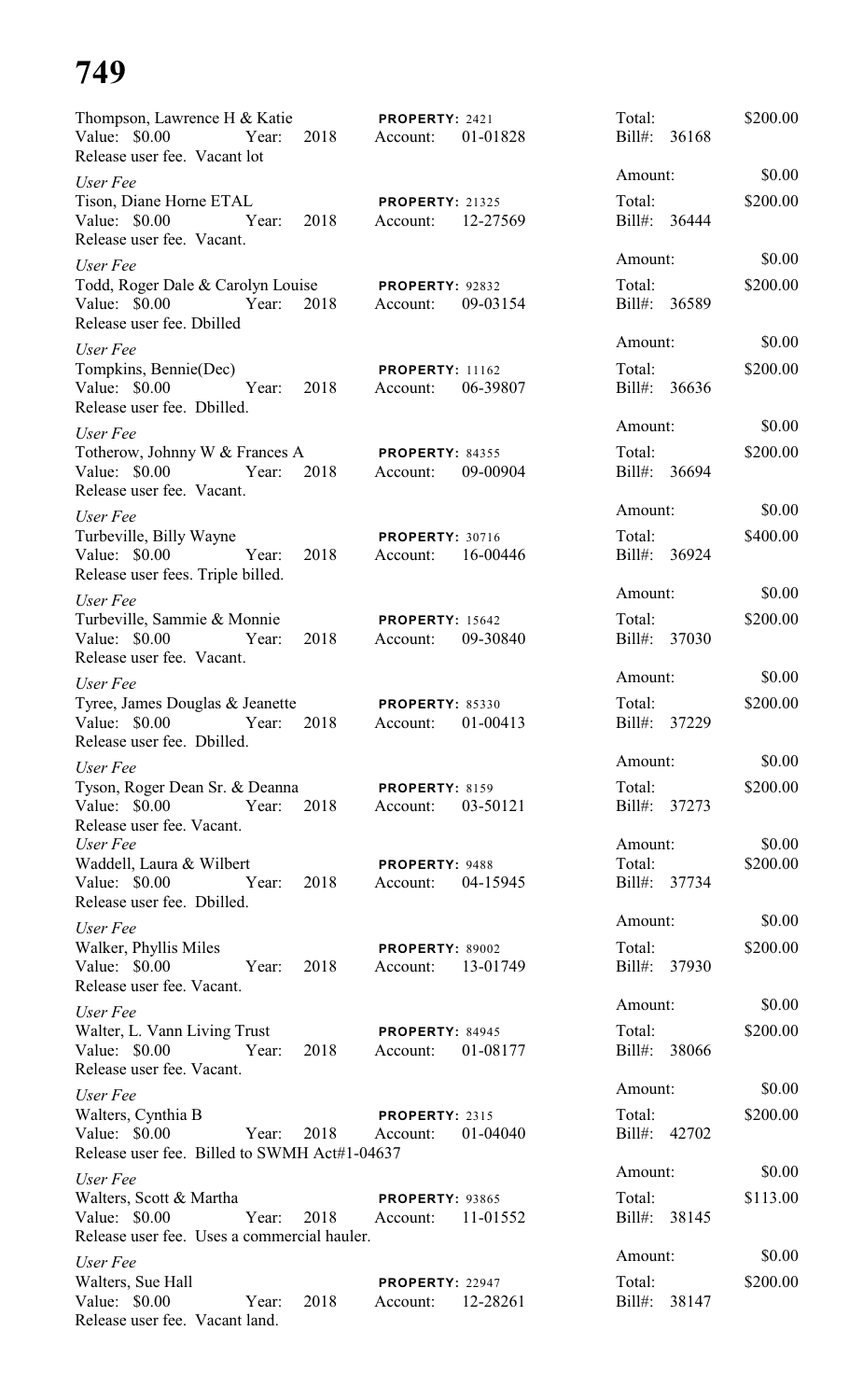| User Fee                                                                                  |       |      |                                    |          | Amount:             |              | \$0.00             |
|-------------------------------------------------------------------------------------------|-------|------|------------------------------------|----------|---------------------|--------------|--------------------|
| Walters, Sue Hall<br>Value: \$0.00<br>Release user fee. Vacant land.                      | Year: | 2018 | <b>PROPERTY: 22943</b><br>Account: | 12-28280 | Total:<br>$Bill#$ : | 38148        | \$200.00           |
| User Fee                                                                                  |       |      |                                    |          | Amount:             |              | \$0.00             |
| Ward, Faye Housand<br>Value: \$0.00<br>Release user fee. Dbilled.                         | Year: | 2018 | <b>PROPERTY: 92506</b><br>Account: | 07-02561 | Total:              | Bill#: 38473 | \$200.00           |
| User Fee                                                                                  |       |      |                                    |          | Amount:             |              | \$0.00             |
| Ward, James & Teresa<br>Value: \$0.00<br>Release user fee. Vacant.                        | Year: | 2018 | <b>PROPERTY: 25838</b><br>Account: | 13-00852 | Total:<br>Bill#:    | 55867        | \$200.00           |
| User Fee<br>Ward, Joan<br>Value: \$0.00<br>Release user fee. Uses a commercial hauler.    | Year: | 2018 | <b>PROPERTY: 93866</b><br>Account: | 11-02636 | Amount:<br>Total:   | Bill#: 38613 | \$0.00<br>\$113.00 |
| User Fee                                                                                  |       |      |                                    |          | Amount:             |              | \$0.00             |
| Ward, Roger Dale<br>Value: \$0.00<br>Release user fee. Dbilled.                           | Year: | 2018 | <b>PROPERTY: 95341</b><br>Account: | 11-29299 | Total:              | Bill#: 38912 | \$200.00           |
| User Fee                                                                                  |       |      |                                    |          | Amount:             |              | \$0.00             |
| Ward, Roger Dale<br>Value: \$0.00<br>Release user fees. Dbilled.                          | Year: | 2018 | <b>PROPERTY: 10337</b><br>Account: | 06-41288 | Total:<br>$Bill#$ : | 38902        | \$800.00           |
| User Fee                                                                                  |       |      |                                    |          | Amount:             |              | \$0.00             |
| Ward, Roger Dale<br>Value: \$0.00<br>Release user fees. Dbilled.                          | Year: | 2018 | PROPERTY: 78224<br>Account:        | 06-41288 | Total:<br>Bill#:    | 38904        | \$900.00           |
| User Fee                                                                                  |       |      |                                    |          | Amount:             |              | \$0.00             |
| Ward, Roger Dale<br>Value: \$0.00<br>Release user fees. Vacant lots. Property#12629/92724 | Year: | 2018 | <b>PROPERTY: 12629</b><br>Account: | 06-41288 | Total:<br>$Bill#$ : | 99999        | \$400.00           |
| User Fee                                                                                  |       |      |                                    |          | Amount:             |              | \$0.00             |
| Ward, Vernon & Sarah<br>Value: \$0.00<br>Release 3 cans. Vacant.                          | Year: | 2018 | PROPERTY: 8350<br>Account:         | 03-28020 | Total:<br>$Bill#$ : | 99999        | \$600.00           |
| User Fee                                                                                  |       |      |                                    |          | Amount:             |              | \$0.00             |
| Watts, Gary Wayne Jr.<br>Value: \$0.00<br>Release user fee.                               | Year: | 2018 | <b>PROPERTY: 12393</b><br>Account: | 06-02332 | Total:              | Bill#: 39321 | \$113.00           |
| User Fee                                                                                  |       |      |                                    |          | Amount:             |              | \$0.00             |
| Watts, Robert W<br>Value: \$0.00<br>Release user fee. Vacant                              | Year: | 2018 | PROPERTY: 61718<br>Account:        | 03-28680 | Total:              | Bill#: 39453 | \$200.00           |
| User Fee                                                                                  |       |      |                                    |          | Amount:             |              | \$0.00             |
| Watts, Robert W<br>Value: \$0.00<br>Release user fee. Vacant                              | Year: | 2018 | PROPERTY: 8382<br>Account:         | 03-28662 | Total:              | Bill#: 39447 | \$200.00           |
| User Fee                                                                                  |       |      |                                    |          | Amount:             |              | \$0.00             |
| Webb, Janie Brown<br>Value: \$0.00<br>Release user fee. Vacant                            | Year: | 2018 | <b>PROPERTY: 29171</b><br>Account: | 15-37987 | Total:<br>Bill#:    | 39639        | \$200.00           |
| User Fee                                                                                  |       |      |                                    |          | Amount:             |              | \$0.00             |
| Webb, Norman L. & Lillian<br>Value: \$0.00<br>Release user fee. Vacant.                   | Year: | 2018 | PROPERTY: 60902<br>Account:        | 04-16640 | Total:<br>$Bill#$ : | 39675        | \$113.00           |
| User Fee                                                                                  |       |      |                                    |          | Amount:             |              | \$0.00             |
| Whitehead, Johnny Lee ETALS<br>Value: \$0.00                                              | Year: | 2018 | PROPERTY: 30772<br>Account:        | 16-04121 | Total:<br>$Bill#$ : | 40158        | \$200.00           |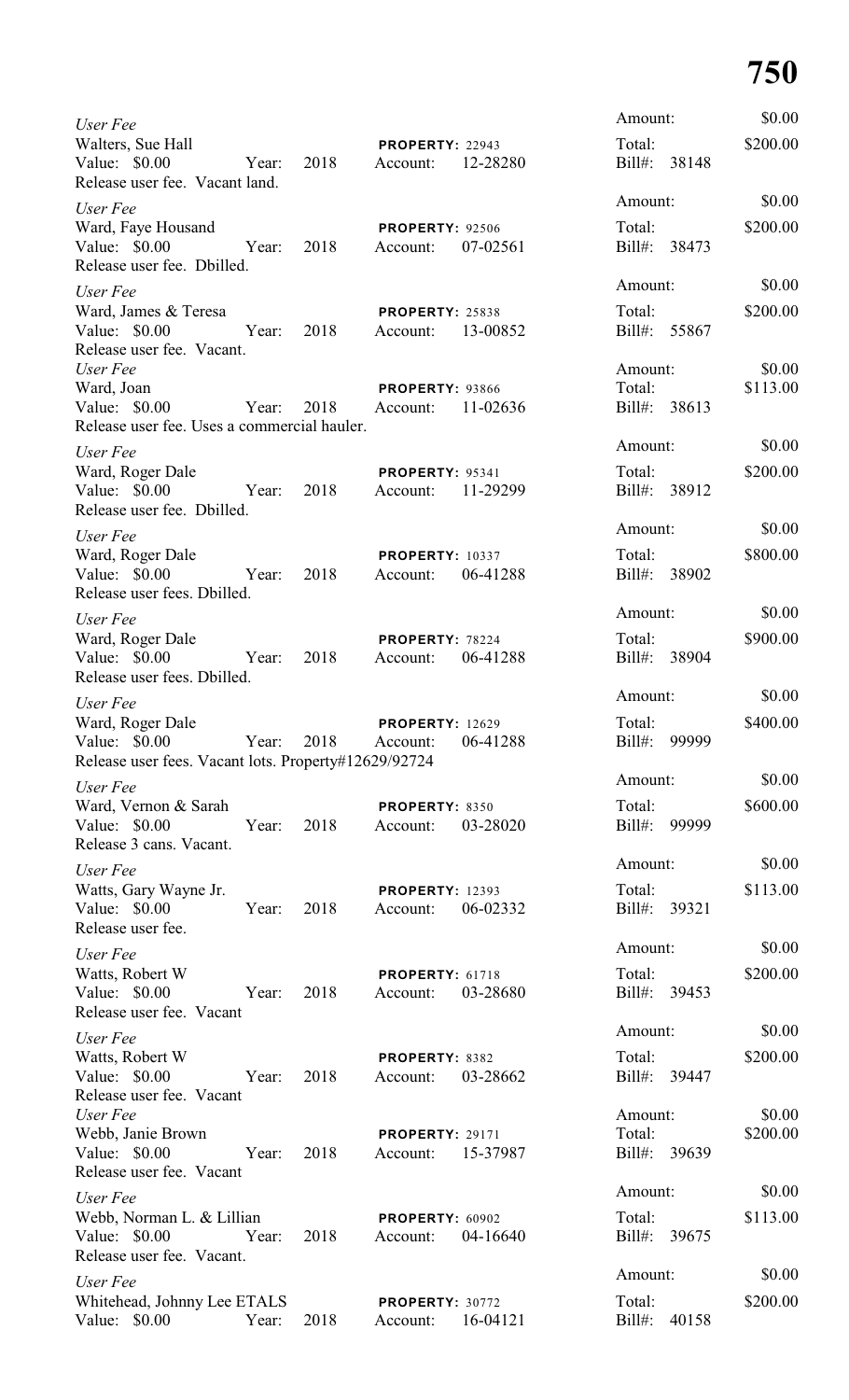| Release user fee. Vacant                                                                             |      |                                             |          |                        |          |
|------------------------------------------------------------------------------------------------------|------|---------------------------------------------|----------|------------------------|----------|
| User Fee                                                                                             |      |                                             |          | Amount:                | \$0.00   |
| Williams Marian Wells<br>Value: \$0.00<br>Year: 2018                                                 |      | <b>PROPERTY: 18421</b><br>Account:          | 10-18560 | Total:<br>Bill#: 40707 | \$113.00 |
| Release user fee. Vacant                                                                             |      |                                             |          |                        | \$0.00   |
| User Fee                                                                                             |      |                                             |          | Amount:                |          |
| Williams, Daniel Hardie & Darlene PROPERTY: 8451<br>Value: \$0.00 Year:<br>Release user fee. Vacant. |      | 2018 Account:                               | 03-05006 | Total:<br>Bill#: 40484 | \$200.00 |
| User Fee                                                                                             |      |                                             |          | Amount:                | \$0.00   |
| Williams, Geneva B (Heirs)<br>Value: \$0.00 Year: 2018<br>Release user fee. Vacant.                  |      | <b>PROPERTY: 29754</b><br>Account: 15-39220 |          | Total:<br>Bill#: 40557 | \$200.00 |
| User Fee                                                                                             |      |                                             |          | Amount:                | \$0.00   |
| Williams, Lenwood & Minerva<br>Value: \$0.00 Year:<br>Release user fee. Dbilled.                     | 2018 | <b>PROPERTY: 142</b><br>Account:            | 02-06820 | Total:<br>Bill#: 40679 | \$200.00 |
| User Fee                                                                                             |      |                                             |          | Amount:                | \$0.00   |
| Williams, Wade Lenwood(ETALS) PROPERTY: 96998<br>Value: \$0.00 Year:                                 | 2018 | Account:                                    | 09-02261 | Total:<br>Bill#: 40869 | \$200.00 |
| Release user fee. Already billed to home.                                                            |      |                                             |          |                        |          |
| User Fee                                                                                             |      |                                             |          | Amount:                | \$0.00   |
| Williamson, Patsy W<br>Value: \$0.00<br>Year:<br>Release user fee. Vacant                            | 2018 | PROPERTY: 77107<br>Account: 03-27701        |          | Total:<br>Bill#: 41222 | \$200.00 |
| User Fee                                                                                             |      |                                             |          | Amount:                | \$0.00   |
| Williamson, Vivian B                                                                                 |      | PROPERTY: 80428                             |          | Total:                 | \$200.00 |
| Value: \$0.00<br>Year:                                                                               | 2018 | Account:                                    | 16-17940 | Bill#: 41297           |          |
| Release user fees. Vacant.                                                                           |      |                                             |          | Amount:                | \$0.00   |
| User Fee<br>Willoughby, Heath                                                                        |      | PROPERTY: 93864                             |          | Total:                 | \$113.00 |
| Value: $$0.00$<br>Year: 2018<br>Release user fee. Uses a commercial hauler.                          |      | Account:                                    | 11-05106 | Bill#: 41376           |          |
| User Fee                                                                                             |      |                                             |          | Amount:                | \$0.00   |
| Willoughby, Jerry                                                                                    |      | PROPERTY: 93863                             |          | Total:                 | \$113.00 |
| Value: \$0.00<br>Year:<br>Release user fee. Uses a commercial hauler.                                | 2018 | Account:                                    | 11-04848 | Bill#: 41377           |          |
| User Fee                                                                                             |      |                                             |          | Amount:                | \$0.00   |
| Wilson, Kathy Sue<br>Value: \$0.00 Year:<br>Release user fee. Vacant                                 | 2018 | PROPERTY: 20728<br>Account:                 | 12-25700 | Total:<br>Bill#: 41473 | \$200.00 |
|                                                                                                      |      |                                             |          | Amount:                | \$0.00   |
| User Fee<br><b>Woodford Plantation LLC</b>                                                           |      | <b>PROPERTY: 91532</b>                      |          | Total:                 | \$200.00 |
| Value: \$0.00 Year:<br>Release user fee. Vacant.                                                     | 2018 | Account:                                    | 15-05618 | Bill#: 41646           |          |
| User Fee                                                                                             |      |                                             |          | Amount:                | \$0.00   |
| Worley, Roger Dale<br>Value: \$0.00 Year:                                                            | 2018 | PROPERTY: 77797<br>Account:                 | 09-34600 | Total:<br>Bill#: 41886 | \$200.00 |
| Release user fee. Dbilled.                                                                           |      |                                             |          | Amount:                | \$0.00   |
| User Fee                                                                                             |      |                                             |          |                        |          |
| Worley, Roger Dale<br>Value: \$0.00 Year:<br>Release user fee. Vacant.                               | 2018 | <b>PROPERTY: 17275</b><br>Account:          | 09-34600 | Total:<br>Bill#: 41887 | \$200.00 |
| User Fee                                                                                             |      |                                             |          | Amount:                | \$0.00   |
| Worrell, Linda P<br>Value: \$0.00 Year:<br>Release user fee. Vacant                                  | 2018 | PROPERTY: 00000<br>Account:                 | 14-02909 | Total:<br>Bill#: 41952 | \$400.00 |
| User Fee                                                                                             |      |                                             |          | Amount:                | \$0.00   |
| Worrell, Linda P                                                                                     |      | <b>PROPERTY: 20499</b>                      |          | Total:                 | \$200.00 |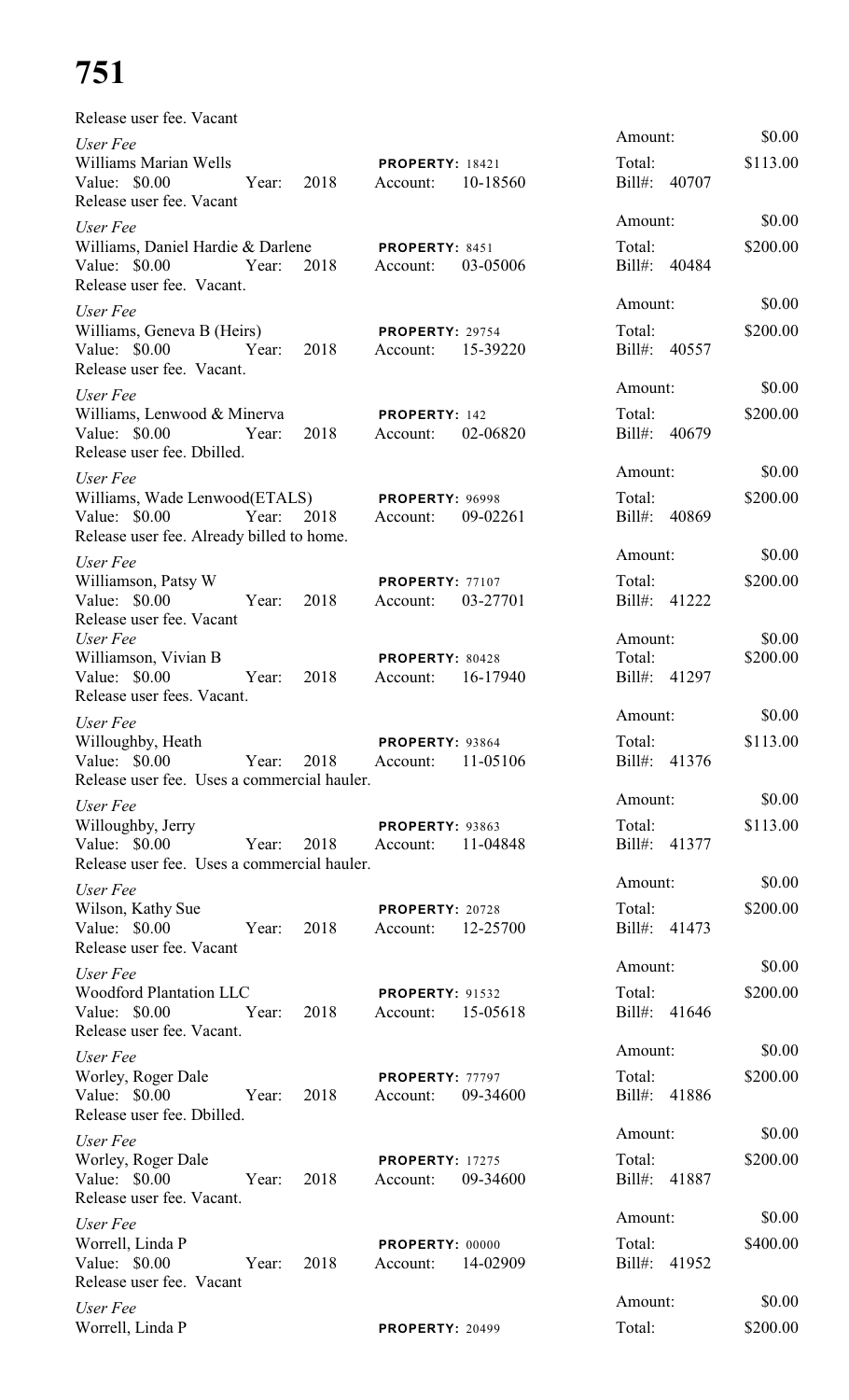| Value: \$0.00<br>Release user fee. Vacant                                 | Year: | 2018 | Account:                           | 11-30680                                                                                   | $Bill#$ :                         | 41956 |                    |
|---------------------------------------------------------------------------|-------|------|------------------------------------|--------------------------------------------------------------------------------------------|-----------------------------------|-------|--------------------|
| User Fee<br>Worrell, Linda P<br>Value: \$0.00<br>Release user fee. Vacant | Year: | 2018 | PROPERTY: 26778<br>Account:        | 14-02051                                                                                   | Amount:<br>Total:<br>Bill#: 41961 |       | \$0.00<br>\$200.00 |
| User Fee                                                                  |       |      |                                    |                                                                                            | Amount:                           |       | \$0.00             |
| Worrell, Linda P<br>Value: \$0.00<br>Release user fee. Vacant             | Year: | 2018 | PROPERTY: 3084<br>Account:         | 01-06798                                                                                   | Total:<br>Bill#: 41954            |       | \$113.00           |
| User Fee                                                                  |       |      |                                    |                                                                                            | Amount:                           |       | \$0.00             |
| Worrell, Linda P<br>Value: \$0.00<br>Release user fee. Vacant             | Year: | 2018 | <b>PROPERTY: 82359</b><br>Account: | 14-02051                                                                                   | Total:<br>Bill#: 41960            |       | \$400.00           |
| User Fee                                                                  |       |      |                                    |                                                                                            | Amount:                           |       | \$0.00             |
| Wright, Alma<br>Value: \$0.00<br>Release user fee. Dbilled.               | Year: | 2018 | <b>PROPERTY: 20503</b><br>Account: | 11-30782                                                                                   | Total:<br>Bill#: 42015            |       | \$200.00           |
| User Fee                                                                  |       |      |                                    |                                                                                            | Amount:                           |       | \$0.00             |
| Wright, Bob<br>Value: \$0.00<br>Release user fee. Vacant                  | Year: | 2018 | <b>PROPERTY: 17338</b><br>Account: | 09-03704                                                                                   | Total:<br>Bill#: 42022            |       | \$200.00           |
| User Fee                                                                  |       |      |                                    |                                                                                            | Amount:                           |       | \$0.00             |
| Wright, J D Roofing & Asphalt<br>Value: \$0.00<br>Columbus Rescue(5.81)   | Year: | 2018 | PROPERTY: 00000<br>Account:        | 09-36025<br>Release business equipment. Sold in 2017. Release Williams Fire(17.43) release | Total:<br>Bill#: 42054            |       | \$23.24            |
| User Fee                                                                  |       |      |                                    |                                                                                            | Amount:                           |       | \$0.00             |
| Yates, Rufus Glenn                                                        |       |      | <b>PROPERTY: 26076</b>             |                                                                                            | Total:                            |       | \$113.00           |
| Value: \$0.00<br>Release user fee. Vacant                                 | Year: | 2018 | Account:                           | 13-00231                                                                                   | Bill#: 42272                      |       |                    |
| User Fee                                                                  |       |      |                                    |                                                                                            | Amount:                           |       | \$0.00             |
| Young, Oran W<br>Value: \$0.00<br>Release user fee. Vacant.               | Year: | 2018 | PROPERTY: 928<br>Account:          | 01-07987                                                                                   | Total:<br>Bill#:                  | 42395 | \$200.00           |

# **Agenda Item #16: COMMENTS:**

Chairman McKenzie opened the floor for comments. The following spoke.

# A. **Department Managers:**

- 1. **Gary Lanier, Economic Development Director:** stated the following: -We have received multiple calls from outside sources that are stating how good the Columbus County GIS System; **and** -It is being stated that we have the best GIS System in North Carolina.
- 2. **Kimberly Smith, Health Director:** stated the following:

-I would like to assure the Board that I am working with Environmental Health and GIS to get the proper maps and documentation we need to have an aerial spray for mosquitos;

-I have got three (3) quotes for aerial spraying, and the best price I can come up with is \$2.00 per acre, and that will be 180,000 acres to be sprayed, and our twenty-five (25%) percent will be about \$100,000;

-We submit our paperwork to the U.S. Fish and Wildlife; **and**

-If we have all of our documentation right, FEMA will pay \$270,000.

# B. **Board of Commissioners:**

1. **Chairman Amon E. McKenzie:** stated the following: -The First Responders did a great job in saving lives here in Columbus County;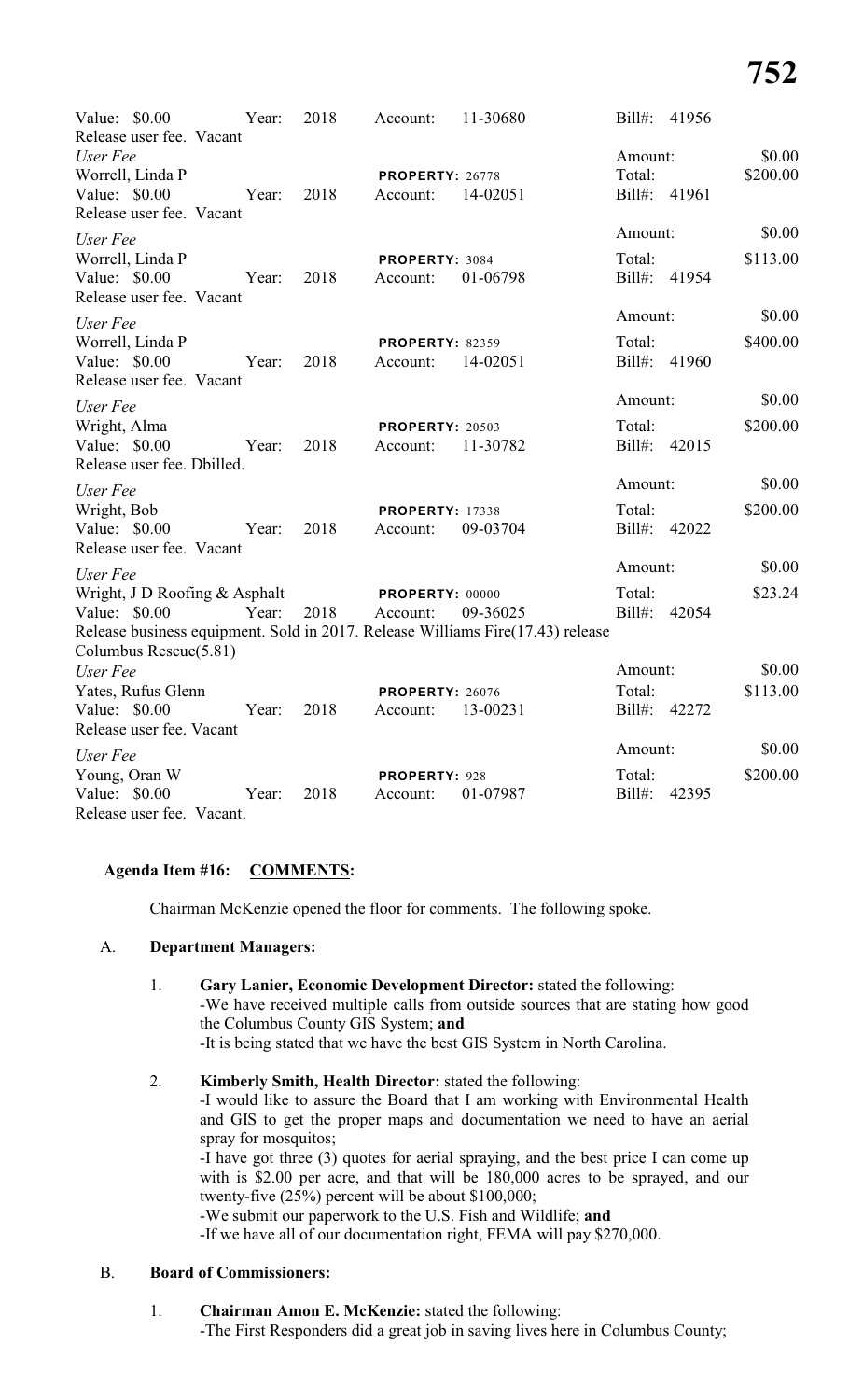-Kay, you did a super job during Hurricane Florence; -We all worked together as a family; -This Board needs to send a Resolution of Appreciation to the agencies that helped during the hurricane; -I would like to say thank you to everyone in writing; **and** -I would like to salute everyone.

2. **Commissioner James E. Prevatte:** stated the following:

-I would like to reiterate the statements that were made by Chairman McKenzie; -Columbus County was prepared for the hurricane, everyone worked well together to get the tasks done; **and** -The entirety of Columbus County needs to be sprayed for mosquitos, with the exception of the Green Swamp.

- 3. **Commissioner Ricky Bullard:** stated the following: -The Columbus County rural areas need to be sprayed for mosquitoes; -I would like to thank everyone who helped during Hurricane Florence; **and** -We need to help everybody.
- 4. **Commissioner Charles T. McDowell:** stated the following: -I would like to reiterate what has already been stated; -At Old Dock, we had the Coast Guard, the National Guard and volunteer fire departments, and everyone did a great job; -Everybody was helping one another; **and**
	- -I would like to thank everyone for their help, and we had fine-tuned team effort.
- 5. **Commissioner Giles E. Byrd:** stated the following:

-I would like to thank everyone for everything that has been done relative to Hurricane Florence;

-We need to thank our inspector for helping our citizens in time of need; **and** -We need an attendant at the Landfill at all times to avoid such lengthy waits at the Landfill.

6. **Commissioner P. Edwin Russ:** stated we need to waive the fee at the Landfill for leaf and limb debris for Columbus County citizens.

Lengthy discussion was conducted relative to the inclusion of C&D debris waiver of fee at the Landfill for the Columbus County citizens. Discussion was conducted relative to reviewing this matter at a later date.

# **MOTION:**

Commissioner Bullard made a motion to waive the fee for leaf and limb debris and C&D debris at the Landfill for Columbus County citizens that bring the debris to the Landfill, excepting cites, municipalities and contractors, seconded by Commissioner Prevatte. The motion unanimously passed.

7. **Vice Chairman Trent Burroughs:** stated the following: -I appreciate what has been done for everyone; **and** -I would like to thank Amon for a job well done.

# C. **County Manager** (**Michael H. Stephens):** stated the following:

- 1. I would like to praise the Department Managers for their work and efforts during Hurricane Florence, they stood up to the task;
- 2. I thank them for a job well done;
- 3. We need some clarification on Mr. Townsend's building inspections fees;

# **Wayland Townsend, Building Inspections Department:** stated the following:

-The building inspections fee was waived and we have already absorbed approximately \$10,000.00;

-I need to know how long will the building inspections fee be waived?; **and**

-I would recommend the areas of Boardman, Crusoe and River Road have a longer time frame.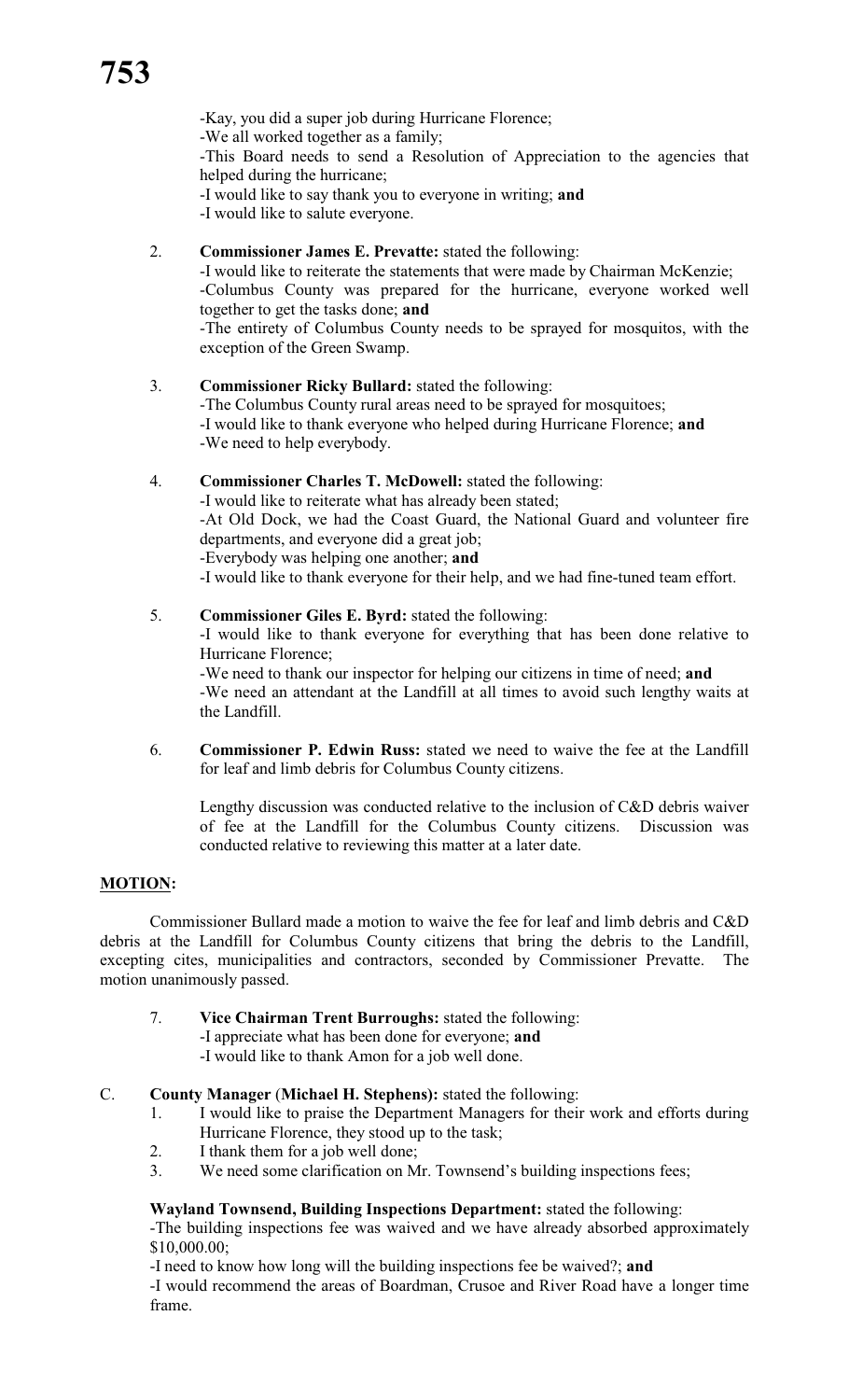# **MOTION:**

Commissioner McDowell made a motion the building inspections fee be waived for any storm-related inspection that is verifiable by the Inspections Department, for thirty (30) days, and then re-visit, seconded by Vice Chairman Burroughs.

Kimberly Smith stated this includes the wells and septic tanks.

A roll-call vote was taken with the following results:

**AYES:** Chairman McKenzie, Vice Chairman Burroughs, Commissioners Russ, Byrd, McDowell and Prevatte; **and**

**NAYS:** Commissioner Bullard.

The motion passes on a six  $(6)$  to one  $(1)$  vote.

# **RECESS REGULAR SESSION and enter into CLOSED SESSION in ACCORDANCE with N.C.G.S. § 143-318.11 (a) (4) ECONOMIC DEVELOPMENT:**

At 8:13 P.M., Commissioner Prevatte made a motion to recess Regular Session and enter into Closed Session in accordance with N.C.G.S. § 143-318.11 (a) (4) Economic Development, after a five (5) minute recess, seconded by Vice Chairman Burroughs. The motion unanimously passed.

### **Agenda Item #17: CLOSED SESSION in ACCORDANCE with N.C.G.S. § 143-318.11 (a) (4) ECONOMIC DEVELOPMENT:**

No action was taken .

### **ADJOURN CLOSED SESSION and resume REGULAR SESSION:**

At 8:33 P.M., Commissioner Byrd made a motion to adjourn Closed Session and resume Regular Session, seconded by Commissioner Russ. The motion unanimously passed.

# **READING and APPROVAL of CLOSED SESSION GENERAL ACCOUNT:**

Chairman McKenzie requested that Amanda B. Prince, County Attorney, orally read the Closed Session General Account. Ms. Prince orally read the following: *"The Economic Development Director discussed with the Board of Commissioners some economic development issues. No action was taken"*.

Commissioner McDowell made a motion to approve the Closed Session General Account, seconded by Vice Chairman Burroughs. The motion unanimously passed.

### **Agenda Item #18: ADJOURNMENT:**

At 8:34 P.M., Commissioner Prevatte made a motion to adjourn, seconded by Commissioner Byrd. The motion unanimously passed.

**\_\_\_\_\_\_\_\_\_\_\_\_\_\_\_\_\_\_\_\_\_\_\_\_\_\_\_\_ \_\_\_\_\_\_\_\_\_\_\_\_\_\_\_\_\_\_\_\_\_\_\_\_\_\_\_\_\_\_\_\_\_\_\_\_**

# **APPROVED:**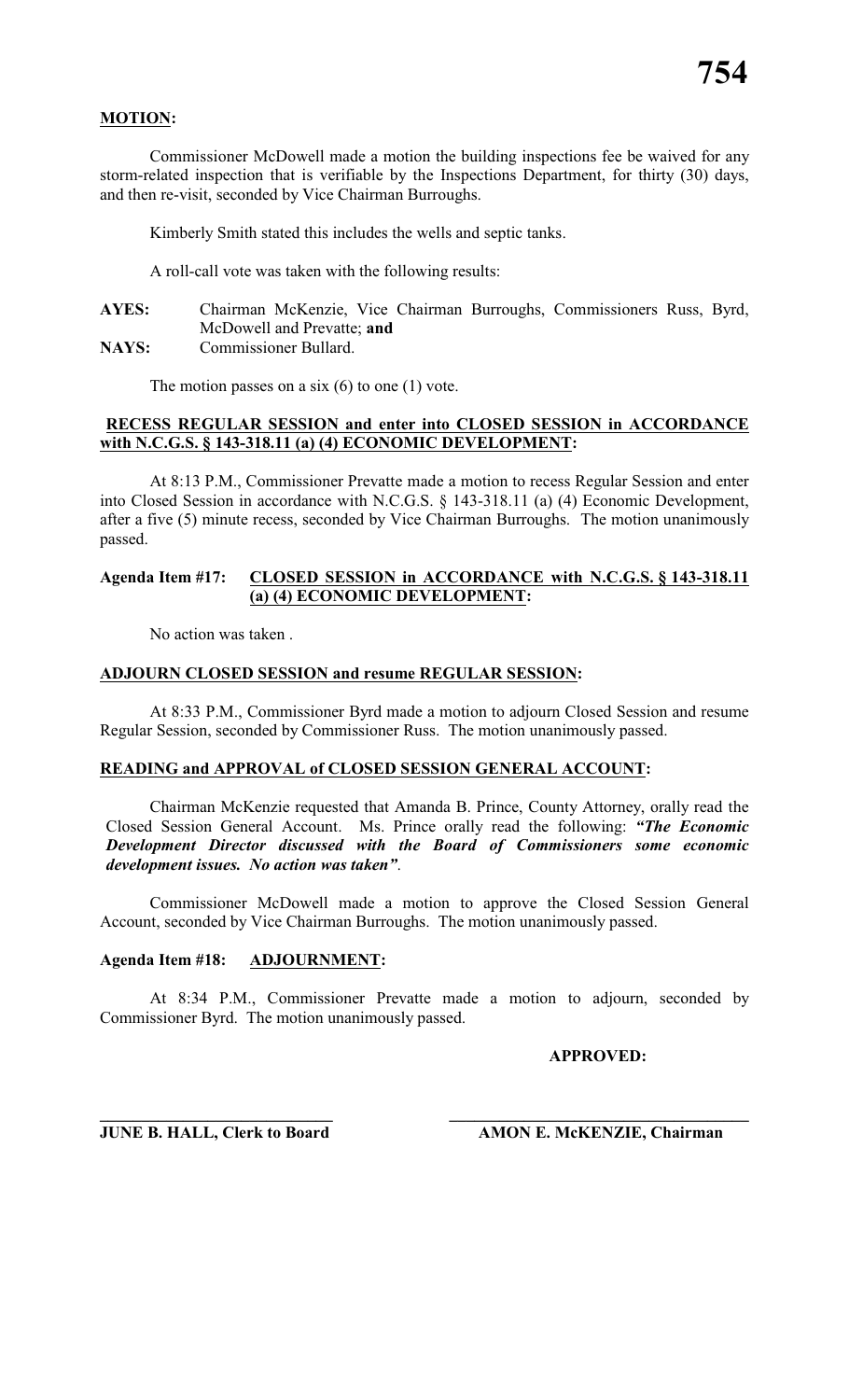# **COLUMBUS COUNTY WATER and SEWER DISTRICTS I, II, III, IV AND V COMBINATION BOARD MEETING Monday, October 01, 2018 7:21 P.M.**

The Honorable Columbus County Commissioners met on the above stated date and at the above stated time in the Dempsey B. Herring Courthouse Annex Building, located at 112 West Smith Street, Whiteville, North Carolina, to act as the Columbus County Water and Sewer District I Board.

# **COMMISSIONERS PRESENT: APPOINTEES PRESENT:**

James E. Prevatte June B. Hall, **Clerk to the Board** P. Edwin Russ Ricky Bullard Charles T. McDowell

Amon E. McKenzie, **Chairman** Mike Stephens, **County Manager** Trent Burroughs, Vice-Chairman Amanda B. Prince, County Attorney Giles E. Byrd **Bobbie Faircloth, Finance Officer** 

# **MEETING CALLED TO ORDER:**

At 7:21P.M., Chairman Amon E. McKenzie called the **combination meeting** of Columbus County Water and Sewer Districts I, II, III, IV and V Board Meeting to order.

# **Agenda Item #14: COLUMBUS COUNTY WATER and SEWER DISTRICTS I, II, III, IV and V - APPROVAL of BOARD MEETING MINUTES:**

September 04, 2018 **Combination Meeting** of Columbus County Water and Sewer Districts I, II, III, IV and V Board Meeting **(5 sets)**

Commissioner Byrd made a motion to approve the September 04, 2018 Columbus County Water and Sewer District I Board Meeting Minutes, as recorded, seconded by Commissioner McDowell. The motion unanimously passed.

# **ADJOURNMENT:**

At 7:24 P.M., Commissioner Byrd made a motion to adjourn, seconded by Commissioner McDowell. The motion unanimously passed.

\_\_\_\_\_\_\_\_\_\_\_\_\_\_\_\_\_\_\_\_\_\_\_\_\_\_\_\_\_ \_\_\_\_\_\_\_\_\_\_\_\_\_\_\_\_\_\_\_\_\_\_\_\_\_\_\_\_\_\_\_\_\_\_\_

# **APPROVED:**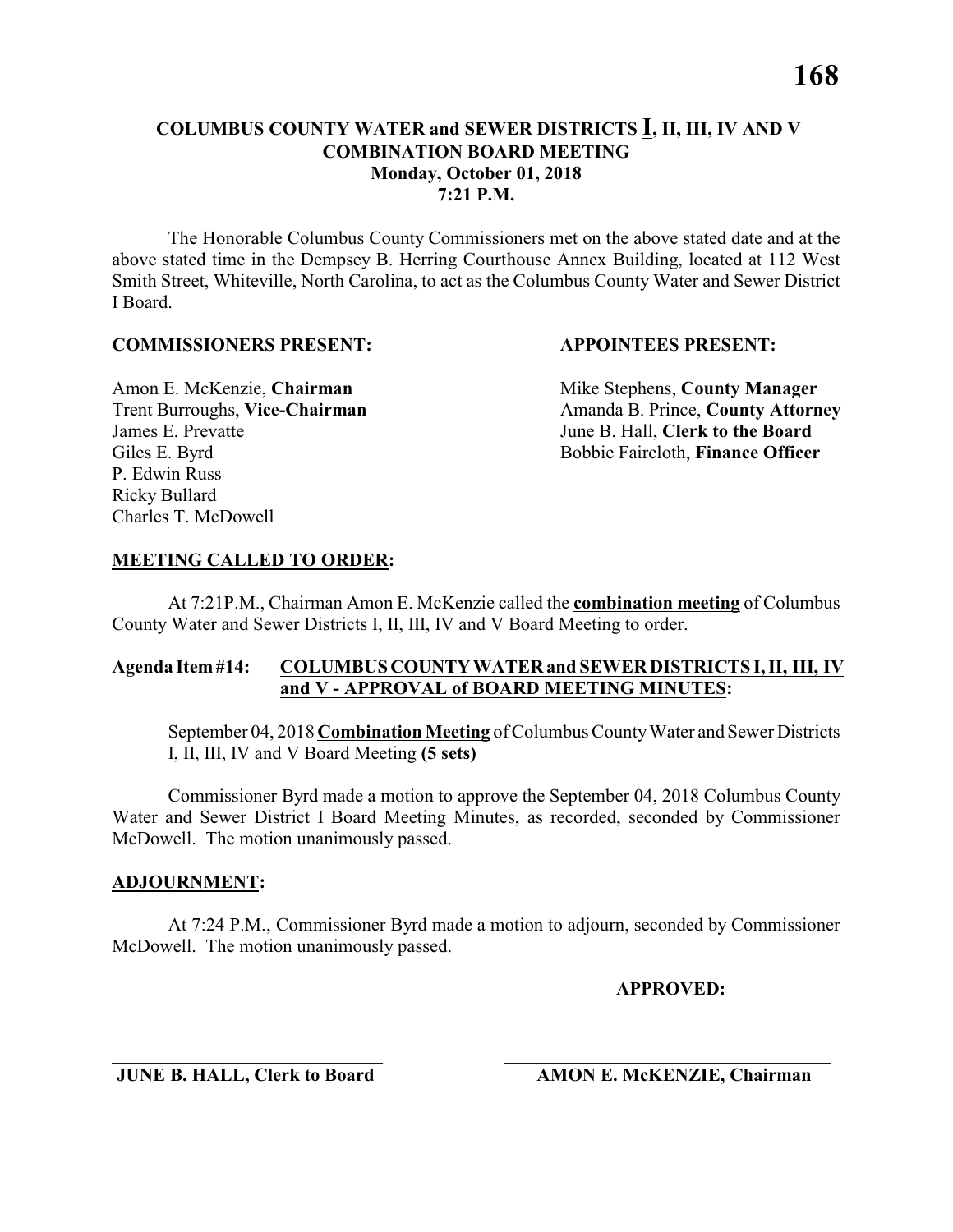The Honorable Columbus County Commissioners met on the above stated date and at the above stated time in the Dempsey B. Herring Courthouse Annex Building, located at 112 West Smith Street, Whiteville, North Carolina, to act as the Columbus County Water and Sewer District II Board.

### **COMMISSIONERS PRESENT: APPOINTEES PRESENT:**

James E. Prevatte June B. Hall, **Clerk to the Board** P. Edwin Russ Ricky Bullard Charles T. McDowell

Amon E. McKenzie, **Chairman** Mike Stephens, **County Manager** Trent Burroughs, Vice-Chairman Amanda B. Prince, County Attorney Giles E. Byrd **Bobbie Faircloth, Finance Officer** 

### **MEETING CALLED TO ORDER:**

At 7:21P.M., Chairman Amon E. McKenzie called the **combination meeting** of Columbus County Water and Sewer Districts I, II, III, IV and V Board Meeting to order.

### **Agenda Item #14: COLUMBUS COUNTY WATER and SEWER DISTRICTS I, II, III, IV and V - APPROVAL of BOARD MEETING MINUTES:**

September 04, 2018 **Combination Meeting** of Columbus County Water and Sewer Districts I, II, III, IV and V Board Meeting **(5 sets)**

Commissioner Byrd made a motion to approve the September 04, 2018 Columbus County Water and Sewer District II Board Meeting Minutes, as recorded, seconded by Commissioner McDowell. The motion unanimously passed.

### **ADJOURNMENT:**

At 7:24 P.M., Commissioner Byrd made a motion to adjourn, seconded by Commissioner McDowell. The motion unanimously passed.

\_\_\_\_\_\_\_\_\_\_\_\_\_\_\_\_\_\_\_\_\_\_\_\_\_\_\_\_\_ \_\_\_\_\_\_\_\_\_\_\_\_\_\_\_\_\_\_\_\_\_\_\_\_\_\_\_\_\_\_\_\_\_\_\_

**APPROVED:**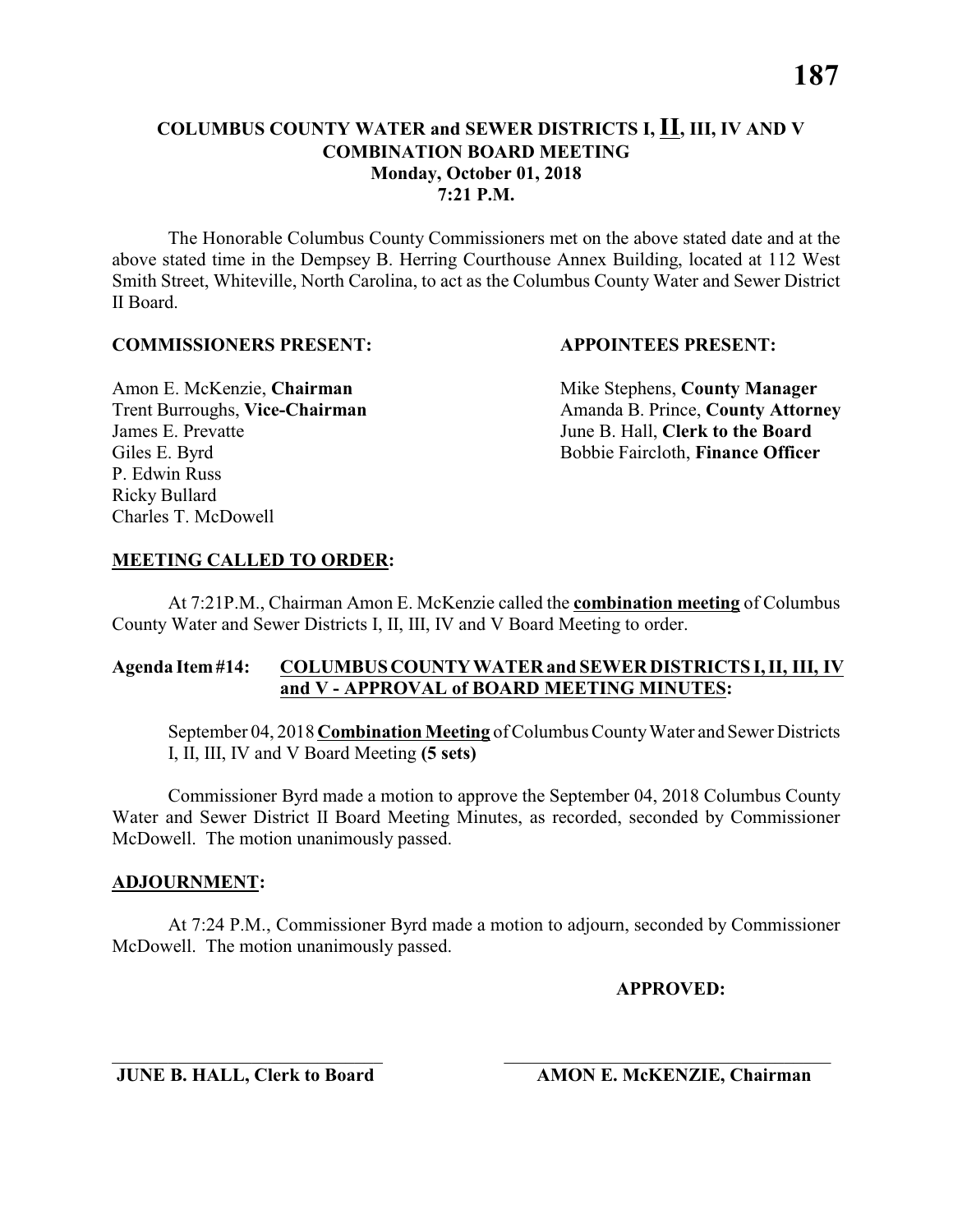# **COLUMBUS COUNTY WATER and SEWER DISTRICTS I, II, III, IV AND V COMBINATION BOARD MEETING Monday, October 01, 2018 7:21 P.M.**

The Honorable Columbus County Commissioners met on the above stated date and at the above stated time in the Dempsey B. Herring Courthouse Annex Building, located at 112 West Smith Street, Whiteville, North Carolina, to act as the Columbus County Water and Sewer District III Board.

### **COMMISSIONERS PRESENT: APPOINTEES PRESENT:**

James E. Prevatte June B. Hall, **Clerk to the Board** P. Edwin Russ Ricky Bullard Charles T. McDowell

Amon E. McKenzie, **Chairman** Mike Stephens, **County Manager** Trent Burroughs, Vice-Chairman Amanda B. Prince, County Attorney Giles E. Byrd **Bobbie Faircloth, Finance Officer** 

# **MEETING CALLED TO ORDER:**

At 7:21P.M., Chairman Amon E. McKenzie called the **combination meeting** of Columbus County Water and Sewer Districts I, II, III, IV and V Board Meeting to order.

# **Agenda Item #14: COLUMBUS COUNTY WATER and SEWER DISTRICTS I, II, III, IV and V - APPROVAL of BOARD MEETING MINUTES:**

September 04, 2018 **Combination Meeting** of Columbus County Water and Sewer Districts I, II, III, IV and V Board Meeting **(5 sets)**

Commissioner Byrd made a motion to approve the September 04, 2018 Columbus County Water and Sewer District III Board Meeting Minutes, as recorded, seconded by Commissioner McDowell. The motion unanimously passed.

# **ADJOURNMENT:**

At 7:24 P.M., Commissioner Byrd made a motion to adjourn, seconded by Commissioner McDowell. The motion unanimously passed.

\_\_\_\_\_\_\_\_\_\_\_\_\_\_\_\_\_\_\_\_\_\_\_\_\_\_\_\_\_ \_\_\_\_\_\_\_\_\_\_\_\_\_\_\_\_\_\_\_\_\_\_\_\_\_\_\_\_\_\_\_\_\_\_\_

**APPROVED:**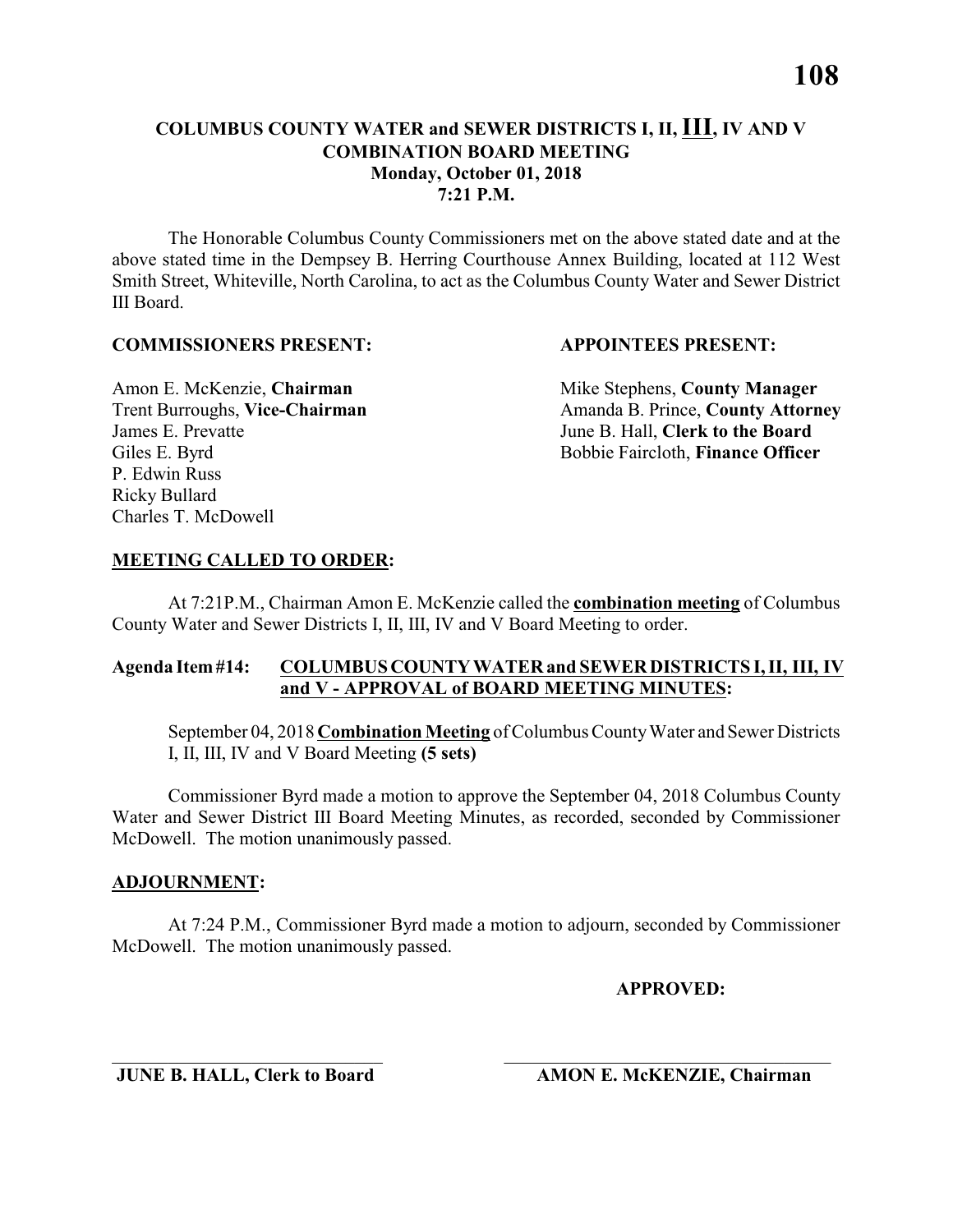The Honorable Columbus County Commissioners met on the above stated date and at the above stated time in the Dempsey B. Herring Courthouse Annex Building, located at 112 West Smith Street, Whiteville, North Carolina, to act as the Columbus County Water and Sewer District IV Board.

### **COMMISSIONERS PRESENT: APPOINTEES PRESENT:**

James E. Prevatte June B. Hall, **Clerk to the Board** P. Edwin Russ Ricky Bullard Charles T. McDowell

Amon E. McKenzie, **Chairman** Mike Stephens, **County Manager** Trent Burroughs, Vice-Chairman Amanda B. Prince, County Attorney Giles E. Byrd **Bobbie Faircloth, Finance Officer** 

### **MEETING CALLED TO ORDER:**

At 7:21P.M., Chairman Amon E. McKenzie called the **combination meeting** of Columbus County Water and Sewer Districts I, II, III, IV and V Board Meeting to order.

### **Agenda Item #14: COLUMBUS COUNTY WATER and SEWER DISTRICTS I, II, III, IV and V - APPROVAL of BOARD MEETING MINUTES:**

September 04, 2018 **Combination Meeting** of Columbus County Water and Sewer Districts I, II, III, IV and V Board Meeting **(5 sets)**

Commissioner Byrd made a motion to approve the September 04, 2018 Columbus County Water and Sewer District IV Board Meeting Minutes, as recorded, seconded by Commissioner McDowell. The motion unanimously passed.

### **ADJOURNMENT:**

At 7:24 P.M., Commissioner Byrd made a motion to adjourn, seconded by Commissioner McDowell. The motion unanimously passed.

\_\_\_\_\_\_\_\_\_\_\_\_\_\_\_\_\_\_\_\_\_\_\_\_\_\_\_\_\_ \_\_\_\_\_\_\_\_\_\_\_\_\_\_\_\_\_\_\_\_\_\_\_\_\_\_\_\_\_\_\_\_\_\_\_

**APPROVED:**